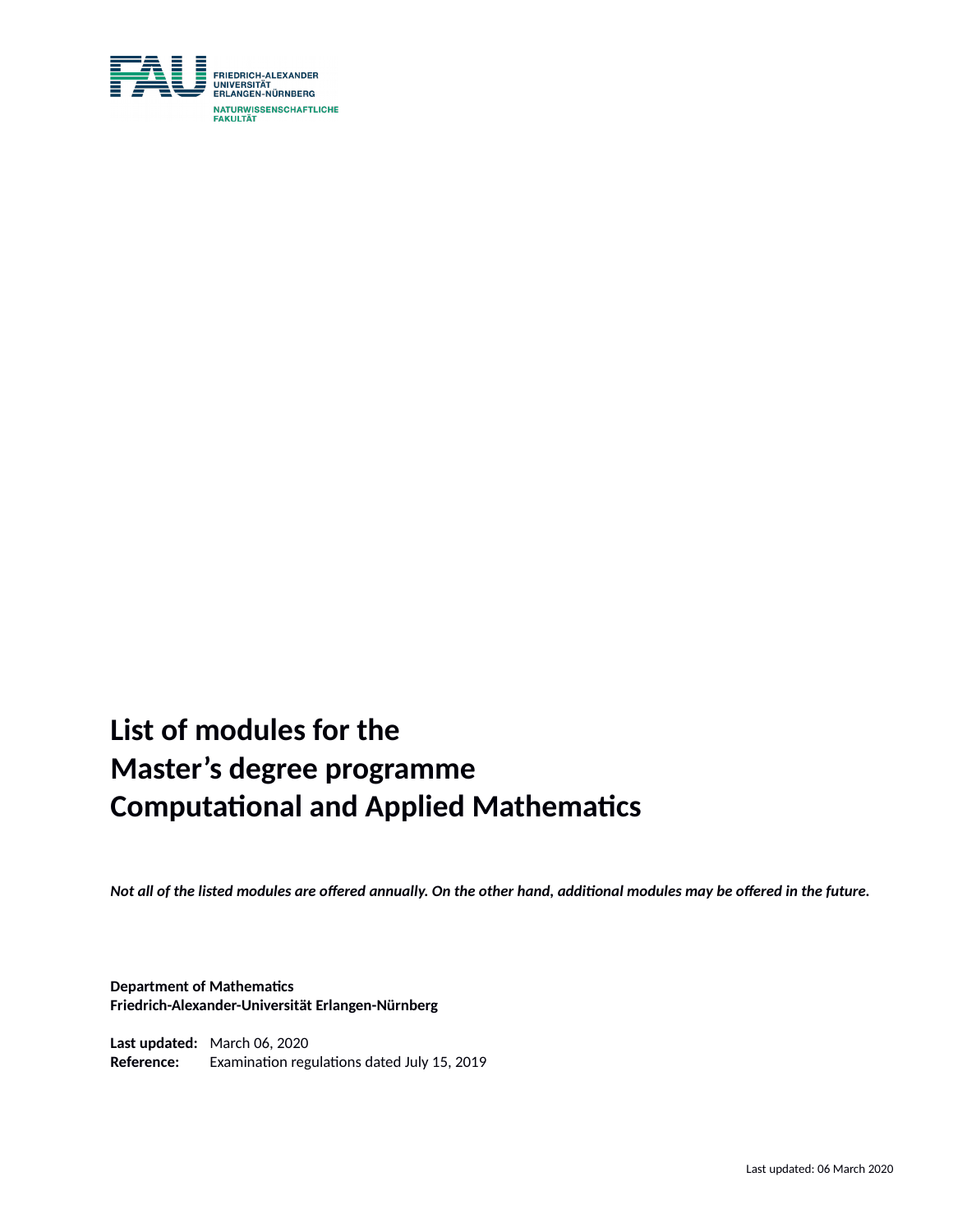

| Table of contents                                                                             |    |
|-----------------------------------------------------------------------------------------------|----|
| Curricular Overview                                                                           |    |
|                                                                                               |    |
|                                                                                               |    |
|                                                                                               |    |
| Module 4: PTfS-CAM: Programming Techniques for Supercomputers in CAM14                        |    |
|                                                                                               |    |
|                                                                                               |    |
|                                                                                               |    |
|                                                                                               |    |
|                                                                                               |    |
|                                                                                               |    |
|                                                                                               |    |
|                                                                                               |    |
|                                                                                               |    |
|                                                                                               |    |
|                                                                                               |    |
|                                                                                               |    |
|                                                                                               |    |
|                                                                                               |    |
|                                                                                               |    |
|                                                                                               |    |
|                                                                                               |    |
|                                                                                               |    |
| Module 21: PcFem: Practical Course on Finite Element Methods for Phase-Separation Equations37 |    |
|                                                                                               |    |
|                                                                                               |    |
|                                                                                               |    |
| Module 25: AnFBP: Analysis of free-boundary problems in continuum mechanics41                 |    |
|                                                                                               |    |
|                                                                                               |    |
|                                                                                               |    |
|                                                                                               | 45 |
|                                                                                               |    |
|                                                                                               |    |
|                                                                                               |    |
|                                                                                               |    |
|                                                                                               |    |
|                                                                                               |    |
|                                                                                               |    |
| Module 38: PdeConNum: Lecture Series Partial Differential Equations, Control and Numerics53   |    |
|                                                                                               |    |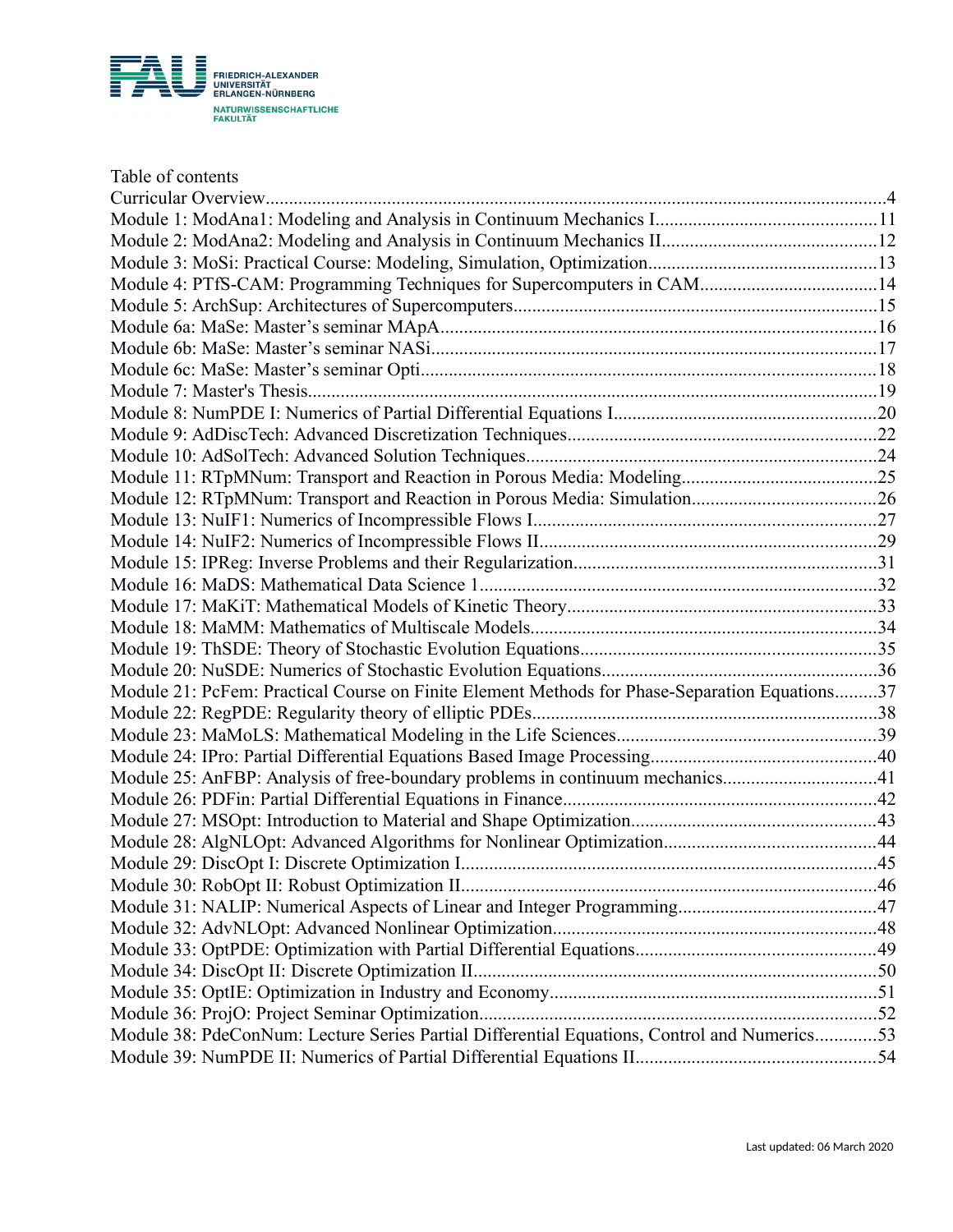

#### **Dean of Studies** (General questions about the programme)

#### *Prof. Dr. Friedrich Knop*

Department of Mathematics, Friedrich-Alexander-Universität Erlangen-Nürnberg Cauerstr.11, 91058 Erlangen, Room 03.345 Phone: +49 9131 8567021 E-mail: knop@mi.uni-erlangen.de

### **Examination Committee for Bachelor's and Master's degree courses in Mathematics**

(Examination matters for the programme)

#### *Prof. Dr. Eberhard Bänsch*

Department of Mathematics, Friedrich-Alexander-Universität Erlangen-Nürnberg Cauerstrasse 11, 91058 Erlangen, Room 04.323 Phone: +49 9131 8567202, E-mail: baensch@am.uni-erlangen.de

#### **Degree programme manager**

#### *Prof. Dr. Günther Grün*

Department of Mathematics, Friedrich-Alexander-Universität Erlangen-Nürnberg Cauerstrasse 11, 91058 Erlangen, Room 04.343 Phone: +49 9131 8567220 E-mail:gruen@math.fau.de

#### **Degree programme administration** (Procedures and organisation)

#### *Prof. Dr. Serge Kräutle*

Department of Mathematics, Friedrich-Alexander-Universität Erlangen-Nürnberg Cauerstrasse 11, 91058 Erlangen, Room 04.337 Phone: +49 9131 85 67213 E-mail:kraeutle@math.fau.de

#### **Subject advisor**

#### *Prof. Dr. Serge Kräutle*

Department of Mathematics, Friedrich-Alexander-Universität Erlangen-Nürnberg Cauerstrasse 11, 91058 Erlangen, Room 04.337 Phone: +49 9131 85 67213 E-mail:kraeutle@math.fau.de

#### **Student Service Centre**

#### *Christine Gräßel*

Department of Mathematics, Friedrich-Alexander-Universität Erlangen-Nürnberg Cauerstrasse 11, 91058 Erlangen, Room 01.385 Phone: +49 9131 8567024, E-mail:ssc@math.fau.de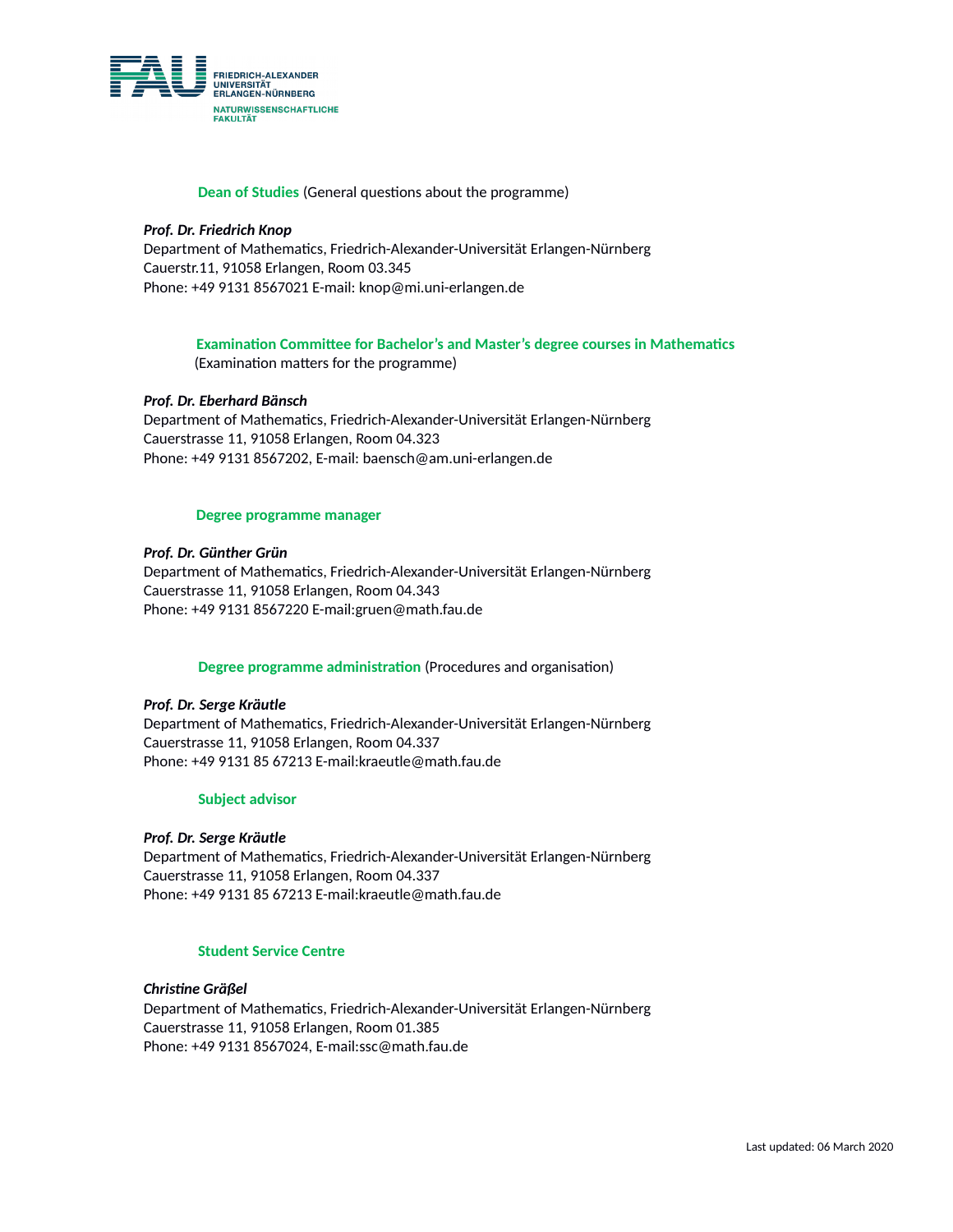

### Curricular Overview

| elective       | <b>Master phase</b><br>(MP)<br><b>30 ECTS</b> | mandatory<br>elective |
|----------------|-----------------------------------------------|-----------------------|
| modules        | <b>Mandatory Modules</b>                      | modules               |
| (EM)           | (MM)                                          | (MEM)                 |
| <b>15 ECTS</b> | 35 ECTS                                       | <b>40 ECTS</b>        |

Not all listed mandatory elective modules below will be offered in every semester. On the other hand, additional modules might be offered.

The minimum number of ECTS points is 120.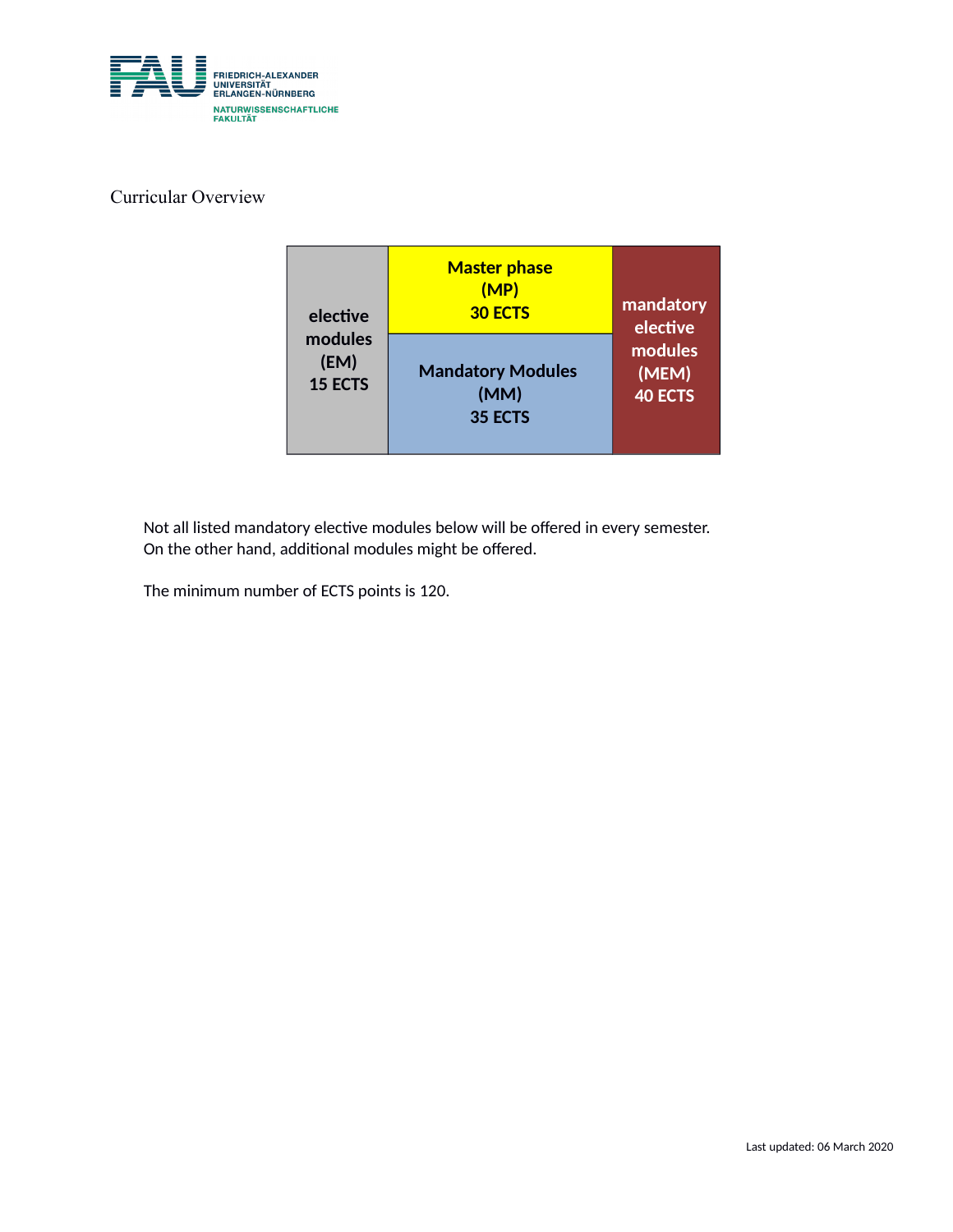### **Study plan**

| Code                   | <b>Title</b>                                                                  | Course                                                     | <b>SWS</b>     |                | total<br><b>ECTS</b> | <b>Workload-averaged in ECTS</b> |    |    |                                 | spezification<br>exam /ungraded task | <b>Factor</b><br>Grade |                                                                           |              |  |
|------------------------|-------------------------------------------------------------------------------|------------------------------------------------------------|----------------|----------------|----------------------|----------------------------------|----|----|---------------------------------|--------------------------------------|------------------------|---------------------------------------------------------------------------|--------------|--|
|                        |                                                                               |                                                            | v.             | Ü              | P.                   | S                                |    |    | 1. Sem. 2. Sem. 3. Sem. 4. Sem. |                                      |                        |                                                                           |              |  |
|                        | <b>Mandatory Modules</b>                                                      |                                                            |                |                |                      |                                  |    |    |                                 |                                      |                        |                                                                           |              |  |
|                        | Module 1:<br><b>Modeling and Analysis in</b>                                  | Modeling and Analysis in<br><b>Continuum Mechanics I</b>   | $\overline{4}$ |                |                      |                                  | 10 | 8  |                                 |                                      |                        | oral exam 20 min. 100%                                                    | $\mathbf{1}$ |  |
| <b>MApA</b>            | <b>Continuum Mechanics I</b>                                                  | Tutorials to Part I                                        |                | -1             |                      |                                  |    | 2  |                                 |                                      |                        |                                                                           |              |  |
|                        | Module 2:<br><b>Modeling and Analysis in</b><br><b>Continuum Mechanics II</b> | Modeling and Analysis in<br><b>Continuum Mechanics II</b>  | 2              |                |                      |                                  | 5  |    | $\overline{4}$                  |                                      |                        | oral exam 20 min. 100%                                                    | 1            |  |
|                        |                                                                               | <b>Tutorials to Part II</b>                                |                | 1/2            |                      |                                  |    |    | 1                               |                                      |                        |                                                                           |              |  |
| MApA/<br>NASi/<br>Opti | Module 3:<br>Modeling, Simulation and Optimization                            | Practical Course: Modeling,<br>Simulation and Optimization |                |                |                      | 3                                | 5  |    | 5                               |                                      |                        | talk/presentation 45 min. (50%),<br>and final report 10-15 pages<br>(50%) | $\mathbf{1}$ |  |
|                        | Module 4:<br><b>Programming Techniques for</b>                                | Programming Techniques for<br>Supercomputers               | $\overline{4}$ |                |                      |                                  |    |    | 5                               |                                      |                        | see examination regulations INF                                           | $\mathbf{1}$ |  |
| <b>HPC</b>             | Supercomputers in CAM                                                         | Tutorials to Programming<br>Techniques for Supercomputers  |                | $\overline{2}$ |                      |                                  | 10 |    |                                 | 5                                    |                        |                                                                           |              |  |
|                        | Module 5:                                                                     | Architectures of Supercomputers                            | $\overline{2}$ |                |                      |                                  | 5  |    |                                 | 2,5                                  |                        | see examination regulations INF                                           |              |  |
|                        | <b>Architectures of Supercomputers</b>                                        | Tutorials to Architectures of<br>Supercomputers            |                | 2              |                      |                                  |    |    |                                 | 2,5                                  |                        |                                                                           | 1            |  |
|                        |                                                                               | 12                                                         | 5,5            | $\bf{0}$       | 3                    | 35                               | 10 | 20 | 5                               | $\mathbf{0}$                         |                        |                                                                           |              |  |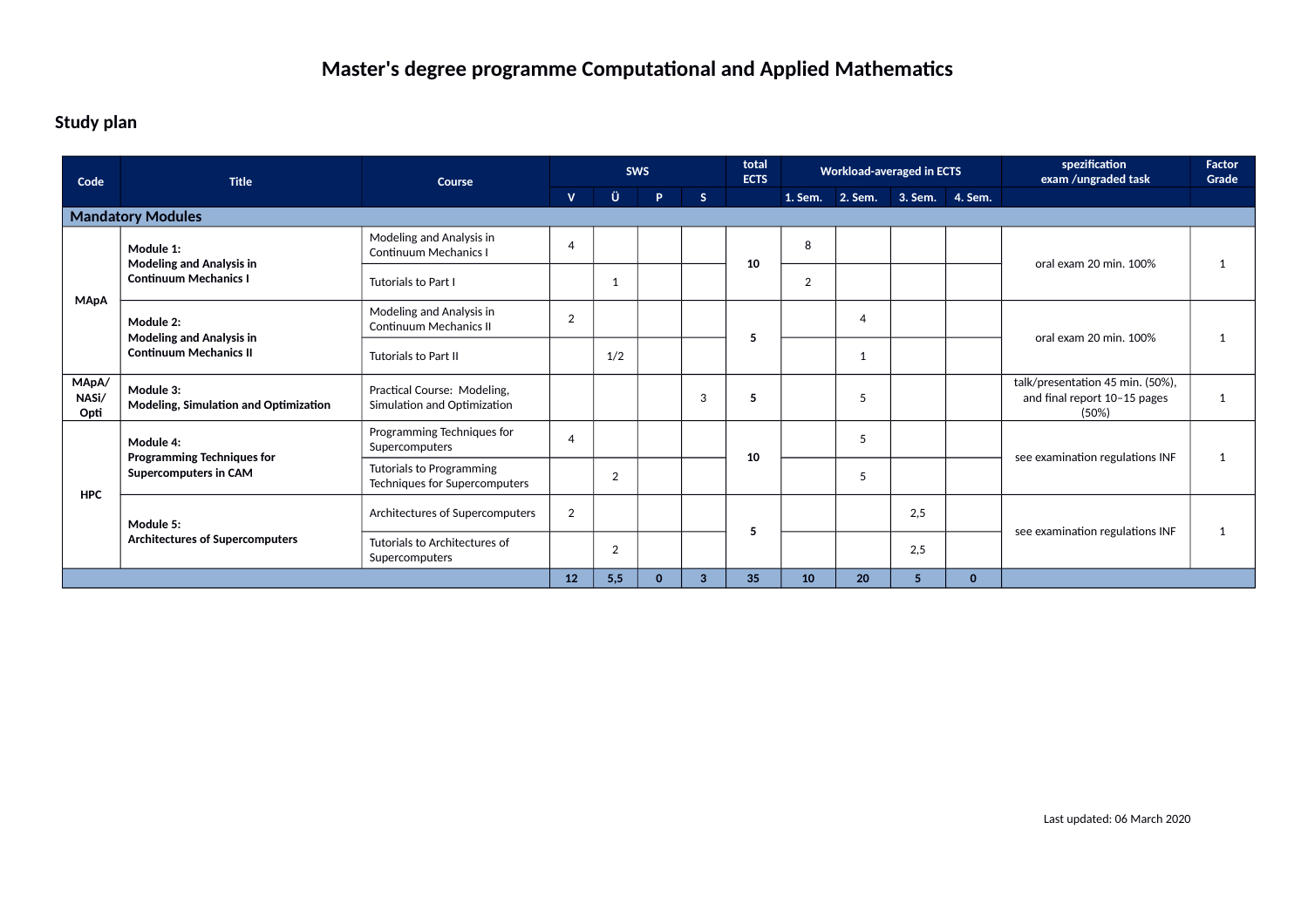| Code                     | <b>Title</b>                                                        | Course                                                                |                |                | <b>SWS</b>     |                | total           |                | <b>Workload-averaged in ECTS</b> |                |      | spezification<br>exam /ungraded task             | Factor<br>Grade |  |  |  |  |  |                |  |                        |   |
|--------------------------|---------------------------------------------------------------------|-----------------------------------------------------------------------|----------------|----------------|----------------|----------------|-----------------|----------------|----------------------------------|----------------|------|--------------------------------------------------|-----------------|--|--|--|--|--|----------------|--|------------------------|---|
|                          |                                                                     |                                                                       | $\mathbf{V}$   | Ü.             | <b>P</b>       | $\mathsf{s}$   | <b>ECTS</b>     |                | 1. Sem. 2. Sem. 3. Sem. 4. Sem.  |                |      |                                                  |                 |  |  |  |  |  |                |  |                        |   |
| <b>Master phase</b>      |                                                                     |                                                                       |                |                |                |                |                 |                |                                  |                |      |                                                  |                 |  |  |  |  |  |                |  |                        |   |
|                          | Module 6a:<br>Master's seminar MApA                                 | Master's seminar MApA*                                                |                |                |                | $\overline{2}$ | 5               |                |                                  | 5              |      | talk 70-80 min<br>with written report 5-10 pages | $\mathbf{1}$    |  |  |  |  |  |                |  |                        |   |
| MapA/                    | Module 6b:<br>Master's seminar NASi                                 | Master's seminar NASi*                                                |                |                |                | $\overline{2}$ | 5               |                |                                  | 5              |      | talk 70-80 min<br>with written report 5-10 pages | $\mathbf{1}$    |  |  |  |  |  |                |  |                        |   |
| NASi/<br>Opti            | Module 6c:<br>Master's seminar Opti                                 | Master's seminar Opti*                                                |                |                |                | $\overline{2}$ | 5               |                |                                  | 5              |      | talk 70-80 min<br>with written report 5-10 pages | $\mathbf{1}$    |  |  |  |  |  |                |  |                        |   |
|                          | Module 7:                                                           | Master colloquium                                                     |                |                |                |                | 25              |                |                                  |                | 2,5  | oral exam 15 min. (10%)                          | $\mathbf{1}$    |  |  |  |  |  |                |  |                        |   |
|                          | Masterthesis                                                        | Master thesis                                                         |                |                |                |                |                 |                |                                  |                | 22,5 | Thesis (90%)                                     |                 |  |  |  |  |  |                |  |                        |   |
|                          |                                                                     |                                                                       | $\overline{0}$ | $\overline{0}$ | $\overline{0}$ | $\overline{2}$ | 30 <sub>o</sub> | $\overline{0}$ | $\overline{0}$                   | 5 <sup>1</sup> | 25   |                                                  |                 |  |  |  |  |  |                |  |                        |   |
|                          | mandatory elective modules                                          |                                                                       |                |                |                |                |                 |                |                                  |                |      |                                                  |                 |  |  |  |  |  |                |  |                        |   |
|                          | Module 8:                                                           | Numerics of Partial Differential<br>Equations I                       | $\overline{4}$ |                |                |                |                 | $\overline{7}$ |                                  |                |      | written exam 90 min. (100%)                      |                 |  |  |  |  |  |                |  |                        |   |
| <b>NASi</b>              | <b>Numerics of Partial Differential Equations I</b>                 | Tutorials to Numerics of Partial<br><b>Differential Equations I</b>   |                | 2              |                |                | 10              | 3              |                                  |                |      | with exercises (0%)                              | $\mathbf{1}$    |  |  |  |  |  |                |  |                        |   |
| Module 9:<br><b>NASi</b> |                                                                     | <b>Advanced Discretization</b><br>Techniques                          | $\overline{4}$ |                |                |                |                 | 8              |                                  | (8)            |      |                                                  |                 |  |  |  |  |  |                |  |                        |   |
|                          | <b>Advanced Discretization Techniques</b>                           | <b>Tutorials to Advanced</b><br><b>Discretization Techniques</b>      |                | $\mathbf{1}$   |                |                | 10              | $\overline{2}$ |                                  | (2)            |      | oral exam 20 min. 100%                           | 1               |  |  |  |  |  |                |  |                        |   |
| <b>NASi</b>              | Module 10:                                                          | <b>Advanced Solution Techniques</b>                                   | 2              |                |                |                | 5               |                | $\overline{4}$                   |                |      | oral exam 15 min. 100%                           | 1               |  |  |  |  |  |                |  |                        |   |
|                          | <b>Advanced Solution Techniques</b>                                 | Tutorials to Advanced Solution<br>Techniques                          |                | 1/2            |                |                |                 |                | 1                                |                |      |                                                  |                 |  |  |  |  |  |                |  |                        |   |
|                          | Module 11:                                                          | Transport and Reaction in Porous<br>Media: Modelling                  | 2              |                |                |                |                 |                | $\overline{4}$                   |                |      |                                                  |                 |  |  |  |  |  |                |  |                        |   |
| <b>MApA</b>              | <b>Transport and Reaction in Porous Media:</b><br>Modelling         | Tutorials to Transport and<br>Reaction in Porous Media:<br>Modelling  |                | 1/2            |                |                | 5               |                | 1                                |                |      | oral exam 15 min. 100%                           | 1               |  |  |  |  |  |                |  |                        |   |
|                          | Module 12:                                                          | Transport and Reaction in Porous<br>Media: Simulation                 | 2              |                |                |                |                 |                |                                  | $\overline{4}$ |      |                                                  |                 |  |  |  |  |  |                |  |                        |   |
| <b>NASi</b>              | <b>Transport and Reaction in Porous Media:</b><br><b>Simulation</b> | Tutorials to Transport and<br>Reaction in Porous Media:<br>Simulation |                | 1/2            |                |                | 5               |                |                                  | $\mathbf{1}$   |      | oral exam 15 min. 100%                           | 1               |  |  |  |  |  |                |  |                        |   |
| <b>NASi</b>              | Module 13:                                                          | Numerics of Incompressible<br>Flows Part I                            | $\overline{2}$ |                |                |                | 5               |                | $\overline{4}$                   |                |      | oral exam 15 min. 100%                           | 1               |  |  |  |  |  |                |  |                        |   |
|                          | <b>Numerics of Incompressible Flows I</b>                           | Tutorials to Numerics of<br>Incompressible Flows Part I               |                | 1/2            |                |                |                 |                | 1                                |                |      |                                                  |                 |  |  |  |  |  |                |  |                        |   |
|                          | Module 14:<br><b>Numerics of Incompressible Flows II</b>            | Numerics of Incompressible<br><b>Flows Part II</b>                    | 2              |                |                |                | 5               |                |                                  |                |      |                                                  |                 |  |  |  |  |  | $\overline{4}$ |  | oral exam 15 min. 100% | 1 |
| <b>NASi</b>              |                                                                     | Tutorials to Numerics of<br>Incompressible Flows Part II              |                | 1/2            |                |                |                 |                |                                  |                | 1    |                                                  |                 |  |  |  |  |  |                |  |                        |   |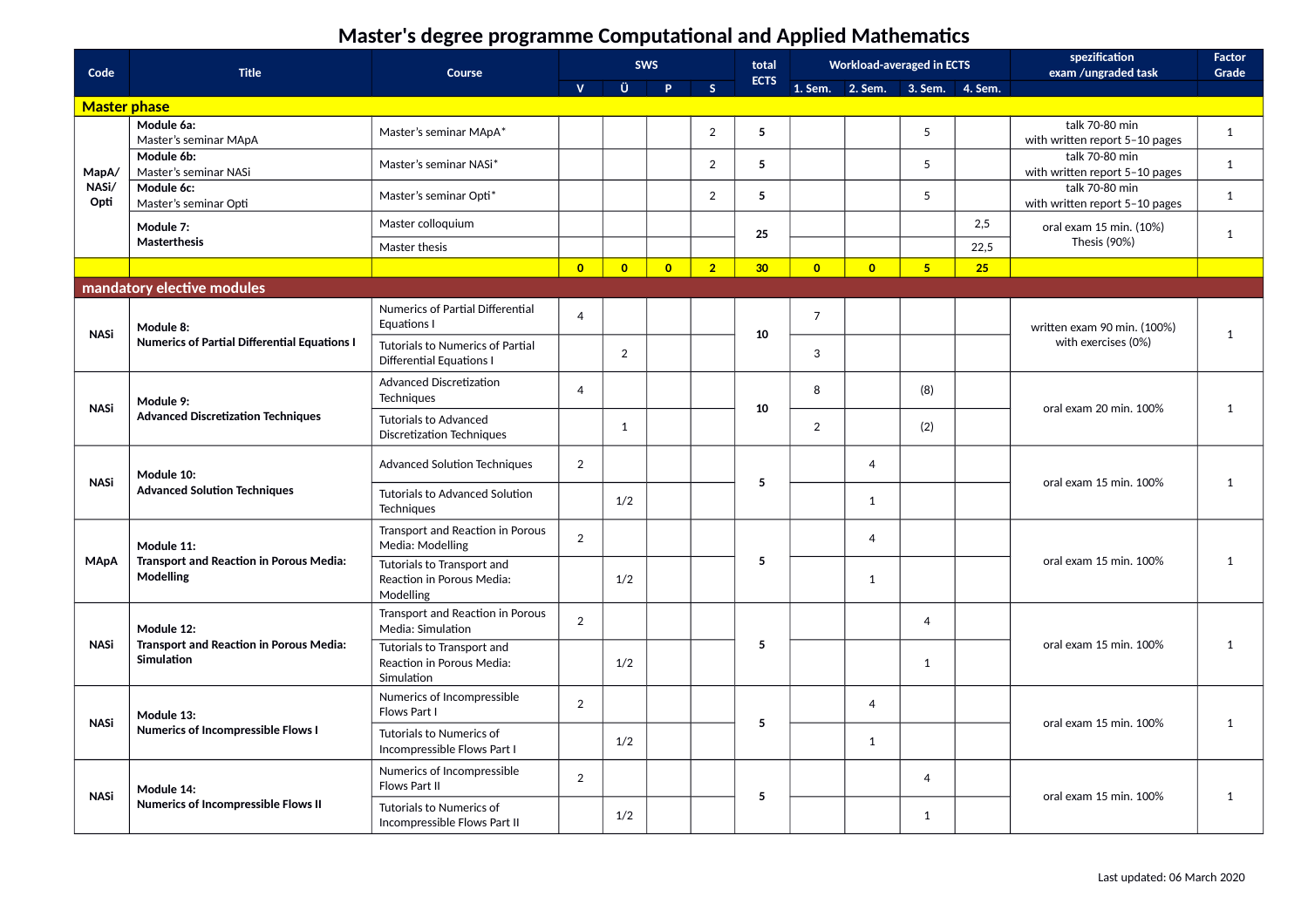| Code        | <b>Title</b>                                                                                                    | Course                                                                             | <b>SWS</b>     |     |    |   | total       |     | <b>Workload-averaged in ECTS</b> |                        |  | spezification<br>exam /ungraded task | Factor<br>Grade |  |  |  |  |  |  |  |  |  |
|-------------|-----------------------------------------------------------------------------------------------------------------|------------------------------------------------------------------------------------|----------------|-----|----|---|-------------|-----|----------------------------------|------------------------|--|--------------------------------------|-----------------|--|--|--|--|--|--|--|--|--|
|             |                                                                                                                 |                                                                                    | $\mathbf{V}$   | Ü   | P. | S | <b>ECTS</b> |     | 1. Sem. 2. Sem. 3. Sem. 4. Sem.  |                        |  |                                      |                 |  |  |  |  |  |  |  |  |  |
| <b>MApA</b> | Module 15:                                                                                                      | Inverse Problems and their<br>Regularization                                       | $\overline{2}$ |     |    |   |             | (4) |                                  | (4)                    |  | oral exam 15 min. 100%               |                 |  |  |  |  |  |  |  |  |  |
|             | Inverse Problems and their Regularization                                                                       | Tutorials to Inverse Problems and<br>their Regularization                          |                | 1/2 |    |   | 5           | (1) |                                  | (1)                    |  |                                      |                 |  |  |  |  |  |  |  |  |  |
| <b>NASi</b> | Module 16:<br>Mathematical Methods for Learning and<br><b>Ranking Large Data (Mathematical Data</b><br>Science) | Mathematical Methods for<br>Learning and Ranking Large Data                        | $\overline{2}$ |     |    |   |             |     | $\overline{4}$                   |                        |  |                                      |                 |  |  |  |  |  |  |  |  |  |
|             |                                                                                                                 | <b>Tutorials to Mathematical</b><br>Methods for Learning and<br>Ranking Large Data |                | 1/2 |    |   | э           |     |                                  | Oral exam 15 min. 100% |  |                                      |                 |  |  |  |  |  |  |  |  |  |
| <b>MApA</b> | Module 17:                                                                                                      | <b>Mathematical Models of Kinetic</b><br>Theory                                    | $\overline{2}$ |     |    |   |             |     |                                  | $\overline{4}$         |  | Oral exam 15 min. 100%               |                 |  |  |  |  |  |  |  |  |  |
|             | <b>Mathematical Models of Kinetic Theory</b>                                                                    | <b>Tutorials to Mathematical Models</b><br>of Kinetic Theory                       |                | 1/2 |    |   | э           |     |                                  |                        |  |                                      |                 |  |  |  |  |  |  |  |  |  |
| <b>MApA</b> | Module 18:<br><b>Mathematics of Multiscale Models</b>                                                           | <b>Mathematics of Multiscale</b><br>Models                                         | $\overline{2}$ |     |    |   |             |     |                                  | $\overline{4}$         |  | oral exam 15 min. 100%               |                 |  |  |  |  |  |  |  |  |  |
|             |                                                                                                                 | Tutorials to Mathematics of<br><b>Multiscale Models</b>                            |                | 1/2 |    |   | э           |     |                                  |                        |  |                                      |                 |  |  |  |  |  |  |  |  |  |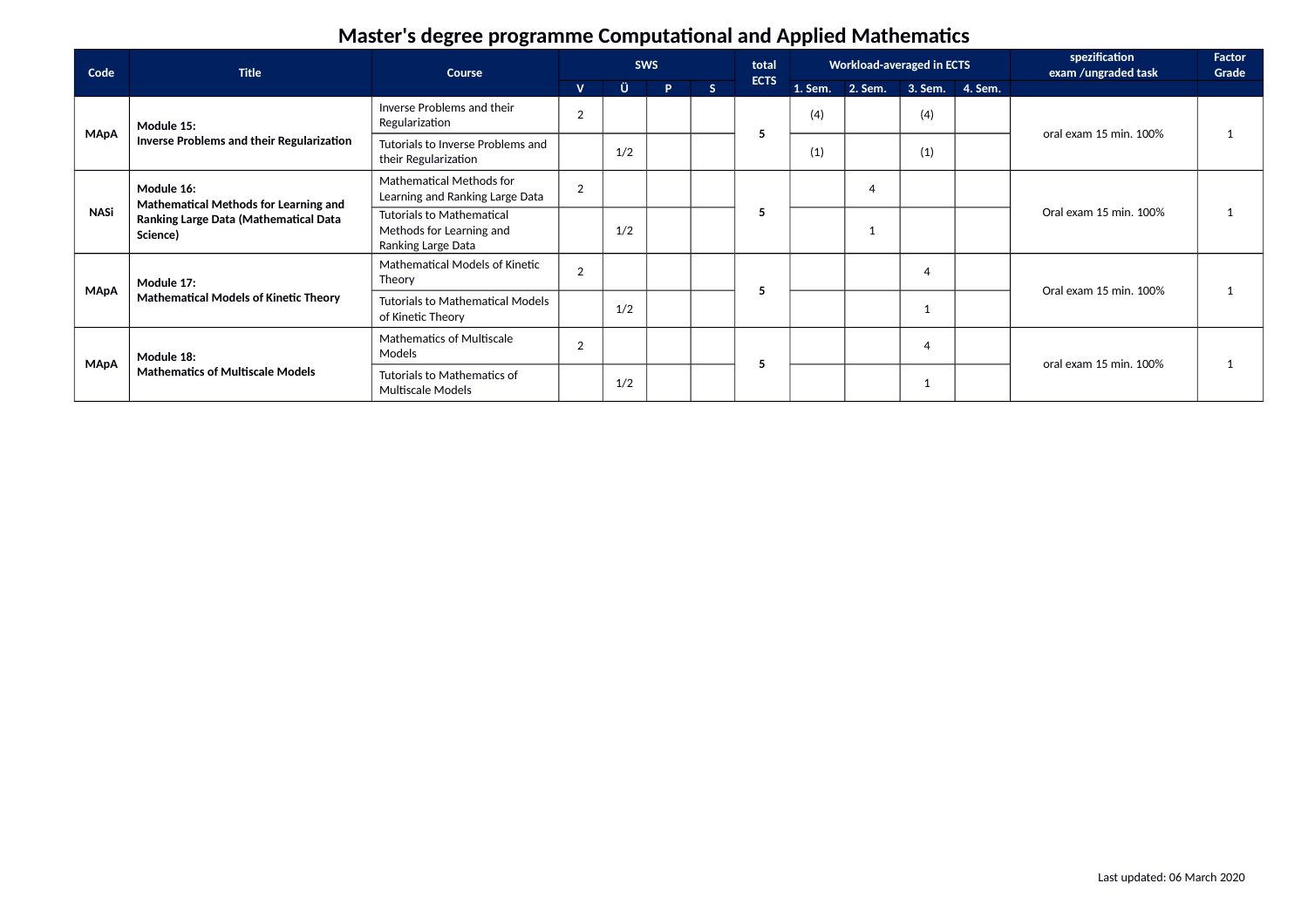| Code        | <b>Title</b>                                                                                      | <b>Course</b>                                                                            |                | <b>SWS</b> |    |   | total       | <b>Workload-averaged in ECTS</b> |                                 | spezification<br>exam /ungraded task | <b>Factor</b><br>Grade |                        |   |  |  |
|-------------|---------------------------------------------------------------------------------------------------|------------------------------------------------------------------------------------------|----------------|------------|----|---|-------------|----------------------------------|---------------------------------|--------------------------------------|------------------------|------------------------|---|--|--|
|             |                                                                                                   |                                                                                          | $\mathbf{V}$   | Ü          | P. | S | <b>ECTS</b> |                                  | 1. Sem. 2. Sem. 3. Sem. 4. Sem. |                                      |                        |                        |   |  |  |
|             | mandatory elective modules                                                                        |                                                                                          |                |            |    |   |             |                                  |                                 |                                      |                        |                        |   |  |  |
| <b>MApA</b> | Module 19:                                                                                        | Theory of Stochastic Evolution<br>Equations                                              | 2              |            |    |   | 5           |                                  | $\overline{4}$                  |                                      | oral exam 15 min. 100% | 1                      |   |  |  |
|             | Theory of Stochastic Evolution Equations                                                          | Tutorials to Theory of Stochastic<br><b>Evolution Equations</b>                          |                | 1/2        |    |   |             |                                  | 1                               |                                      |                        |                        |   |  |  |
| <b>NASi</b> | Module 20:                                                                                        | Numerics of Stochastic Evolution<br>Equations                                            | $\overline{2}$ |            |    |   | 5           |                                  |                                 | $\overline{4}$                       | oral exam 15 min. 100% | 1                      |   |  |  |
|             | <b>Numerics of Stochastic Evolution Equations</b>                                                 | Tutorials to Numerics of Stochastic<br><b>Evolution Equations</b>                        |                | 1/2        |    |   |             |                                  |                                 | 1                                    |                        |                        |   |  |  |
| <b>NASi</b> | Module 21:<br><b>Practical Course on Finite Element Methods</b><br>for Phase-Separation Equations | Seminar Practical Course on Finite<br>Element Methods for Phase-<br>Separation Equations |                |            |    | 3 | 5           | (5)                              |                                 | (5)                                  | oral exam 30 min. 100% | 1                      |   |  |  |
|             | Module 22:                                                                                        | Regularity Theory of Elliptic PDEs                                                       | 3              |            |    |   |             | (4)                              |                                 | (4)                                  |                        |                        |   |  |  |
| <b>MApA</b> | <b>Regularity Theory of Elliptic PDEs</b>                                                         | Tutorials to Regularity Theory of<br><b>Elliptic PDEs</b>                                |                |            |    | 1 | 5           | (1)                              |                                 | (1)                                  | oral exam 20 min. 100% | 1                      |   |  |  |
| <b>MApA</b> | Module 23:<br>Mathematical Modeling in the Life Sciences                                          | Mathematical Modelling in the<br>Life Sciences                                           | 2              |            |    |   | 5           |                                  |                                 | $\overline{4}$                       | oral exam 15 min. 100% | 1                      |   |  |  |
|             |                                                                                                   | <b>Tutorials to Mathematical</b><br>Modelling in the Life Sciences                       |                | 1/2        |    |   |             |                                  |                                 | 1                                    |                        |                        |   |  |  |
| MApA/       | Module 24:<br>Partial Differential Equations based image                                          | PDE based image processing                                                               | 2              |            |    |   | 5           |                                  | 4                               |                                      | oral exam 15 min. 100% | 1                      |   |  |  |
| <b>NASi</b> | processing                                                                                        | Tutorials to PDE based image<br>processing                                               |                | 1/2        |    |   |             |                                  | 1                               |                                      |                        |                        |   |  |  |
|             | Module 25:                                                                                        | Analysis of free-boundary<br>problems in continuum mechanics                             | $\overline{2}$ |            |    |   |             |                                  |                                 | $\overline{4}$                       |                        |                        |   |  |  |
| <b>MApA</b> | Analysis of Free-Boundary Problems in<br><b>Continuum Mechanics</b>                               | Tutorials to Analysis of free-<br>boundary problems in continuum<br>mechanics            |                | 1/2        |    |   | 5           |                                  |                                 | 1                                    | oral exam 15 min. 100% | 1                      |   |  |  |
| MApA/       | Module 26:                                                                                        | PDEs in Finance                                                                          | $\overline{2}$ |            |    |   | 5           |                                  |                                 | $\overline{4}$                       | oral exam 15 min. 100% |                        |   |  |  |
| <b>NASi</b> | Partial Differential Equations in Finance                                                         | Tutorials to PDEs in Finance                                                             |                | 1/2        |    |   |             |                                  |                                 | $\mathbf{1}$                         |                        | 1                      |   |  |  |
|             | Module 27:<br>Introduction to Material- and Shape<br>Opti<br>Optimization                         | Introduction to Material- and<br>Shape Optimization                                      | $\overline{a}$ |            |    |   | 10          |                                  |                                 |                                      |                        | 8                      |   |  |  |
|             |                                                                                                   | Tutorials to Material- and Shape<br>Optimization                                         |                | 1          |    |   |             |                                  |                                 | $\overline{2}$                       |                        | oral exam 20 min. 100% | 1 |  |  |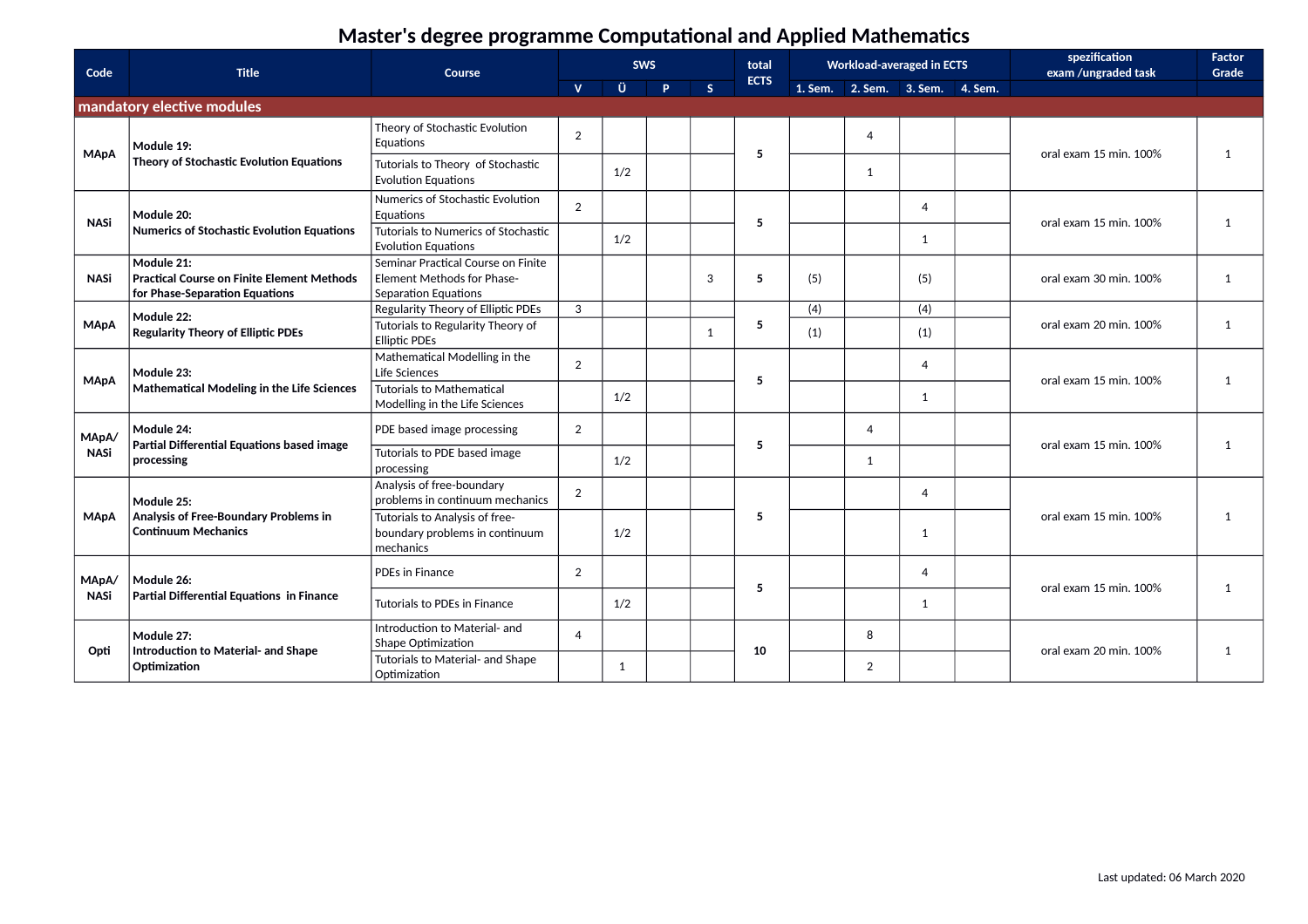| Code        | <b>Title</b>                                                       | Course                                                                        |                |                | <b>SWS</b>   |                | total<br><b>ECTS</b> | <b>Workload-averaged in ECTS</b> |                |                                 |              | spezification<br>exam /ungraded task                               | <b>Factor</b><br>Grade |              |
|-------------|--------------------------------------------------------------------|-------------------------------------------------------------------------------|----------------|----------------|--------------|----------------|----------------------|----------------------------------|----------------|---------------------------------|--------------|--------------------------------------------------------------------|------------------------|--------------|
|             |                                                                    |                                                                               | $\mathbf{V}$   | Ü              | <b>P</b>     | S              |                      |                                  |                | 1. Sem. 2. Sem. 3. Sem. 4. Sem. |              |                                                                    |                        |              |
|             | mandatory elective modules                                         |                                                                               |                |                |              |                |                      |                                  |                |                                 |              |                                                                    |                        |              |
| Opti        | Module 28:<br><b>Advanced Algorithms for Nonlinear</b>             | Advanced Algorithms for<br>Nonlinear Optimization                             | $\overline{2}$ |                |              |                | 5                    | $\overline{4}$                   |                |                                 |              | oral exam 15 min. 100%                                             | $\mathbf{1}$           |              |
|             | Optimization                                                       | Tutorials to Advanced Algorithms<br>for Nonlinear Optimization                |                | 1/2            |              |                |                      | 1                                |                |                                 |              |                                                                    |                        |              |
| Opti        | Module 29:                                                         | Discrete Optimization I                                                       | 2              |                |              |                | 5                    | (4)                              |                | (4)                             |              | oral exam 15 min. 100%                                             | $\mathbf{1}$           |              |
|             | <b>Discrete Optimization I</b>                                     | <b>Tutorials to</b><br>Discrete Optimization I                                |                | $\mathbf{1}$   |              |                |                      | (1)                              |                | (1)                             |              |                                                                    |                        |              |
| Opti        | Module 30:                                                         | Robust Optimization II                                                        | 2              |                |              |                | 5                    |                                  | $\overline{4}$ |                                 |              | oral exam 15 min. 100%                                             | $\mathbf{1}$           |              |
|             | <b>Robust Optimization II</b>                                      | Tutorials to Robust Optimization II                                           |                | $\mathbf{1}$   |              |                |                      |                                  | 1              |                                 |              |                                                                    |                        |              |
| Opti        | Module 31:<br><b>Numerical Aspects of Linear and Integer</b>       | Numerical Aspects of Linear and<br>Integer Programming                        | 2              |                |              |                | 5                    |                                  | $\overline{4}$ |                                 |              | oral exam 15 min. 100%                                             | $\mathbf{1}$           |              |
|             | Programming                                                        | Tutorials to Numerical Aspects of<br>Linear and Integer Programming           |                | 1/2            |              |                |                      |                                  | $\mathbf{1}$   |                                 |              |                                                                    |                        |              |
| Opti        | Module 32:                                                         | Advanced Nonlinear Optimization                                               | $\overline{4}$ |                |              |                | 10                   | (8)                              |                | (8)                             |              | oral exam 20 min. 100%                                             | $\mathbf{1}$           |              |
|             | <b>Advanced Nonlinear Optimization</b>                             | <b>Tutorials to Advanced Nonlinear</b><br>Optimization                        |                | 1              |              |                |                      | (2)                              |                | (2)                             |              |                                                                    |                        |              |
| Opti        | Module 33:<br><b>Optimization with Partial Differential</b>        | Optimization with Partial<br><b>Differential Equations</b>                    | 2              |                |              |                | 5                    | (4)                              |                | (4)                             |              | oral exam 15 min. 100%                                             | $\mathbf{1}$           |              |
|             | <b>Equations</b>                                                   | Tutorials to Optimization with<br><b>Partial Differential Equations</b>       |                | 1/2            |              |                |                      | (1)                              |                | (1)                             |              |                                                                    |                        |              |
| Opti        | Module 34:                                                         | Discrete Optimization II                                                      | $\overline{4}$ |                |              |                |                      | 10                               |                | 8                               |              |                                                                    | oral exam 20 min. 100% | $\mathbf{1}$ |
|             | <b>Discrete Optimization II</b>                                    | Tutorials to<br>Discrete Optimization II                                      |                | 2              |              |                |                      |                                  | $\overline{2}$ |                                 |              |                                                                    |                        |              |
| Opti        | Module 35:<br><b>Optimization in Industry and Economy</b>          | Optimization in Industry and<br>Economy                                       | 2              |                |              |                | 5                    | (4)                              |                | (4)                             |              | oral exam 15 min. 100%                                             | $\mathbf{1}$           |              |
|             |                                                                    | Tutorials to Optimization in<br>Industry and Economy                          |                | 1              |              |                |                      | (1)                              |                | (1)                             |              |                                                                    |                        |              |
| Opti        | Module 36:<br><b>Project Seminar Optimization</b>                  | Practical Course: Optimization                                                |                |                |              | $\overline{2}$ | 5                    |                                  | (5)            | (5)                             |              | Talk/presentation 45 min. (50%),<br>final report 10-15 pages (50%) | $\mathbf{1}$           |              |
|             | Module 38:<br>Lecture Series Partial Differential Equations,       | Lecture Series Partial Differential<br><b>Equations, Control and Numerics</b> | 2              |                |              |                |                      |                                  | $\overline{2}$ |                                 |              |                                                                    |                        |              |
| Opti        | <b>Control and Numerics</b>                                        | Tutorials to Lecture Series Partial<br>Differential Equations, Control and    |                | 1              |              |                | 5                    |                                  | 1              |                                 |              | written exam 90 min. 100%                                          | $\mathbf{1}$           |              |
|             |                                                                    | Numerics applications                                                         |                |                |              |                |                      |                                  |                |                                 |              |                                                                    |                        |              |
|             |                                                                    | Numerics of Partial Differential<br><b>Equations II</b>                       | $\overline{2}$ |                |              |                |                      |                                  | $\overline{2}$ |                                 |              |                                                                    |                        |              |
| <b>NASi</b> | Module 39:<br><b>Numerics of Partial Differential Equations II</b> | <b>Tutorials to Numerics of Partial</b>                                       |                |                |              |                |                      |                                  |                |                                 |              |                                                                    | oral exam 15 min. 100% | $\mathbf{1}$ |
|             |                                                                    | <b>Differential Equations II</b>                                              |                | $\mathbf{1}$   |              |                |                      |                                  | $\mathbf{1}$   |                                 |              |                                                                    |                        |              |
|             |                                                                    |                                                                               | 16             | $\overline{4}$ | $\mathbf{0}$ | $\mathbf{0}$   | 40                   | 10                               | 10             | 20                              | $\mathbf{0}$ |                                                                    |                        |              |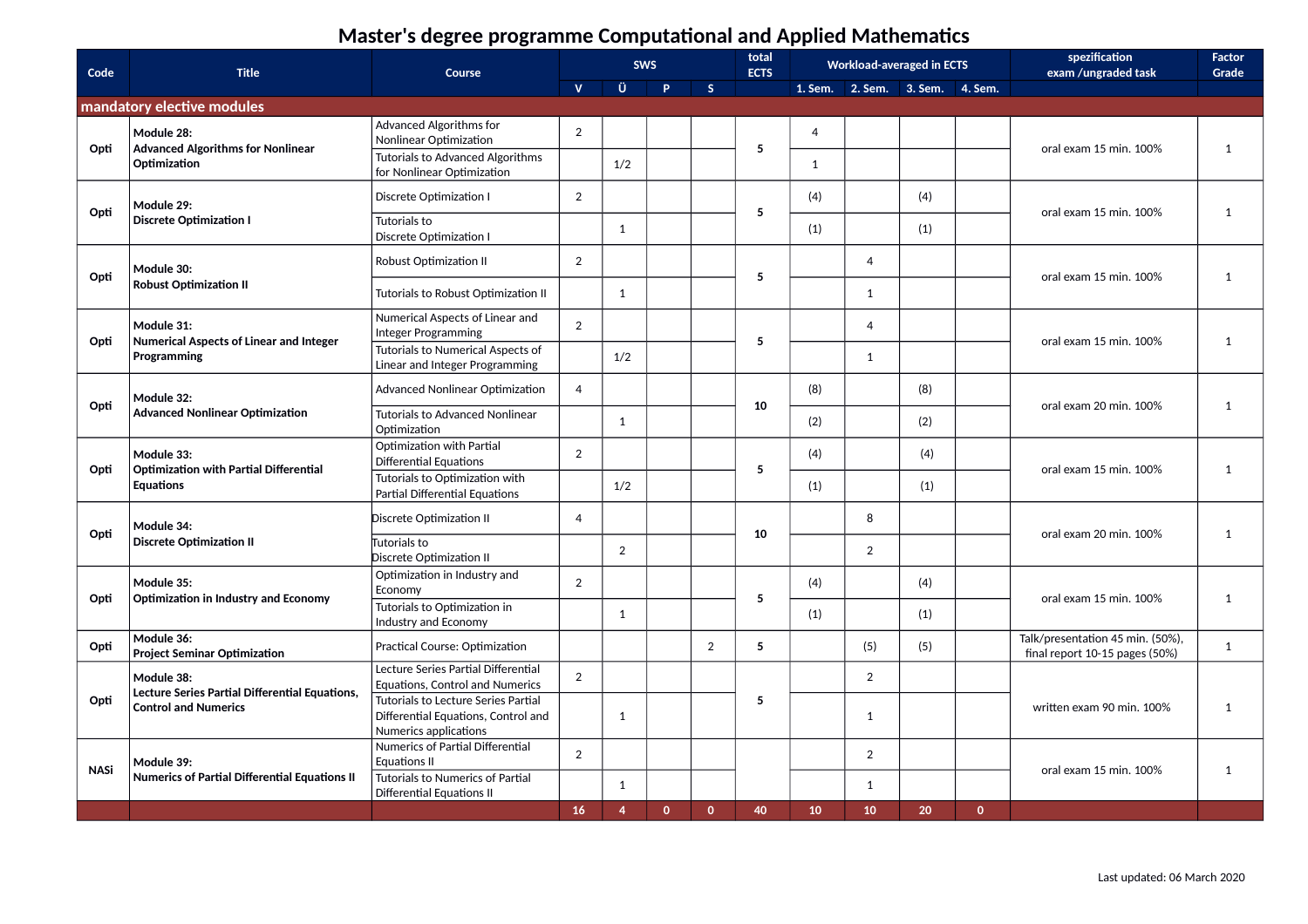| Code               | <b>Title</b>            | Course | <b>SWS</b>   |                   | total<br><b>Workload-averaged in ECTS</b><br><b>ECTS</b> |         |                        |    |                 | spezification<br>exam /ungraded task | Factor<br>Grade               |                                |  |
|--------------------|-------------------------|--------|--------------|-------------------|----------------------------------------------------------|---------|------------------------|----|-----------------|--------------------------------------|-------------------------------|--------------------------------|--|
|                    |                         |        | $\mathbf{V}$ | Ü                 | P.                                                       | S       |                        |    |                 | 1. Sem. 2. Sem. 3. Sem. 4. Sem.      |                               |                                |  |
| elective modules** |                         |        |              |                   |                                                          |         |                        |    |                 |                                      |                               |                                |  |
| <b>EM</b>          | $\mid$ elective modules |        | $0 - 2$      | $O - 2$           | $0 - 2$                                                  | $O - 2$ |                        |    |                 |                                      |                               | according to the chosen module |  |
| <b>EM</b>          | $\mid$ elective modules |        | $O - 2$      | $0 - 2$           | $0 - 2$                                                  | $O - 2$ | כ                      |    |                 |                                      |                               | according to the chosen module |  |
| <b>EM</b>          | $\mid$ elective modules |        | $O - 2$      | $0 - 2$           | $0 - 2$                                                  | $0 - 2$ | Þ                      |    |                 |                                      | $\overline{\phantom{a}}$<br>5 | according to the chosen module |  |
|                    |                         |        | $0-6$        | $0 - 6$           | $0 - 6$                                                  | $0 - 6$ | 15                     | 10 | $\mathbf 0$     | 0                                    | ∍                             |                                |  |
|                    |                         |        |              |                   |                                                          |         |                        | 30 | 30 <sub>o</sub> | 30 <sup>°</sup>                      | 30 <sup>°</sup>               |                                |  |
|                    |                         |        |              | Total SWS: 42-48* |                                                          |         | Total ECTS: 120<br>120 |    |                 |                                      |                               |                                |  |

HPC High Performance Computing

MApA Modeling and Applied Analysis

NASi Numerical Analysis and Simulation

Opti Optimization

\* Master seminar MApA, Master seminar NASi or Master seminar Opti has to be chosen

\*\* as selected from FAU-modules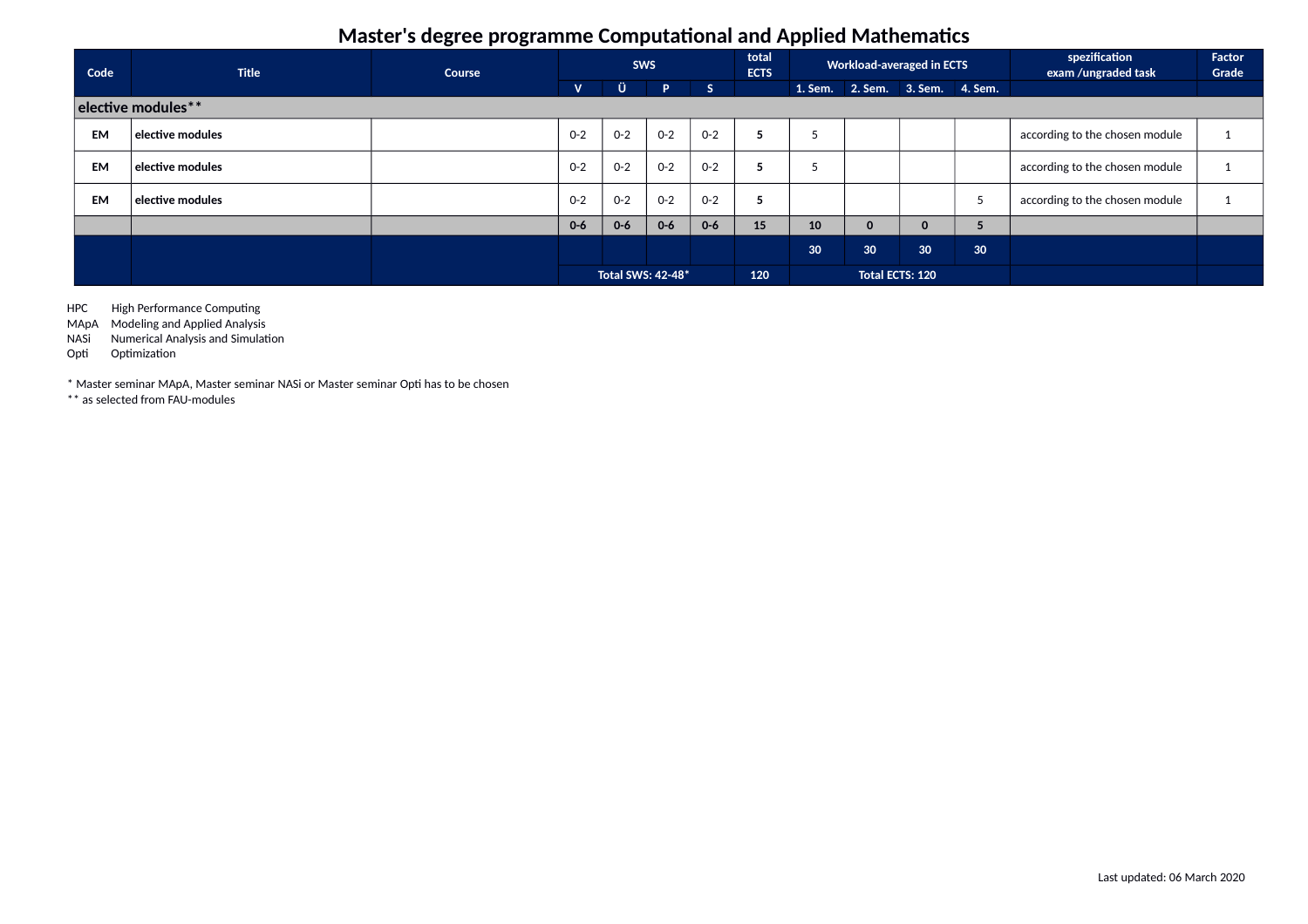

| $\mathbf{1}$   |           | <b>Module name</b>                           | Module 1:<br><b>ModAna1: Modeling and Analysis in Continuum Mechanics I</b>                                                                                                                                                                                                                                                                                                                                                                                             | <b>10 ECTS credits</b> |  |  |  |  |  |  |
|----------------|-----------|----------------------------------------------|-------------------------------------------------------------------------------------------------------------------------------------------------------------------------------------------------------------------------------------------------------------------------------------------------------------------------------------------------------------------------------------------------------------------------------------------------------------------------|------------------------|--|--|--|--|--|--|
| $\overline{2}$ |           | <b>Courses/lectures</b>                      | a) Lectures: 4 semester hrs/week                                                                                                                                                                                                                                                                                                                                                                                                                                        |                        |  |  |  |  |  |  |
|                |           |                                              | b) Practical: 1 semester hr/week                                                                                                                                                                                                                                                                                                                                                                                                                                        | <b>MApA</b>            |  |  |  |  |  |  |
| 3              | Lecturers |                                              | Profs. Drs. G. Grün, M. Burger, N.N.                                                                                                                                                                                                                                                                                                                                                                                                                                    |                        |  |  |  |  |  |  |
|                |           | 4 Module coordinator                         | Prof. Dr. G. Grün                                                                                                                                                                                                                                                                                                                                                                                                                                                       |                        |  |  |  |  |  |  |
|                | 5         | Content                                      | • Theory of elasticity (geometrical non-linear modelling, objectivity and isotropy<br>of energy functionals, linearised elasticity, polyconvexity, existence according to<br>J. Ball)<br>• Non-equilibrium thermodynamics and modelling in hydrodynamics (basic<br>concepts in thermodynamics, balance equations, constitutive relations)<br>• Parabolic function spaces and the Aubin-Lions lemma<br>• Weak solution theory for incompressible Navier-Stokes equations |                        |  |  |  |  |  |  |
|                | 6         | Learning objectives<br>and skills            | <b>Students</b><br>• derive mathematical models for fluid mechanics and elasticity theory,<br>• evaluate the predictive power of models using physical modelling assumptions<br>and the qualitative characteristics of solutions,<br>• apply analytical techniques to rigorously prove qualitative properties of<br>solutions.                                                                                                                                          |                        |  |  |  |  |  |  |
|                |           | 7 Prerequisites                              | Basic knowledge in functional analysis and modelling is recommended.                                                                                                                                                                                                                                                                                                                                                                                                    |                        |  |  |  |  |  |  |
|                |           | 8  Integration into curriculum  1st semester |                                                                                                                                                                                                                                                                                                                                                                                                                                                                         |                        |  |  |  |  |  |  |
|                |           | 9 Module compatibility                       | Mandatory module for MSc in Computational and Applied Mathematics<br>$\bullet$<br>Mandatory elective module for MSc in Mathematics in the fields of study<br>$\bullet$<br>"Modelling, Simulation and Optimization", "Analysis and Stochastics"                                                                                                                                                                                                                          |                        |  |  |  |  |  |  |
|                |           | 10 Method of examination                     | oral exam (20 minutes)                                                                                                                                                                                                                                                                                                                                                                                                                                                  |                        |  |  |  |  |  |  |
|                |           | 11 Grading procedure                         | 100% based on oral exam                                                                                                                                                                                                                                                                                                                                                                                                                                                 |                        |  |  |  |  |  |  |
|                |           | 12 Module frequency                          | Winter semester (annually)                                                                                                                                                                                                                                                                                                                                                                                                                                              |                        |  |  |  |  |  |  |
|                |           | 13 Workload                                  | Contact hours: 75 hrs<br>Independent study: 225 hrs<br>Total: 300 hrs, corresponding to 10 ECTS credits                                                                                                                                                                                                                                                                                                                                                                 |                        |  |  |  |  |  |  |
|                |           | 14 Module duration                           | One semester                                                                                                                                                                                                                                                                                                                                                                                                                                                            |                        |  |  |  |  |  |  |
|                | 15        | Teaching and examination<br>language         | English                                                                                                                                                                                                                                                                                                                                                                                                                                                                 |                        |  |  |  |  |  |  |
|                |           | 16 Recommended reading                       | • P.G. Ciarlet: Mathematical elasticity, North-Holland,<br>• S.R. De Groot & P. Mazur: Non-equilibrium thermodynamics, Dover,<br>• C. Eck, H. Garcke & P. Knabner: Mathematical Modeling, Springer,<br>• L.C. Evans: Partial differential equations, AMS,<br>• I. Liu: Continuum mechanics, Springer,<br>• R. Temam: The Navier-Stokes equations, AMS Chelsea Publishing.                                                                                               |                        |  |  |  |  |  |  |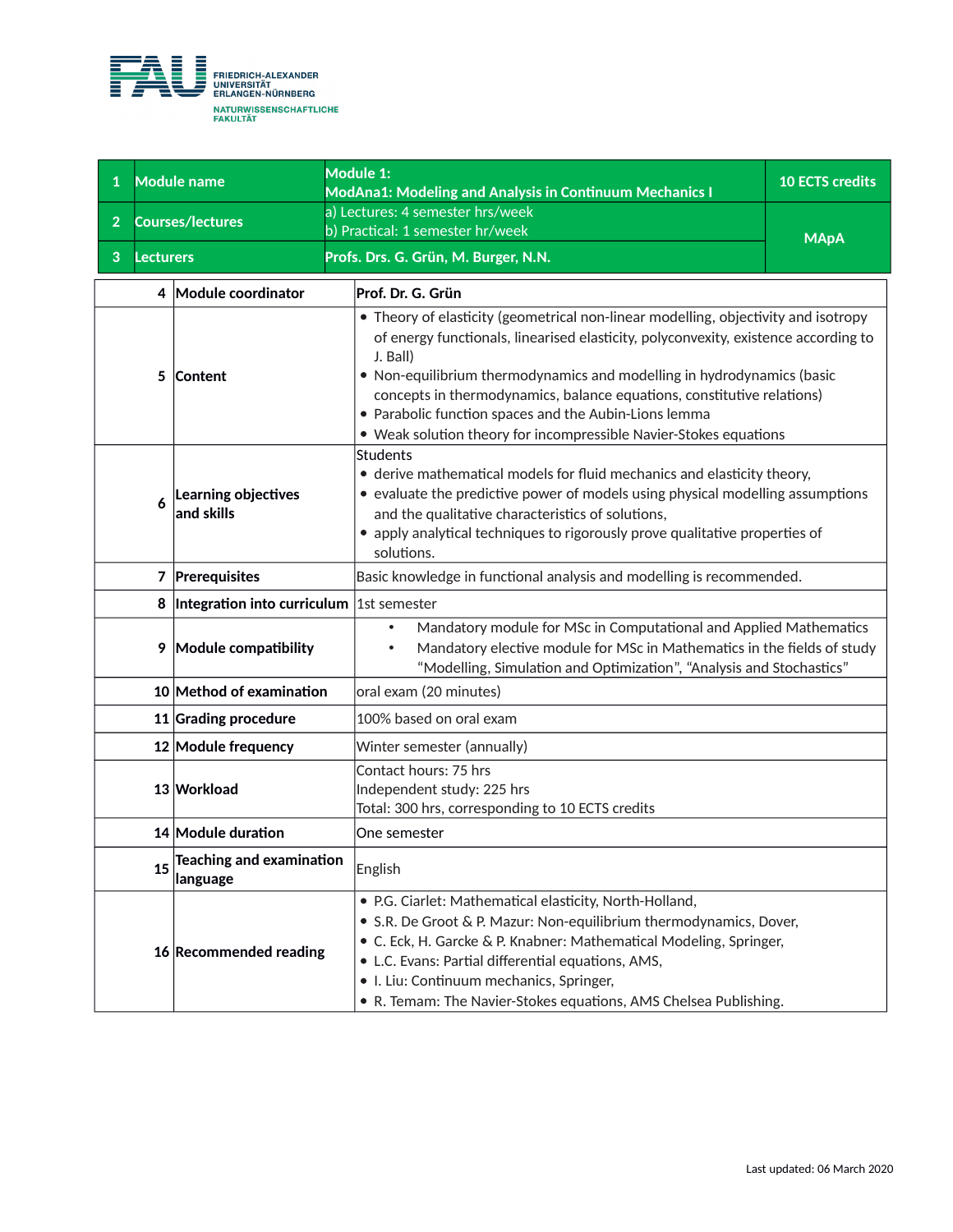

| $\mathbf{1}$    | <b>Module name</b>                          | Module 2:<br><b>ModAna2: Modeling and Analysis in Continuum Mechanics II</b>                                                                                                                                                                                                                                                                                                   | <b>5 ECTS credits</b> |
|-----------------|---------------------------------------------|--------------------------------------------------------------------------------------------------------------------------------------------------------------------------------------------------------------------------------------------------------------------------------------------------------------------------------------------------------------------------------|-----------------------|
| $\overline{2}$  | <b>Courses/lectures</b>                     | a) Lectures: 2 semester hrs/week<br>b) Practical: 0.5 semester hrs/week                                                                                                                                                                                                                                                                                                        | <b>MApA</b>           |
| 3               | <b>Lecturers</b>                            | Profs. Drs. G. Grün, M. Burger, N.N.                                                                                                                                                                                                                                                                                                                                           |                       |
| 4               | Module coordinator                          | Prof. Dr. G. Grün                                                                                                                                                                                                                                                                                                                                                              |                       |
| 5               | Content                                     | At least two of the following three topics:<br>• Shear-thinning liquids and monotone operators: analytical concepts, using the<br>example of the p-Laplace equation<br>• Poisson-Boltzmann equation: analysis of semilinear equations with monotone<br>nonlinearities<br>· Mathematical concepts of model reduction: homogenisation, gamma convergence,<br>asymptotic analysis |                       |
| 6               | Learning objectives<br>and skills           | <b>Students</b><br>• explain various concepts for model reduction and apply them to derive mathematical<br>models.<br>• formulate and prove qualitative statements on solutions to quasilinear or semilinear<br>partial differential equations in continuum mechanics.                                                                                                         |                       |
| 7               | Prerequisites                               | Recommended: Modeling and Analysis in Continuum Mechanics I                                                                                                                                                                                                                                                                                                                    |                       |
| 8               | Integration into curriculum                 | 2nd semester                                                                                                                                                                                                                                                                                                                                                                   |                       |
| 9               | Module compatibility                        | Mandatory module for MSc in Computational and Applied Mathematics<br>$\bullet$<br>Mandatory elective module for MSc in Mathematics in the fields of study<br>"Modeling, Simulation and Optimization", "Analysis and Stochastics"                                                                                                                                               |                       |
| 10              | Method of examination                       | oral exam (20 minutes)                                                                                                                                                                                                                                                                                                                                                         |                       |
| 11              | <b>Grading procedure</b>                    | 100% based on oral exam                                                                                                                                                                                                                                                                                                                                                        |                       |
| 12 <sup>°</sup> | Module frequency                            | Summer semester (annually)                                                                                                                                                                                                                                                                                                                                                     |                       |
| 13              | Workload                                    | Contact hours: 37.5 hrs<br>Independent study: 112.5 hrs<br>Total: 150 hrs, corresponding to 5 ECTS credits                                                                                                                                                                                                                                                                     |                       |
| 14              | Module duration                             | One semester                                                                                                                                                                                                                                                                                                                                                                   |                       |
| 15              | <b>Teaching and examination</b><br>language | English                                                                                                                                                                                                                                                                                                                                                                        |                       |
|                 | 16 Recommended reading                      | • A. Braides: Gamma-convergence for beginners, Oxford University Press,<br>• D. Cioranescu & P. Donato: An introduction to homogenization, Oxford University<br>Press<br>• R.E. Showalter: Monotone operators in Banach space and nonlinear partial<br>differential equations, AMS                                                                                             |                       |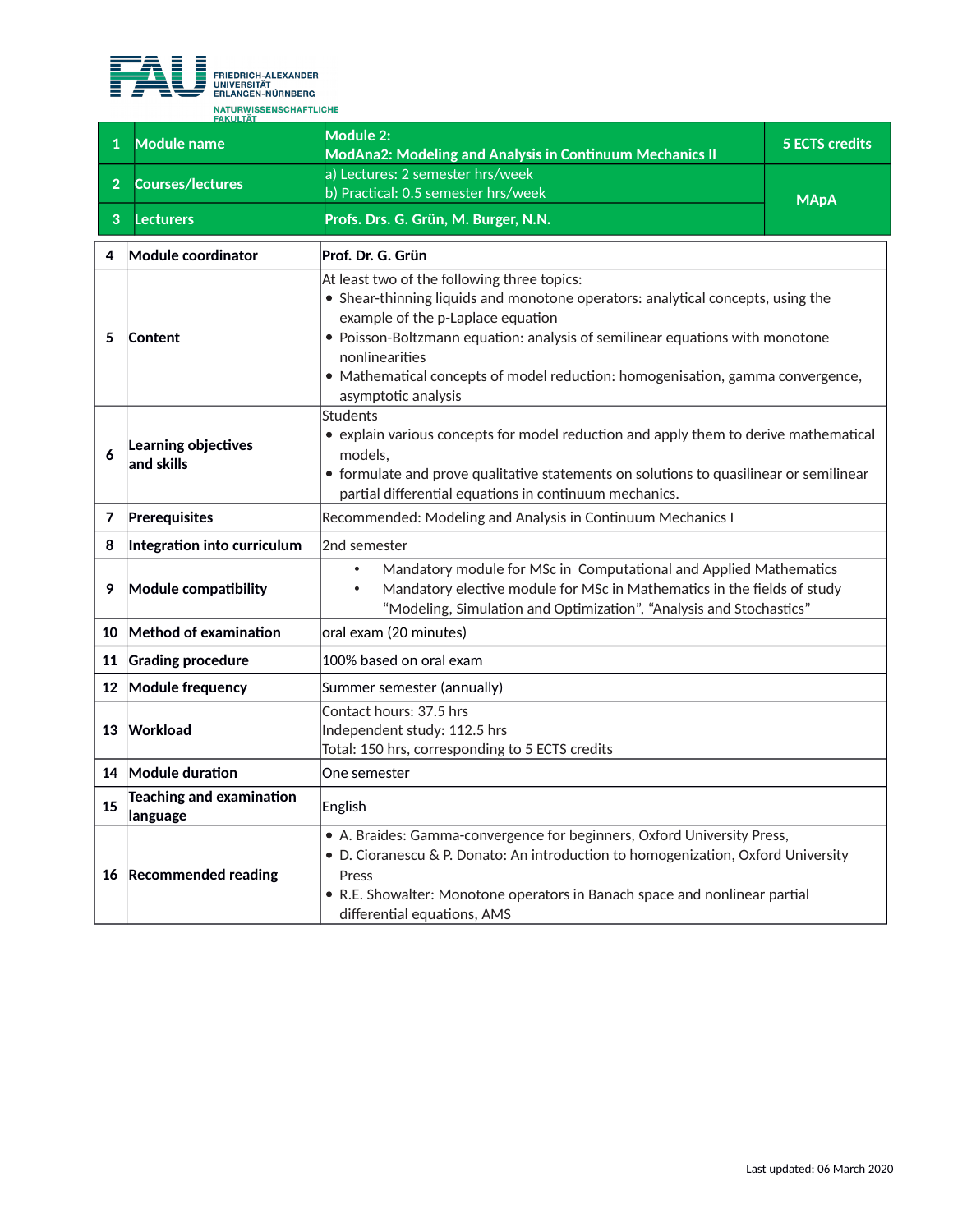

| $\mathbf{1}$   | <b>Module name</b>                           | <b>Module 3:</b><br>MoSi: Practical Course: Modeling, Simulation, Optimization                                                                                                                                                                                                                                                                                                                                                                                                                                                                                                                                                                                                                                                                                                                                     | <b>5 ECTS credits</b> |
|----------------|----------------------------------------------|--------------------------------------------------------------------------------------------------------------------------------------------------------------------------------------------------------------------------------------------------------------------------------------------------------------------------------------------------------------------------------------------------------------------------------------------------------------------------------------------------------------------------------------------------------------------------------------------------------------------------------------------------------------------------------------------------------------------------------------------------------------------------------------------------------------------|-----------------------|
| $\overline{2}$ | <b>Courses/lectures</b>                      | Seminar: 3 semester hrs/week                                                                                                                                                                                                                                                                                                                                                                                                                                                                                                                                                                                                                                                                                                                                                                                       |                       |
| 3              | <b>Lecturers</b>                             | Profs. Drs. M. Burger, G. Grün, A. Martin, N.N.                                                                                                                                                                                                                                                                                                                                                                                                                                                                                                                                                                                                                                                                                                                                                                    | MapA/NASi/Opti        |
| 4              | Module coordinator                           | Prof. Dr. M. Burger                                                                                                                                                                                                                                                                                                                                                                                                                                                                                                                                                                                                                                                                                                                                                                                                |                       |
| 5              | <b>Content</b>                               | • Modelling, analysis, simulation or optimisation of problems in engineering or the<br>natural sciences<br>• (Partial) differential equation models (also with additional aspects) and corresponding<br>numerical algorithms ((Mixed) Finite Element Method ((M)FEM), Finite Volume<br>Method (FVM), Discontinuous Galerkin (DG))<br>· Mixed integer or continuous (non-)linear optimisation                                                                                                                                                                                                                                                                                                                                                                                                                       |                       |
| 6              | Learning objectives<br>and skills            | Students<br>• work on a problem in engineering or the natural sciences as part of a team, but with<br>assigned independent tasks, by constructing a suitable mathematical model and<br>solving it using analytical and numerical methods,<br>• are able to collect and evaluate relevant information and identify connections,<br>• are able to implement processes using their own or specified software and critically<br>evaluate the results,<br>• are able to set out their approaches and results in a comprehensible and convincing<br>manner, making use of appropriate presentation techniques,<br>• are able to develop and set out in writing the theories and problem solutions they<br>have developed,<br>• develop their communication skills and ability to work as a team through project<br>work. |                       |
| 7              | Prerequisites                                | Recommended: Modeling and Analysis in Continuum Mechanics I                                                                                                                                                                                                                                                                                                                                                                                                                                                                                                                                                                                                                                                                                                                                                        |                       |
| 8              | Integration into curriculum                  | 2nd semester                                                                                                                                                                                                                                                                                                                                                                                                                                                                                                                                                                                                                                                                                                                                                                                                       |                       |
| 9              | Module compatibility                         | Mandatory module for MSc in Computational Applied Mathematics<br>$\bullet$<br>Mandatory elective module for MSc in Mathematics in the field of study<br>٠<br>"Modeling, Simulation and Optimization"                                                                                                                                                                                                                                                                                                                                                                                                                                                                                                                                                                                                               |                       |
| 10             | Method of examination                        | Talk/presentation (45 minutes) and<br>final report (10 - 15 pages)                                                                                                                                                                                                                                                                                                                                                                                                                                                                                                                                                                                                                                                                                                                                                 |                       |
|                | 11 Grading procedure                         | Talk/presentation 50%<br>final report 50%                                                                                                                                                                                                                                                                                                                                                                                                                                                                                                                                                                                                                                                                                                                                                                          |                       |
| 12             | Module frequency                             | Summer semester (annually)                                                                                                                                                                                                                                                                                                                                                                                                                                                                                                                                                                                                                                                                                                                                                                                         |                       |
| 13             | Workload                                     | Contact hours: 45 hrs<br>Independent study: 105 hrs<br>Total: 150 hrs, corresponding to 5 ECTS credits                                                                                                                                                                                                                                                                                                                                                                                                                                                                                                                                                                                                                                                                                                             |                       |
| 14             | Module duration                              | One semester                                                                                                                                                                                                                                                                                                                                                                                                                                                                                                                                                                                                                                                                                                                                                                                                       |                       |
| 15             | <b>Teaching and examination</b><br> language | English                                                                                                                                                                                                                                                                                                                                                                                                                                                                                                                                                                                                                                                                                                                                                                                                            |                       |
|                | 16 Recommended reading                       | Project-dependent. Will be published on StudOn at the beginning of the semester.                                                                                                                                                                                                                                                                                                                                                                                                                                                                                                                                                                                                                                                                                                                                   |                       |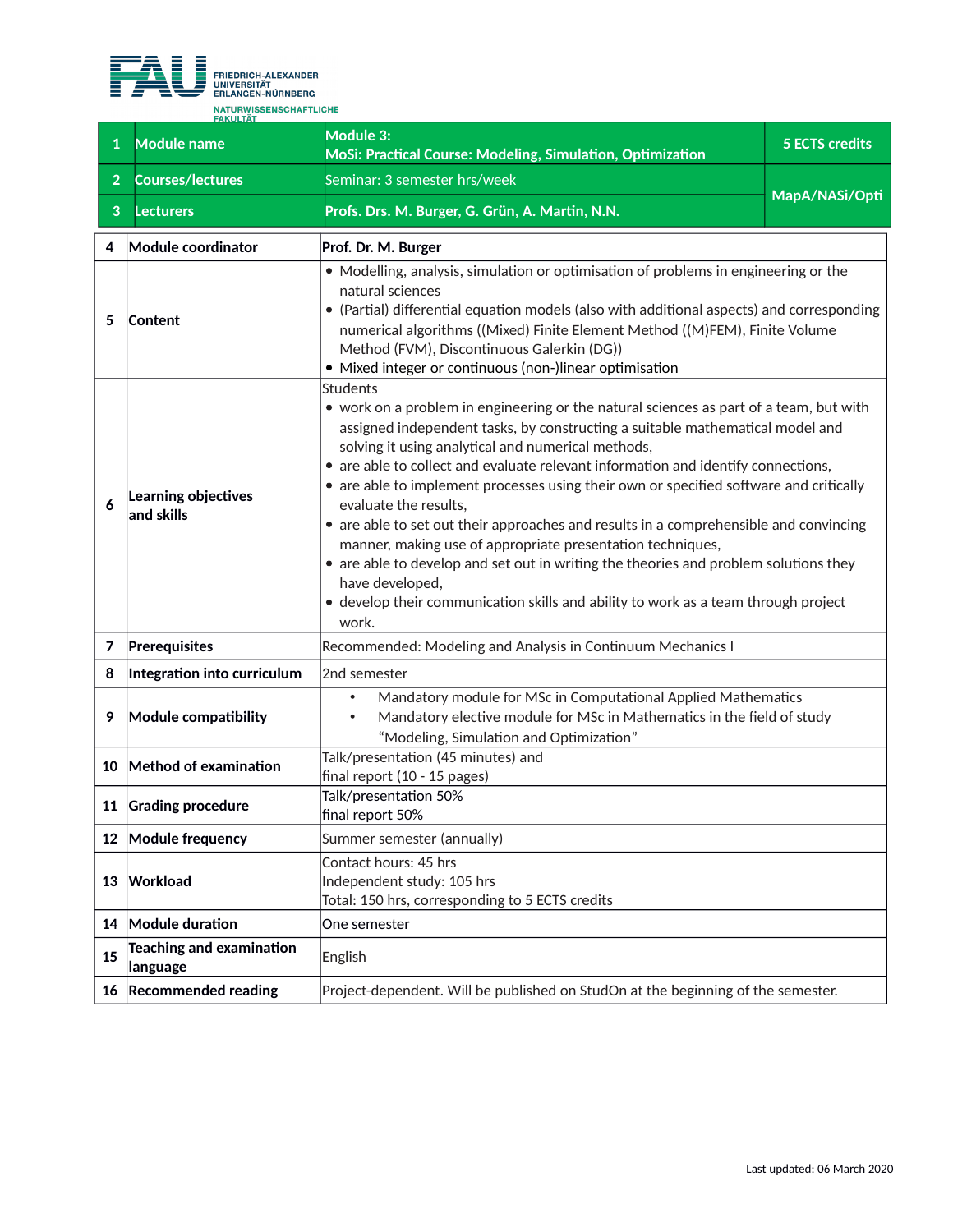

|                | <b>FAKULTÄT</b>                      |                                                                                                                                                                                                                                                                                                                                                                                                                                                                                                                                                                                                                                                    |                        |
|----------------|--------------------------------------|----------------------------------------------------------------------------------------------------------------------------------------------------------------------------------------------------------------------------------------------------------------------------------------------------------------------------------------------------------------------------------------------------------------------------------------------------------------------------------------------------------------------------------------------------------------------------------------------------------------------------------------------------|------------------------|
| $\mathbf{1}$   | <b>Module name</b>                   | Module 4:<br>PTfS-CAM: Programming Techniques for Supercomputers in CAM                                                                                                                                                                                                                                                                                                                                                                                                                                                                                                                                                                            | <b>10 ECTS credits</b> |
| 2 <sup>1</sup> | <b>Courses/lectures</b>              | a) Lectures: 4 semester hrs/week<br>b) Practical: 2 semester hrs/week                                                                                                                                                                                                                                                                                                                                                                                                                                                                                                                                                                              |                        |
| 3              | <b>Lecturers</b>                     | Prof. Dr. G. Wellein                                                                                                                                                                                                                                                                                                                                                                                                                                                                                                                                                                                                                               | <b>HPC</b>             |
| 4              | Module coordinator                   | Prof. Dr. Gerhard Wellein                                                                                                                                                                                                                                                                                                                                                                                                                                                                                                                                                                                                                          |                        |
| 5              | Content                              | Introduction to the architecture of modern supercomputers<br>$\bullet$<br>Single core architecture and optimisation strategies<br>$\bullet$<br>Memory hierarchy and data access optimization<br>$\bullet$<br>Concepts of parallel computers and parallel computing<br>Efficient "shared memory" parallelisation (OpenMP)<br>$\bullet$<br>Parallelisation approaches for multi-core processors including GPUs<br>$\bullet$<br>Efficient "distributed memory" parallelisation (MPI)<br>$\bullet$<br>Roofline performance model<br>Serial and parallel performance modelling<br>Complete parallel implementation of a modern iterative Poisson solver |                        |
| 6              | Learning objectives<br>and skills    | <b>Students</b><br>acquire a comprehensive overview of programming modern supercomputers<br>$\bullet$<br>efficiently for numerical simulations,<br>learn modern optimisation and parallelisation strategies, guided by structured<br>$\bullet$<br>performance modelling,<br>acquire an insight into innovative programming techniques and alternative<br>supercomputer architectures,<br>are able to implement numerical methods to solve partial differential<br>$\bullet$<br>equations (PDEs) with finite difference (FD) discretization with high hardware<br>efficiency on parallel computers.                                                 |                        |
| 7              | Prerequisites                        | Recommended: Experience in C/C++ or Fortran programming; basic knowledge of MPI<br>and OpenMP programming                                                                                                                                                                                                                                                                                                                                                                                                                                                                                                                                          |                        |
| 8              | Integration into curriculum          | 2nd semester                                                                                                                                                                                                                                                                                                                                                                                                                                                                                                                                                                                                                                       |                        |
| 9              | Module compatibility                 | Mandatory module for MSc Computational and Applied Mathematics                                                                                                                                                                                                                                                                                                                                                                                                                                                                                                                                                                                     |                        |
| 10             | Method of examination                | See examination regulations INF                                                                                                                                                                                                                                                                                                                                                                                                                                                                                                                                                                                                                    |                        |
| 11             | <b>Grading procedure</b>             | See examination regulations INF                                                                                                                                                                                                                                                                                                                                                                                                                                                                                                                                                                                                                    |                        |
|                | 12 Module frequency                  | Summer semester (annually)                                                                                                                                                                                                                                                                                                                                                                                                                                                                                                                                                                                                                         |                        |
| 13             | Workload                             | Contact hours: 120 hrs<br>Independent study: 180 hrs<br>Total: 300 hrs, corresponding to 10 ECTS credits                                                                                                                                                                                                                                                                                                                                                                                                                                                                                                                                           |                        |
|                | 14 Module duration                   | One semester                                                                                                                                                                                                                                                                                                                                                                                                                                                                                                                                                                                                                                       |                        |
| 15             | Teaching and examination<br>language | English                                                                                                                                                                                                                                                                                                                                                                                                                                                                                                                                                                                                                                            |                        |
| 16             | <b>Recommended reading</b>           | G. Hager & G. Wellein:<br>$\bullet$<br>Introduction to High Performance Computing for Scientists and Engineers.<br>CRC Computational Science Series, 2010. ISBN 978-1439811924<br>J. Hennessy & D. Patterson:<br>$\bullet$<br>Computer Architecture. A Quantitative Approach.<br>Morgan Kaufmann Publishers, Elsevier, 2003. ISBN 1-55860-724-2                                                                                                                                                                                                                                                                                                    |                        |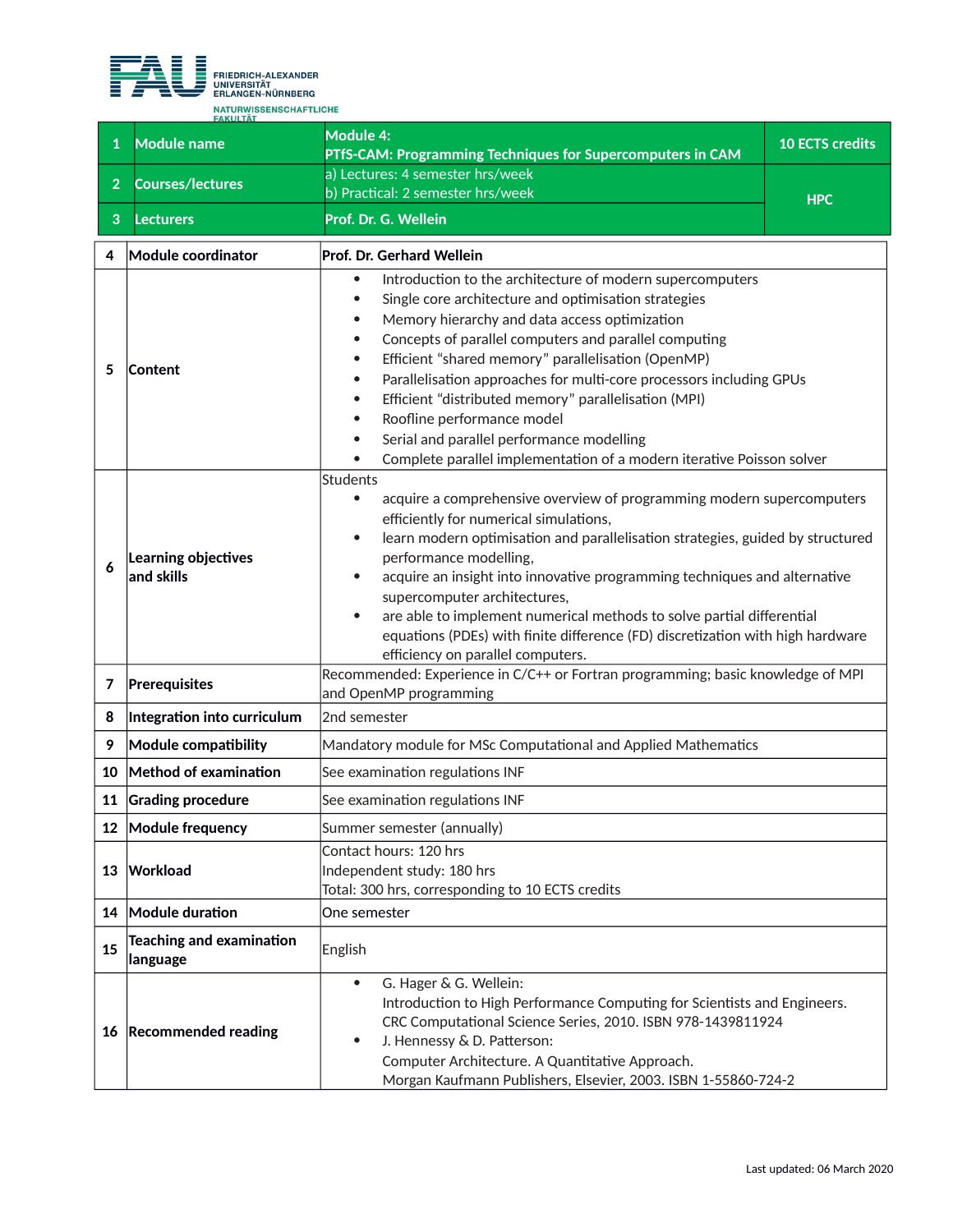

|                 | <b>FAKULTÄT</b>                              |                                                                                          |                       |
|-----------------|----------------------------------------------|------------------------------------------------------------------------------------------|-----------------------|
| $\mathbf{1}$    | Module name                                  | Module 5:                                                                                | <b>5 ECTS credits</b> |
|                 |                                              | <b>ArchSup: Architectures of Supercomputers</b>                                          |                       |
| $\overline{2}$  | <b>Courses/lectures</b>                      | a) Lectures: 2 semester hrs/week                                                         |                       |
|                 |                                              | b) Practical: 2 semester hrs/week                                                        | <b>HPC</b>            |
| 3               | <b>Lecturers</b>                             | Prof. Dr. Dietmar Fey, Dr. Andreas Schäfer                                               |                       |
| 4               | Module coordinator                           | Prof. Dr. Dietmar Fey                                                                    |                       |
|                 |                                              | Principles of computer and processor architectures<br>$\bullet$                          |                       |
|                 |                                              | Modern processor architectures                                                           |                       |
|                 |                                              | Homogeneous and heterogeneous multi/many-core processors                                 |                       |
| 5               |                                              | Parallel computer architectures<br>٠                                                     |                       |
|                 | Content                                      | Classification and principles of coupling parallel computers                             |                       |
|                 |                                              | High speed networks in supercomputers                                                    |                       |
|                 |                                              | Examples of supercomputers                                                               |                       |
|                 |                                              | Programming of supercomputers                                                            |                       |
|                 |                                              | Students                                                                                 |                       |
|                 |                                              | can explain the functionality of modern processors used in supercomputers,<br>$\bullet$  |                       |
|                 |                                              | recognise the special problems associated with energy consumption and<br>$\bullet$       |                       |
|                 |                                              | programming in supercomputers,                                                           |                       |
|                 |                                              | can explain the different ways of interconnecting parallel processes,                    |                       |
|                 |                                              | can classify parallel computers with regard to their storage connection and<br>$\bullet$ |                       |
|                 |                                              | basic processing principles,                                                             |                       |
|                 | Learning objectives                          | are able to make use of and run a supercomputer to solve their own technical             |                       |
| 6               | and skills                                   | or mathematical problem. Based on the examples demonstrated during the                   |                       |
|                 |                                              | lecture, they are able to generalise challenges associated with the discovery of         |                       |
|                 |                                              | bottlenecks and use them to solve their specific problem,                                |                       |
|                 |                                              | are able to characterise their problems (e.g. scientific or technical simulation         |                       |
|                 |                                              | experiments) with regard to the computing and memory requirements for a                  |                       |
|                 |                                              | supercomputer in a way that is appropriate for the architecture,                         |                       |
|                 |                                              | can make use of the performance-measuring methods for parallel computers                 |                       |
|                 |                                              | to evaluate various computer architectures and select the appropriate                    |                       |
|                 |                                              | architecture for their problem.                                                          |                       |
| 7<br>8          | Prerequisites<br>Integration into curriculum | None<br>3rd semester                                                                     |                       |
|                 |                                              | Mandatory module for MSc Computation and Applied Mathematics<br>$\bullet$                |                       |
|                 |                                              | Mandatory module for Computational Engineering degree programmes<br>$\bullet$            |                       |
| 9               | Module compatibility                         | (Computer-Assisted Engineering) (Master of Science) and Information                      |                       |
|                 |                                              | Technology (Master of Science)                                                           |                       |
| 10              | Method of examination                        | See examination regulations INF                                                          |                       |
| 11              | <b>Grading procedure</b>                     | See examination regulations INF                                                          |                       |
| 12 <sup>2</sup> | <b>Module frequency</b>                      | Winter semester (annually)                                                               |                       |
|                 |                                              | Contact hours: 60 hrs                                                                    |                       |
| 13              | Workload                                     | Independent study: 90 hrs                                                                |                       |
|                 |                                              | Total: 150 hrs, corresponding to 5 ECTS credits                                          |                       |
|                 | 14 Module duration                           | One semester                                                                             |                       |
|                 | <b>Teaching and examination</b>              |                                                                                          |                       |
| 15              | language                                     | English                                                                                  |                       |
|                 |                                              | Quinn: Parallel Programming in C with MPI and OpenMP, McGraw-Hill<br>$\bullet$           |                       |
|                 | 16 Recommended reading                       | Hennessy/Patterson: Computer Architecture - A Quantitative Approach,<br>$\bullet$        |                       |
|                 |                                              | Morgen&Kaufmann                                                                          |                       |
|                 |                                              |                                                                                          |                       |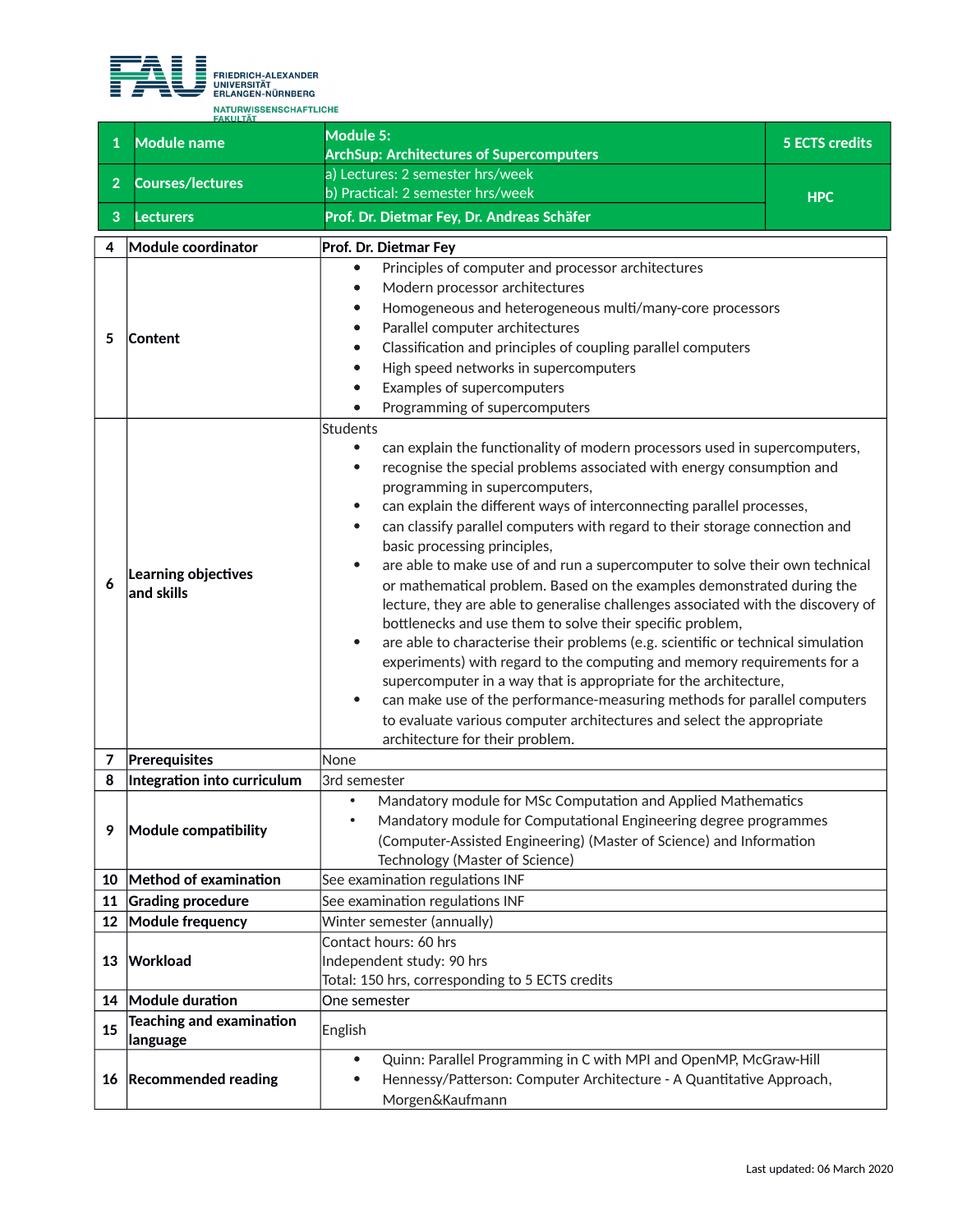

| $\mathbf{1}$   | <b>Module name</b>                          | Module 6a:<br>MaSe: Master's seminar MApA                                                                                                                                                                                                                                                                                                                                                                                                                                                                                                                                      | <b>5 ECTS credits</b> |
|----------------|---------------------------------------------|--------------------------------------------------------------------------------------------------------------------------------------------------------------------------------------------------------------------------------------------------------------------------------------------------------------------------------------------------------------------------------------------------------------------------------------------------------------------------------------------------------------------------------------------------------------------------------|-----------------------|
| $\overline{2}$ | <b>Courses/lectures</b>                     | Seminar: 2 semester hrs/week                                                                                                                                                                                                                                                                                                                                                                                                                                                                                                                                                   |                       |
| 3              | <b>Lecturers</b>                            | Profs. Drs. G. Grün, M. Burger, E. Zuazua                                                                                                                                                                                                                                                                                                                                                                                                                                                                                                                                      | <b>MApA</b>           |
| 4              | Module coordinator                          | Prof. Dr. G. Grün                                                                                                                                                                                                                                                                                                                                                                                                                                                                                                                                                              |                       |
| 5              | <b>Content</b>                              | A topic from MApA that relates to the compulsory elective modules offered.                                                                                                                                                                                                                                                                                                                                                                                                                                                                                                     |                       |
| 6              | Learning objectives<br>and skills           | Students<br>can use original literature to familiarise themselves with a current research<br>$\bullet$<br>topic,<br>can structure the content acquired both verbally and in writing and make their<br>own contributions to its presentation and/or substance,<br>learn scientific content on the basis of academic lectures and actively discuss it<br>at a plenary session.<br>For the MApA specialisation:<br>make use of analytical techniques to rigorously prove the qualitative<br>$\bullet$<br>characteristics of solutions to mathematical models in applied sciences. |                       |
| 7              | Prerequisites                               | All compulsory modules for the MSc in Computational and Applied Mathematics<br>recommended                                                                                                                                                                                                                                                                                                                                                                                                                                                                                     |                       |
| 8              | Integration into curriculum                 | 3rd semester                                                                                                                                                                                                                                                                                                                                                                                                                                                                                                                                                                   |                       |
| 9              | Module compatibility                        | Mandatory module for MSc in Computational and Applied Mathematics<br>$\bullet$<br>Mandatory module for MSc in Mathematics<br>Mandatory module for MSc in Mathematics and Economics<br>$\bullet$                                                                                                                                                                                                                                                                                                                                                                                |                       |
| 10             | Method of examination                       | talk/presentation (70-80 minutes) with handout (5-10 pages)                                                                                                                                                                                                                                                                                                                                                                                                                                                                                                                    |                       |
| 11             | <b>Grading procedure</b>                    | 100 %talk/presentation with handout                                                                                                                                                                                                                                                                                                                                                                                                                                                                                                                                            |                       |
| 12             | Module frequency                            | Winter semester (annually)                                                                                                                                                                                                                                                                                                                                                                                                                                                                                                                                                     |                       |
| 13             | <b>Workload</b>                             | Contact hours: 30 hrs<br>Independent study: 120 hrs<br>Total: 150 hrs, corresponding to 5 ECTS credits                                                                                                                                                                                                                                                                                                                                                                                                                                                                         |                       |
| 14             | Module duration                             | One semester                                                                                                                                                                                                                                                                                                                                                                                                                                                                                                                                                                   |                       |
| 15             | <b>Teaching and examination</b><br>language | English                                                                                                                                                                                                                                                                                                                                                                                                                                                                                                                                                                        |                       |
|                | 16 Recommended reading                      | Depending on topic. Will be published on StudOn at the beginning of the semester.                                                                                                                                                                                                                                                                                                                                                                                                                                                                                              |                       |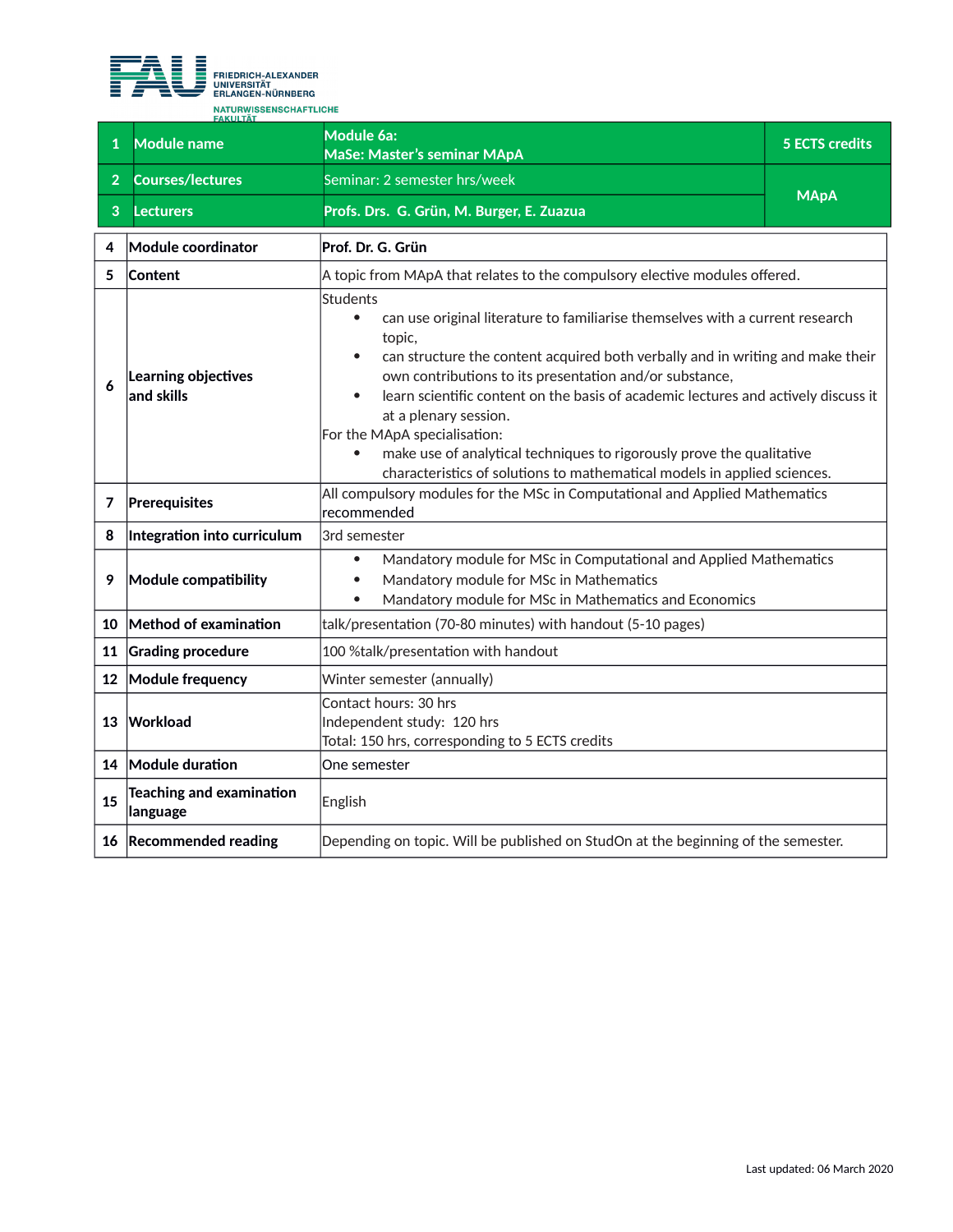

| <b>FAKULIAI</b><br>Module name | Module 6b:<br>MaSe: Master's seminar NASi | 5 ECTS<br>credits |
|--------------------------------|-------------------------------------------|-------------------|
| <b>Courses/lectures</b>        |                                           | <b>NASi</b>       |
| .ecturers                      | Profs. Drs. E. Bänsch, G. Grün, M. Burger |                   |

| 4  | Module coordinator                          | Prof. Dr. E. Bänsch                                                                                                                                                                                                                                                                                                                                                                                                                                                                                      |
|----|---------------------------------------------|----------------------------------------------------------------------------------------------------------------------------------------------------------------------------------------------------------------------------------------------------------------------------------------------------------------------------------------------------------------------------------------------------------------------------------------------------------------------------------------------------------|
| 5  | <b>Content</b>                              | A topic from NASi that relates to the compulsory elective modules offered.                                                                                                                                                                                                                                                                                                                                                                                                                               |
| 6  | Learning objectives<br>and skills           | <b>Students</b><br>$\bullet$<br>can structure the content acquired both verbally and in writing and make<br>their own contributions to its presentation and/or substance,<br>learn scientific content on the basis of academic lectures and actively<br>$\bullet$<br>discuss it at a plenary session.<br>For the NASi specification:<br>• can solve exemplary computational problems with given or self-developed<br>software in order to illustrate or verify numerical methods under<br>consideration. |
| 7  | Prerequisites                               | All compulsory modules for the MSc in Computational and Applied Mathematics rec-<br>ommended                                                                                                                                                                                                                                                                                                                                                                                                             |
| 8  | Integration into curriculum                 | 3rd semester                                                                                                                                                                                                                                                                                                                                                                                                                                                                                             |
| 9  | Module compatibility                        | Mandatory module for MSc in Computational and Applied Mathematics<br>$\bullet$<br>Mandatory module for MSc in Mathematics<br>$\bullet$<br>Mandatory module for Msc in Mathematics and Economics<br>$\bullet$                                                                                                                                                                                                                                                                                             |
| 10 | Method of examination                       | talk/presentation (70-80 minutes) with handout (5-10 pages)                                                                                                                                                                                                                                                                                                                                                                                                                                              |
| 11 | <b>Grading procedure</b>                    | 100% talk/presentation with handout                                                                                                                                                                                                                                                                                                                                                                                                                                                                      |
|    | 12 Module frequency                         | Winter semester (annually)                                                                                                                                                                                                                                                                                                                                                                                                                                                                               |
| 13 | Workload                                    | Contact hours:<br>30 hrs<br>Independent study: 120 hrs<br>150 hrs, corresponding to 5 ECTS credits<br>Total:                                                                                                                                                                                                                                                                                                                                                                                             |
|    | 14 Module duration                          | One semester                                                                                                                                                                                                                                                                                                                                                                                                                                                                                             |
| 15 | <b>Teaching and examination</b><br>language | English                                                                                                                                                                                                                                                                                                                                                                                                                                                                                                  |
| 16 | <b>Recommended reading</b>                  | Depending on topic. Will be published on StudOn at the beginning of the<br>semester.                                                                                                                                                                                                                                                                                                                                                                                                                     |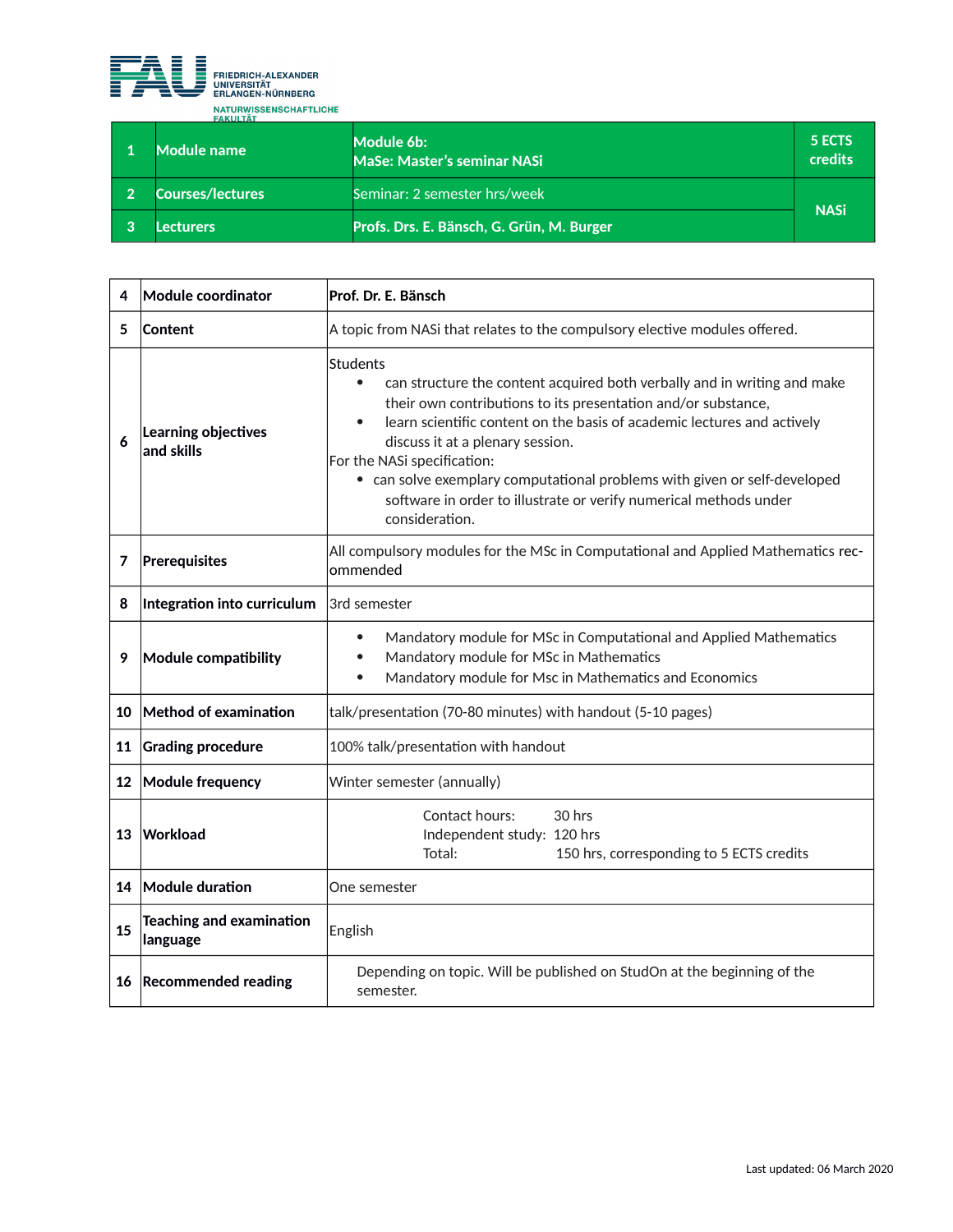

| $\mathbf{1}$   | <b>Module name</b>                          | Module 6c:<br>MaSe: Master's seminar Opti                                                                                                                                                                                                                                                                                                                                                                                                                                                                                                                                                     | <b>5 ECTS credits</b> |
|----------------|---------------------------------------------|-----------------------------------------------------------------------------------------------------------------------------------------------------------------------------------------------------------------------------------------------------------------------------------------------------------------------------------------------------------------------------------------------------------------------------------------------------------------------------------------------------------------------------------------------------------------------------------------------|-----------------------|
| 2 <sup>1</sup> | <b>Courses/lectures</b>                     | Seminar: 2 semester hrs/week                                                                                                                                                                                                                                                                                                                                                                                                                                                                                                                                                                  |                       |
| 3              | <b>Lecturers</b>                            | Profs. Drs. F. Liers, A. Martin, M. Stingl                                                                                                                                                                                                                                                                                                                                                                                                                                                                                                                                                    | Opti                  |
| 4              | Module coordinator                          | Prof. Dr. M. Stingl                                                                                                                                                                                                                                                                                                                                                                                                                                                                                                                                                                           |                       |
| 5              | Content                                     | A topic from Opti that relates to the compulsory elective modules offered.                                                                                                                                                                                                                                                                                                                                                                                                                                                                                                                    |                       |
| 6              | Learning objectives<br>and skills           | <b>Students</b><br>can use original literature to familiarise themselves with a current research<br>$\bullet$<br>topic,<br>can structure the content acquired both verbally and in writing and make their<br>own contributions to its presentation and/or substance,<br>learn scientific content on the basis of academic lectures and actively discuss it<br>at a plenary session.<br>For the Opti specialisation:<br>model theoretical and applied tasks as optimization problems and/or develop<br>$\bullet$<br>optimization algorithms for their solution and/or put these into practice. |                       |
| 7              | Prerequisites                               | All compulsory modules for the MSc in Computational and Applied Mathematics<br>recommended                                                                                                                                                                                                                                                                                                                                                                                                                                                                                                    |                       |
| 8              | Integration into curriculum                 | 3rd semester                                                                                                                                                                                                                                                                                                                                                                                                                                                                                                                                                                                  |                       |
| 9              | Module compatibility                        | Mandatory module for MSc in Computational and Applied Mathematics<br>$\bullet$<br>Mandatory module for MSc in Mathematics<br>$\bullet$<br>Mandatory module for MSc in Mathematics and Economics<br>$\bullet$                                                                                                                                                                                                                                                                                                                                                                                  |                       |
| 10             | Method of examination                       | talk/presentation (70-80 minutes) with handout (5-10 pages)                                                                                                                                                                                                                                                                                                                                                                                                                                                                                                                                   |                       |
| 11             | <b>Grading procedure</b>                    | 100% talk/presentation with handout                                                                                                                                                                                                                                                                                                                                                                                                                                                                                                                                                           |                       |
| 12             | Module frequency                            | Winter semester (annually)                                                                                                                                                                                                                                                                                                                                                                                                                                                                                                                                                                    |                       |
| 13             | Workload                                    | Contact hours: 30 hrs<br>Independent study: 120 hrs<br>Total: 150 hrs, corresponding to 5 ECTS credits                                                                                                                                                                                                                                                                                                                                                                                                                                                                                        |                       |
| 14             | Module duration                             | One semester                                                                                                                                                                                                                                                                                                                                                                                                                                                                                                                                                                                  |                       |
| 15             | <b>Teaching and examination</b><br>language | English                                                                                                                                                                                                                                                                                                                                                                                                                                                                                                                                                                                       |                       |
|                | 16 Recommended reading                      | Depending on topic. Will be published on StudOn at the beginning of the semester.                                                                                                                                                                                                                                                                                                                                                                                                                                                                                                             |                       |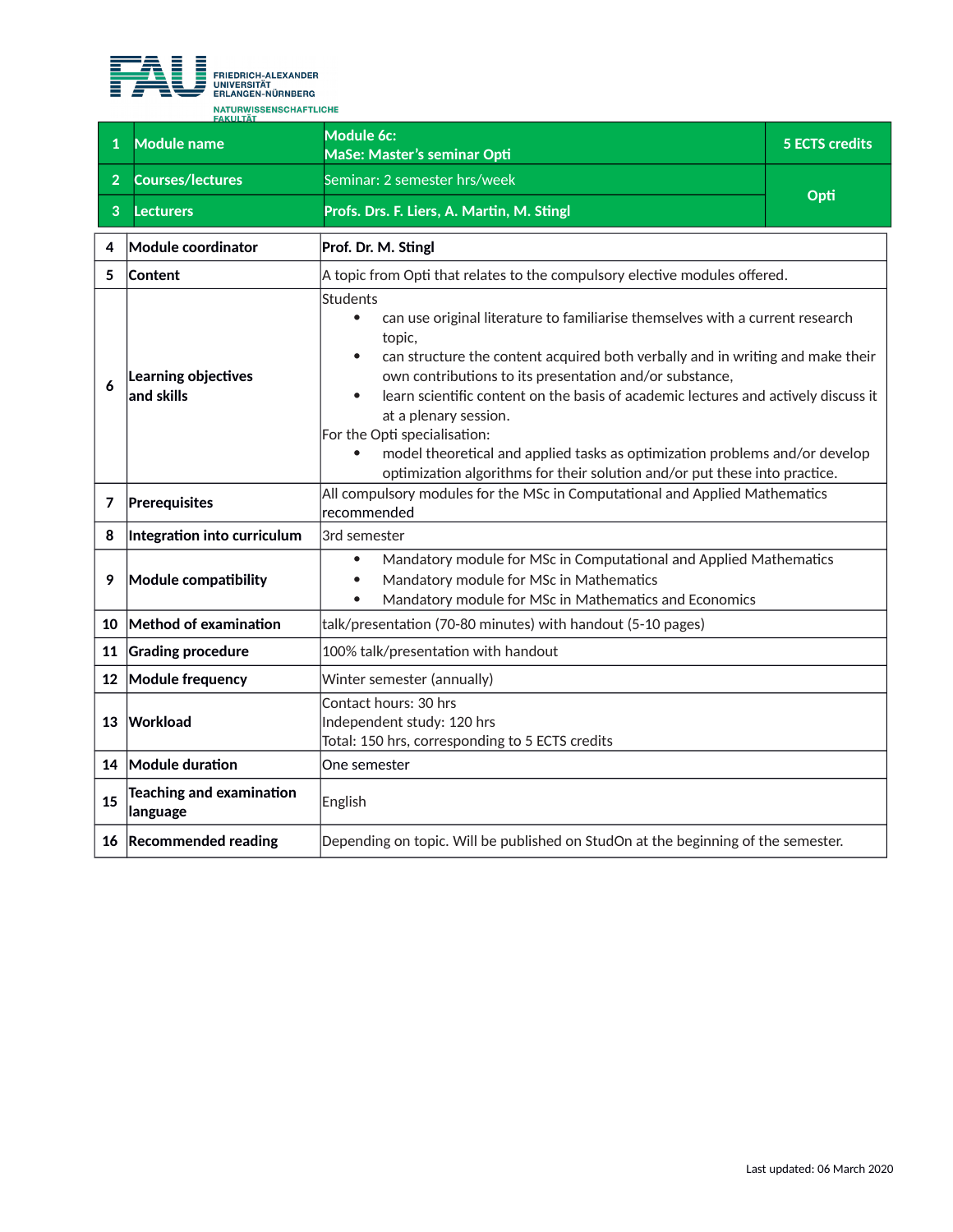

| $\mathbf{1}$    | <b>Module name</b>                          | Module 7:<br><b>Master's Thesis</b>                                                                                                                                                                                                                                                                                                                                                                                                                                                                                                                                                                                                                                                                                              | <b>25 ECTS credits</b> |
|-----------------|---------------------------------------------|----------------------------------------------------------------------------------------------------------------------------------------------------------------------------------------------------------------------------------------------------------------------------------------------------------------------------------------------------------------------------------------------------------------------------------------------------------------------------------------------------------------------------------------------------------------------------------------------------------------------------------------------------------------------------------------------------------------------------------|------------------------|
| $\overline{2}$  | <b>Courses/lectures</b>                     | Oral examination<br><b>Master's Thesis</b>                                                                                                                                                                                                                                                                                                                                                                                                                                                                                                                                                                                                                                                                                       | MapA/NASi/Opti         |
| 3               | <b>Lecturers</b>                            | The lecturers for the degree programme in Computational and<br><b>Applied Mathematics</b>                                                                                                                                                                                                                                                                                                                                                                                                                                                                                                                                                                                                                                        |                        |
| 4               | Module coordinator                          | Prof. Dr. G. Grün                                                                                                                                                                                                                                                                                                                                                                                                                                                                                                                                                                                                                                                                                                                |                        |
| 5               | <b>Content</b>                              | The master's thesis is in the field of Modelling and Analysis, or Numerical Analysis and<br>Simulation, or Optimization, and deals with a current research topic.                                                                                                                                                                                                                                                                                                                                                                                                                                                                                                                                                                |                        |
| 6               | Learning objectives<br>and skills           | <b>Students</b><br>are capable of independently follow up a scientific question in the fields of<br>$\bullet$<br>"Modelling and Analysis", "Numerical Analysis and Simulation" or<br>"Optimization" over an extended, specified period,<br>develop original ideas and concepts for solving scientific problems in these<br>fields.<br>apply and improve mathematical methods rather independently - also in<br>unfamiliar and interdisciplinary contexts,<br>present and explain mathematical or interdisciplinary contents clearly in a<br>$\bullet$<br>manner appropriate for the target audience, both in writing and orally,<br>improve their ability to plan and structure by implementing a thematic project.<br>$\bullet$ |                        |
| 7               | Prerequisites                               | Successful participation in all mandatory modules (35 ECTS) and at least 20 ECTS from<br>mandatory elective modules                                                                                                                                                                                                                                                                                                                                                                                                                                                                                                                                                                                                              |                        |
| 8               | Integration into curriculum                 | 4th semester                                                                                                                                                                                                                                                                                                                                                                                                                                                                                                                                                                                                                                                                                                                     |                        |
| 9               | <b>Module compatibility</b>                 | Master's degree programme in Computational and Applied Mathematics                                                                                                                                                                                                                                                                                                                                                                                                                                                                                                                                                                                                                                                               |                        |
|                 | 10 Method of examination                    | Master's thesis (scope according to examination regulations)<br>Oral exam (15 minutes)                                                                                                                                                                                                                                                                                                                                                                                                                                                                                                                                                                                                                                           |                        |
| 11              | <b>Grading procedure</b>                    | 90% Master's thesis<br>10% Oral exam                                                                                                                                                                                                                                                                                                                                                                                                                                                                                                                                                                                                                                                                                             |                        |
| 12 <sup>1</sup> | Module frequency                            | Summer semester (annually)                                                                                                                                                                                                                                                                                                                                                                                                                                                                                                                                                                                                                                                                                                       |                        |
| 13              | Workload                                    | Contact hours: 15 hrs<br>Independent study: 735 hrs<br>Total: 750 hrs, corresponding to 25 ECTS credits                                                                                                                                                                                                                                                                                                                                                                                                                                                                                                                                                                                                                          |                        |
|                 | 14 Module duration                          | One semester                                                                                                                                                                                                                                                                                                                                                                                                                                                                                                                                                                                                                                                                                                                     |                        |
| 15              | <b>Teaching and examination</b><br>language | English                                                                                                                                                                                                                                                                                                                                                                                                                                                                                                                                                                                                                                                                                                                          |                        |
|                 | 16 Recommended reading                      | Individual, depending on topic of Master's Thesis.                                                                                                                                                                                                                                                                                                                                                                                                                                                                                                                                                                                                                                                                               |                        |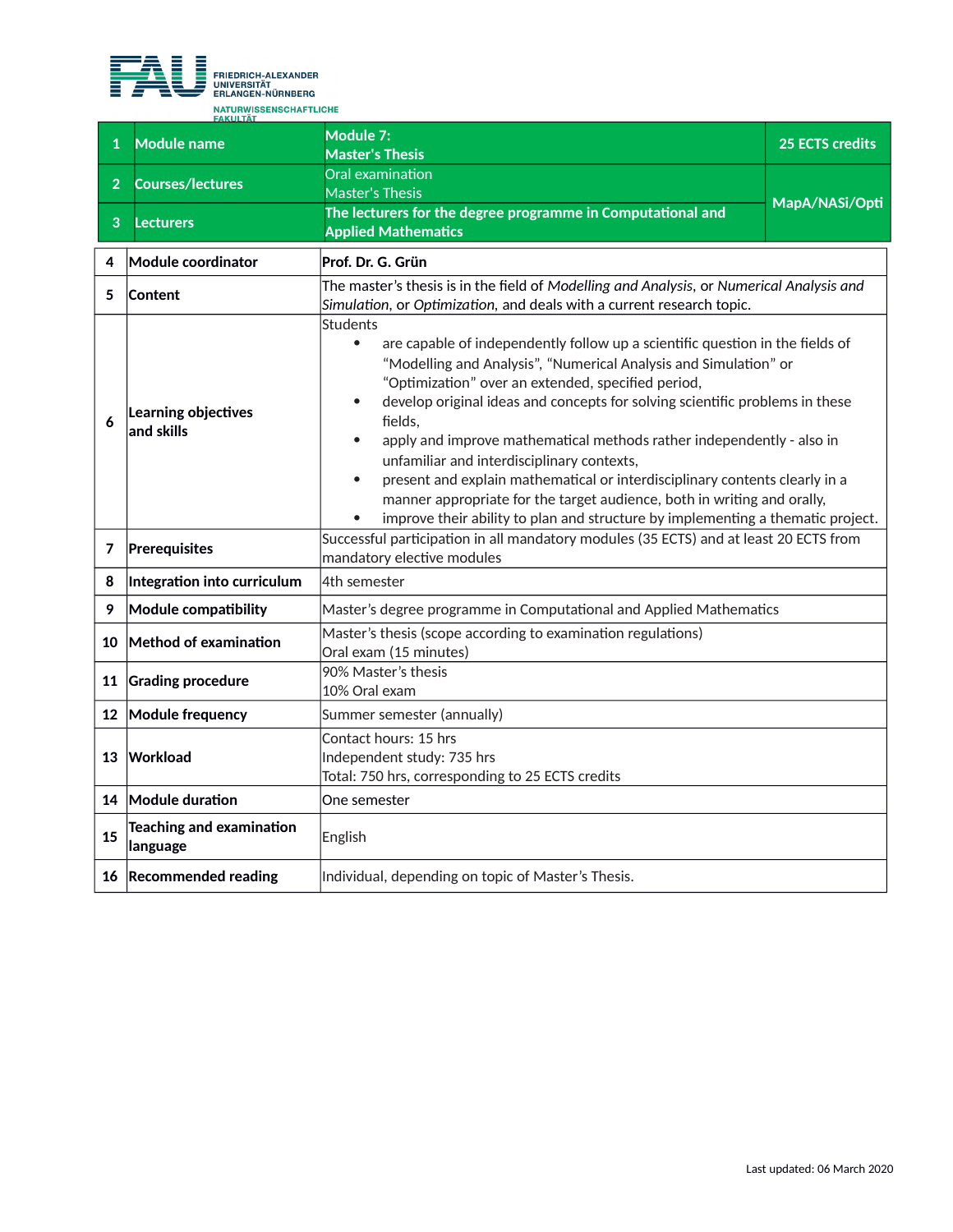

| Module name      | Module 8:<br><b>NumPDE I: Numerics of Partial Differential Equations I</b> | <b>10 ECTS credits</b> |
|------------------|----------------------------------------------------------------------------|------------------------|
| Courses/lectures | a) Lecture: 4 semester hrs/week<br>b) Practical: 2 semester hr/week        | <b>NASi</b>            |
| ecturers         | Profs. Drs. E. Bänsch, G. Grün                                             |                        |

| 4               | Module coordinator                | Prof. Dr. E. Bänsch                                                                                                                                                                                                                                                                                                                                                                                                                                                                                                                                                                                                                                                                                                                                                                                                                                                                                                       |  |
|-----------------|-----------------------------------|---------------------------------------------------------------------------------------------------------------------------------------------------------------------------------------------------------------------------------------------------------------------------------------------------------------------------------------------------------------------------------------------------------------------------------------------------------------------------------------------------------------------------------------------------------------------------------------------------------------------------------------------------------------------------------------------------------------------------------------------------------------------------------------------------------------------------------------------------------------------------------------------------------------------------|--|
| 5               | Content                           | Classical theory of linear elliptic boundary value problems (outline)<br>$\bullet$<br>Finite difference method (FDM) for Poisson's equation in two dimensions<br>$\bullet$<br>(including stability via inverse monotonicity)<br>Finite element method (FEM) for Poisson's equation in two dimensions<br>$\bullet$<br>(stability and convergence, example: linear finite elements, implementation)<br>Variational theory of linear elliptic boundary value problems (outline)<br>$\bullet$<br>FEM for linear elliptic boundary value problems (2 <sup>nd</sup> order) (types of<br>$\bullet$<br>elements, affin-equivalent triangulations, order of convergence, maximum<br>principle)<br>Iterative methods for large sparse linear systems of equations (condition<br>$\bullet$<br>number of finite element matrices, linear stationary methods (recall), cg<br>method (recall), preconditioning, Krylov subspace methods |  |
| 6               | Learning objectives<br>and skills | <b>Students</b><br>apply algorithmic approaches for models with partial differential equations<br>$\bullet$<br>and explain and evaluate them,<br>are capable to judge on a numerical method's properties regarding stability<br>$\bullet$<br>and efficiency,<br>implement (with own or given software) numerical methods and critically<br>evaluate the results,<br>explain and apply a broad spectrum of problems and methods with a focus<br>$\bullet$<br>on conforming finite element methods for linear elliptic problems,<br>collect and evaluate relevant information and realize relationships.<br>$\bullet$                                                                                                                                                                                                                                                                                                       |  |
| 7               | Prerequisites                     | Recommended: basic knowledge in numerics, discretization, and optimization                                                                                                                                                                                                                                                                                                                                                                                                                                                                                                                                                                                                                                                                                                                                                                                                                                                |  |
| 8               | Integration into curriculum       | 1st semester                                                                                                                                                                                                                                                                                                                                                                                                                                                                                                                                                                                                                                                                                                                                                                                                                                                                                                              |  |
| 9               | Module compatibility              | Mandatory elective module for MSc in Computational and Applied<br>$\bullet$<br>Mathematics<br>Mandatory elective module for BSc Mathematics<br>Mandatory module for BSc Technomathematik<br>$\bullet$<br>Non-Physics elective module for MSc Physics<br>$\bullet$                                                                                                                                                                                                                                                                                                                                                                                                                                                                                                                                                                                                                                                         |  |
| 10              | Method of examination             | written exam (90 minutes) with exercises                                                                                                                                                                                                                                                                                                                                                                                                                                                                                                                                                                                                                                                                                                                                                                                                                                                                                  |  |
| 11              | <b>Grading procedure</b>          | 100% based on written exam                                                                                                                                                                                                                                                                                                                                                                                                                                                                                                                                                                                                                                                                                                                                                                                                                                                                                                |  |
| 12 <sup>2</sup> | <b>Module frequency</b>           | Winter semester (annually)                                                                                                                                                                                                                                                                                                                                                                                                                                                                                                                                                                                                                                                                                                                                                                                                                                                                                                |  |
| 13              | Workload                          | Contact hours:<br>90 hrs<br>Independent study: 210 hrs<br>300 hrs, corresponding to 10 ECTS credits<br>Total:                                                                                                                                                                                                                                                                                                                                                                                                                                                                                                                                                                                                                                                                                                                                                                                                             |  |
| 14              | Module duration                   | One semester                                                                                                                                                                                                                                                                                                                                                                                                                                                                                                                                                                                                                                                                                                                                                                                                                                                                                                              |  |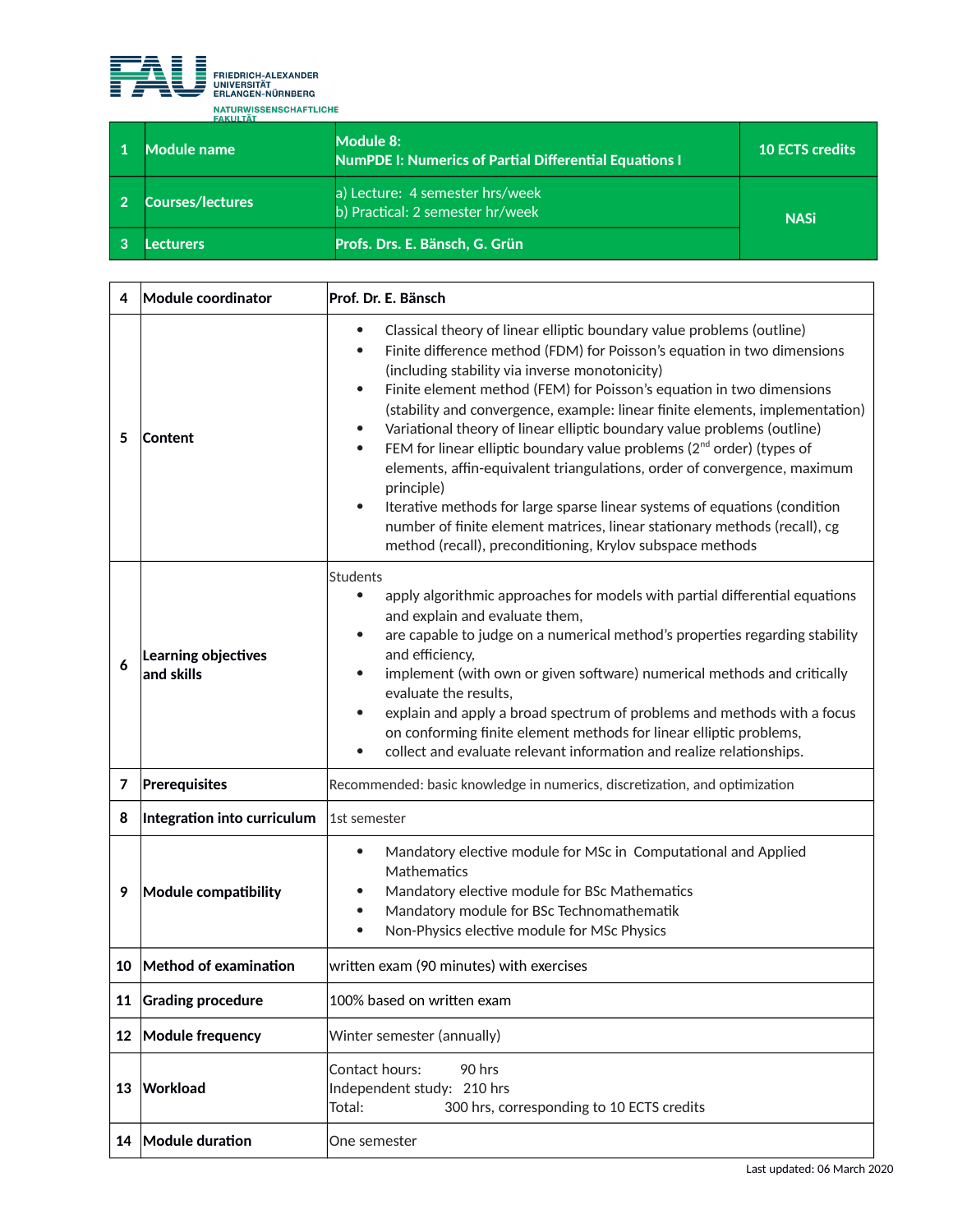

| 15 | <b>Teaching and examination</b><br>language | English                                                                                                                                                                                                                                                                                                                                                                                                                                 |
|----|---------------------------------------------|-----------------------------------------------------------------------------------------------------------------------------------------------------------------------------------------------------------------------------------------------------------------------------------------------------------------------------------------------------------------------------------------------------------------------------------------|
| 16 | <b>Recommended reading</b>                  | • P. Knabner & L. Angermann: Numerical Methods for Elliptic and Parabolic<br>Differential Equations, Springer 2003<br>• S. Larssen & V. Thomee: Partial Differential Equations with Numerical<br>Methods. Springer 2005<br>. D. Braess: Finite Elements. Cambridge University Press 2010<br>• lecture scripts on the homepage of the domain Modeling, Simulation, and<br>Optimization of the department Mathematics, frequently updated |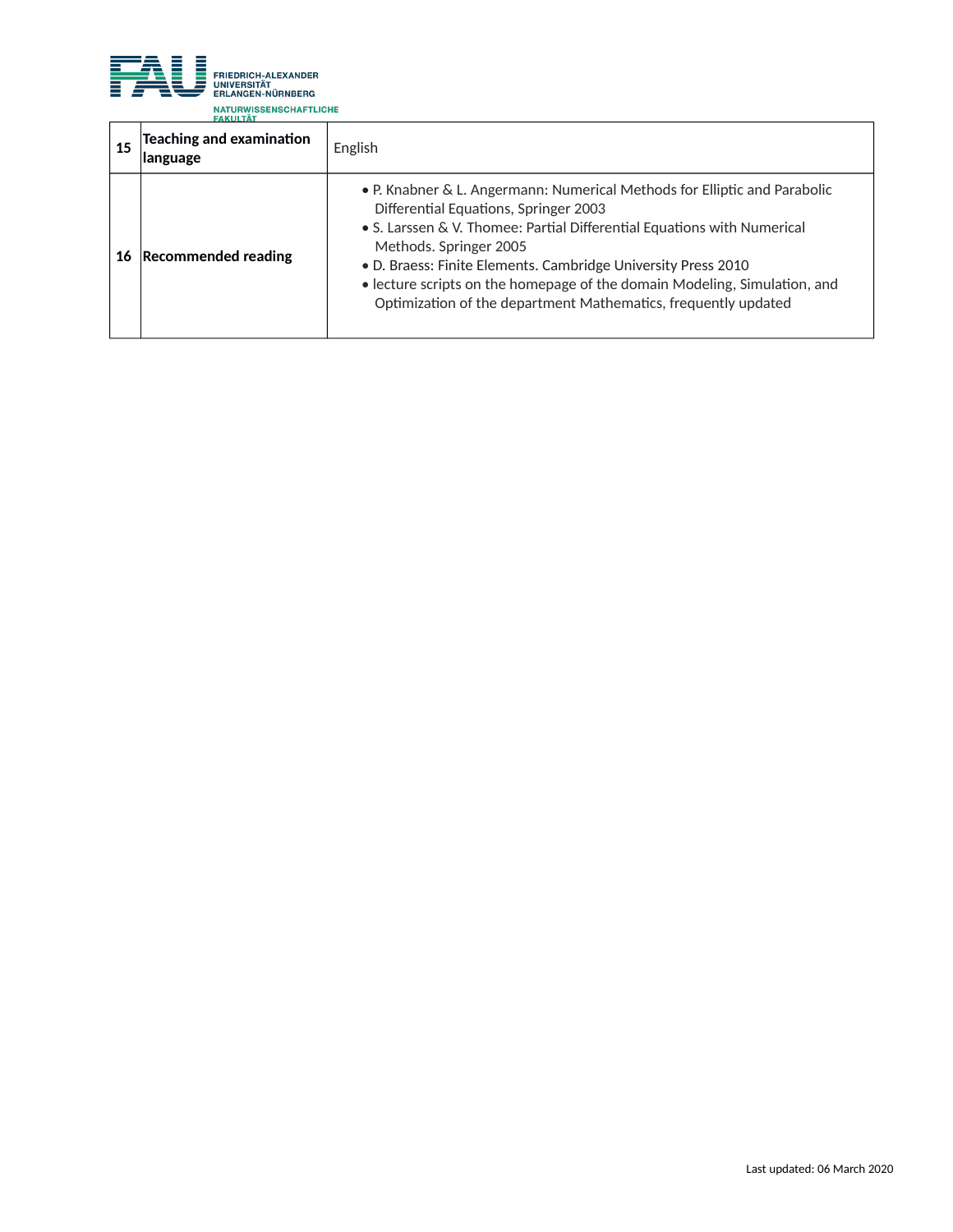

| 1              | <b>Module name</b>                          | Module 9:<br><b>AdDiscTech: Advanced Discretization Techniques</b>                                                                                                                                                                                                                                                                                                                                                                                                                                                                                                                                      | <b>10 ECTS credits</b> |
|----------------|---------------------------------------------|---------------------------------------------------------------------------------------------------------------------------------------------------------------------------------------------------------------------------------------------------------------------------------------------------------------------------------------------------------------------------------------------------------------------------------------------------------------------------------------------------------------------------------------------------------------------------------------------------------|------------------------|
| $\overline{2}$ | <b>Courses/lectures</b>                     | a) Lecture: 4 semester hrs/week<br>b) Practical: 1 semester hr/week                                                                                                                                                                                                                                                                                                                                                                                                                                                                                                                                     | <b>NASi</b>            |
| 3              | <b>Lecturers</b>                            | Profs. Drs. E. Bänsch, G. Grün, N.N.                                                                                                                                                                                                                                                                                                                                                                                                                                                                                                                                                                    |                        |
| 4              | Module coordinator                          | Prof. Dr. E. Bänsch                                                                                                                                                                                                                                                                                                                                                                                                                                                                                                                                                                                     |                        |
| 5              | Content                                     | conforming and non-conforming finite element methods<br>$\bullet$<br>saddle point problems in Hilbert spaces<br>mixed finite element methods for saddle point problems, in particular for<br>Darcy and Stokes<br>Streamline-Upwind Petrov-Galerkin (SUPG) and discontinuous Galerkin (dG)<br>$\bullet$<br>finite element methods (FEM) for convection dominated problems<br>Finite Volume (FV) methods and their relation to FEM<br>$\bullet$<br>a posteriori error control and adaptive methods<br>$\bullet$                                                                                           |                        |
| 6              | Learning objectives<br>and skills           | <b>Students</b><br>have a discriminating understanding, both theoretically and computationally<br>$\bullet$<br>of FE as well as FV methods for the numerical solution of partial differential<br>equations (pde) (in particular of saddle point problems),<br>are capable of developing problem dependent FE or FV methods and judge<br>$\bullet$<br>on their properties regarding stability and effectiveness,<br>are familiar with a broad spectrum of pde problems and their computational<br>$\bullet$<br>solutions,<br>are capable of designing algorithms for adaptive mesh control.<br>$\bullet$ |                        |
| 7              | Prerequisites                               | Recommended: Introduction to numerical methods for pdes, functional analysis                                                                                                                                                                                                                                                                                                                                                                                                                                                                                                                            |                        |
| 8              | Integration into curriculum                 | 1st or 3 <sup>rd</sup> semester                                                                                                                                                                                                                                                                                                                                                                                                                                                                                                                                                                         |                        |
| 9              | Module compatibility                        | Mandatory elective module for MSc in Computational and Applied<br>$\bullet$<br>Mathematics<br>Mandatory elective module for MSc in Mathematics in the field of study<br>$\bullet$<br>"Modeling, Simulation and Optimization"                                                                                                                                                                                                                                                                                                                                                                            |                        |
| 10             | $\blacksquare$ Method of examination        | oral exam (20 minutes)                                                                                                                                                                                                                                                                                                                                                                                                                                                                                                                                                                                  |                        |
| 11             | <b>Grading procedure</b>                    | 100% based on oral exam                                                                                                                                                                                                                                                                                                                                                                                                                                                                                                                                                                                 |                        |
| 12             | Module frequency                            | Winter semester (annually)                                                                                                                                                                                                                                                                                                                                                                                                                                                                                                                                                                              |                        |
| 13             | Workload                                    | Contact hours:<br>75 hrs<br>Independent study: 225 hrs<br>300 hrs, corresponding to 10 ECTS credits<br>Total:                                                                                                                                                                                                                                                                                                                                                                                                                                                                                           |                        |
| 14             | Module duration                             | One semester                                                                                                                                                                                                                                                                                                                                                                                                                                                                                                                                                                                            |                        |
| 15             | <b>Teaching and examination</b><br>language | English                                                                                                                                                                                                                                                                                                                                                                                                                                                                                                                                                                                                 |                        |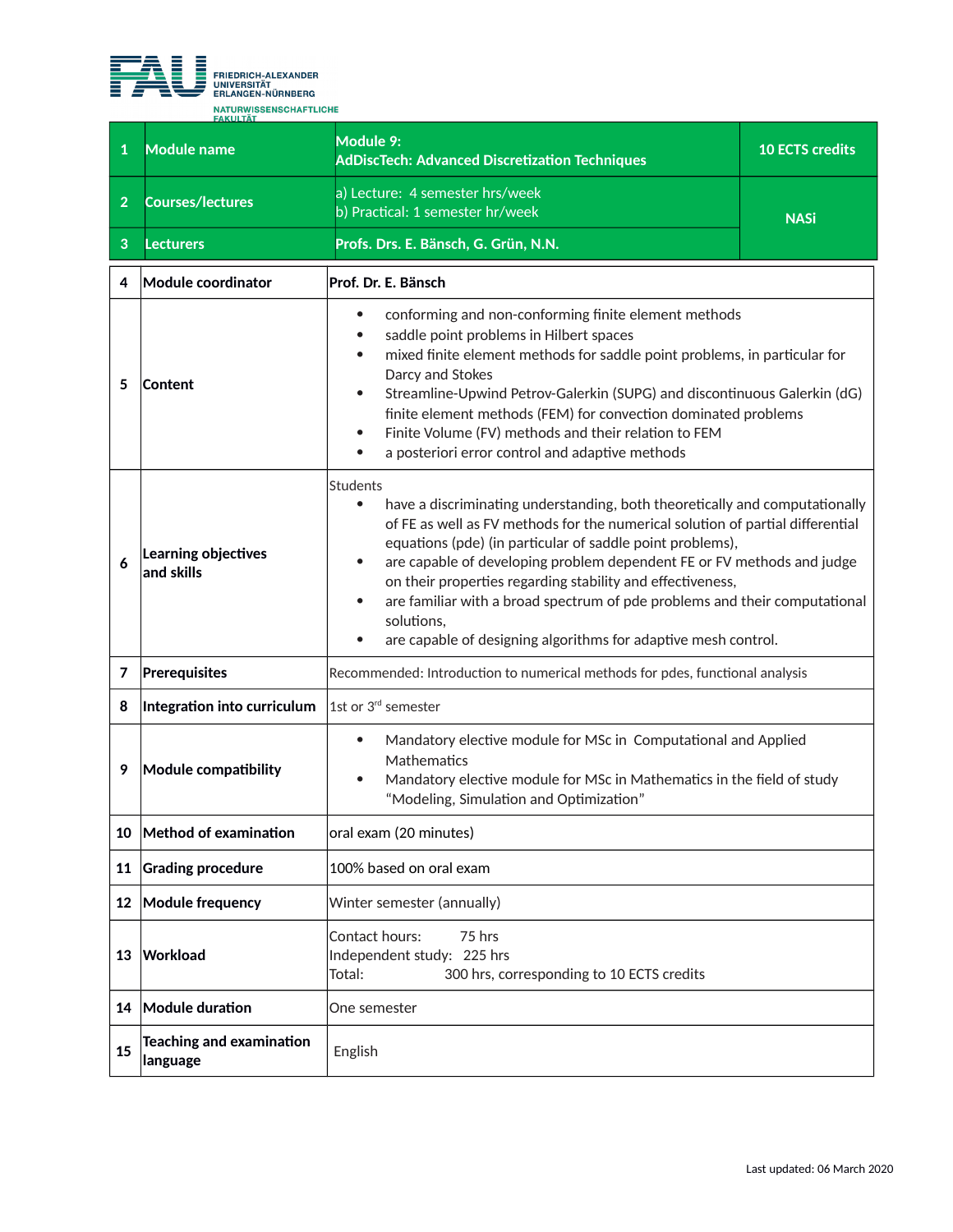

| 16 | <b>Recommended reading</b> | • A. Ern, J.-L. Guermond: Theory and Practice of Finite Elements<br>• A. Quarteroni & A. Valli: Numerical Approximation of Partial Differential<br>Equations<br>• P. Knabner & L. Angermann: Numerical Methods for Elliptic and Parabolic<br>Differential Equations, Springer<br>• D. A. Di Piettro & A. Ern: Mathematical aspects of discontinuous Galerkin<br>methods. Springer 2012 |
|----|----------------------------|----------------------------------------------------------------------------------------------------------------------------------------------------------------------------------------------------------------------------------------------------------------------------------------------------------------------------------------------------------------------------------------|
|    |                            |                                                                                                                                                                                                                                                                                                                                                                                        |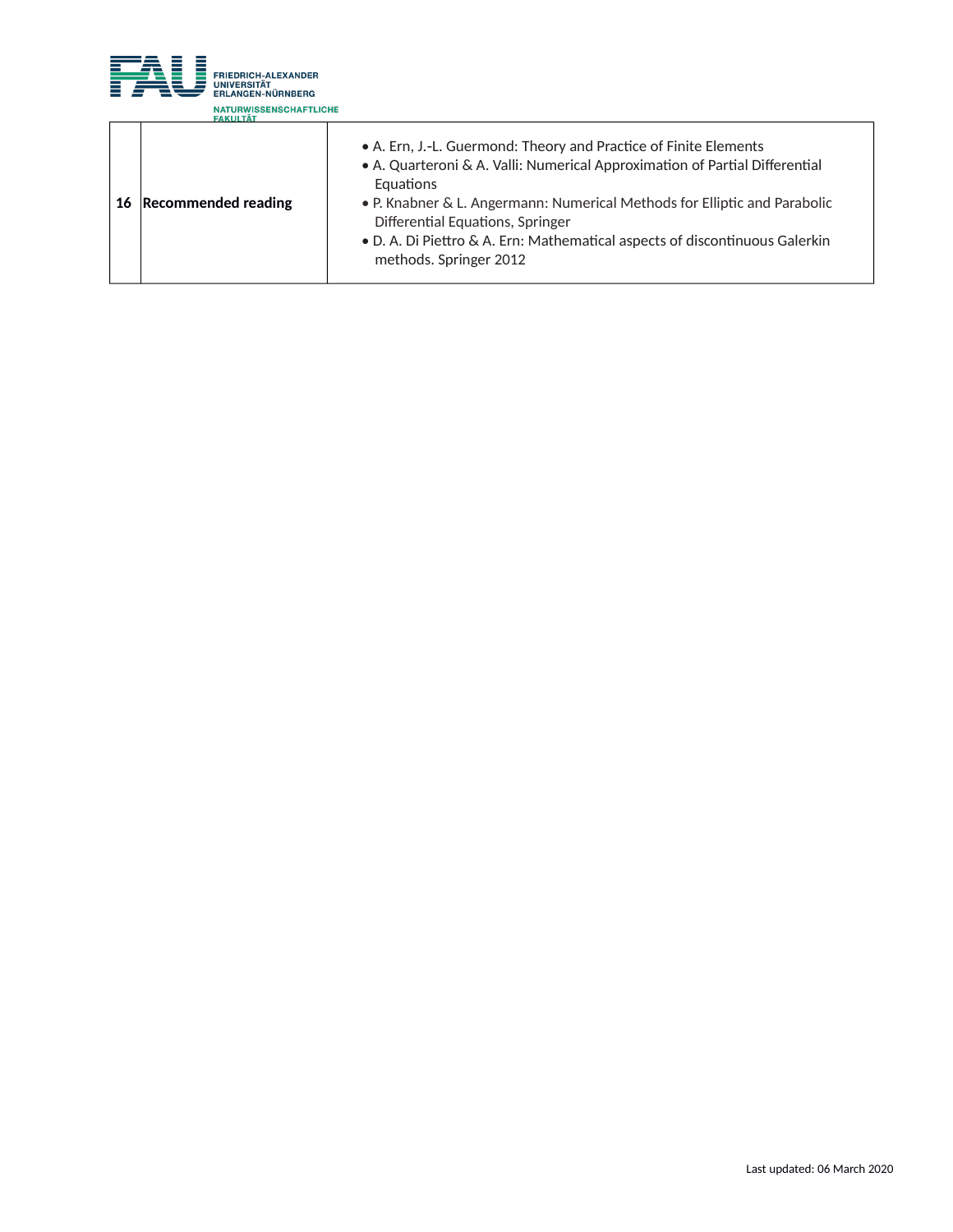

**<sup>1</sup> Module name Module 10: AdSolTech: Advanced Solution Techniques 5 ECTS credits <sup>2</sup> Courses/lectures** a) Lectures: 2 semester hrs/week b) Practical: 0.5 semester hrs/week NASi **3 Lecturers Prof. Dr. E. Bänsch, N.N. 4 Module coordinator Prof. Dr. E. Bänsch 5 Content** Krylov subspace methods for large non-symmetric systems of equations Multilevel methods, especially multigrid (MG) methods, nested and nonnested grid hierarchies Parallel numerics, especially domain decomposition methods Inexact Newton/Newton-Krylov methods for discretized nonlinear partial differential equations • Preconditioning and operator-splitting methods **6 Learning objectives and skills** Students • are able to design application-specific own MG algorithms with the theory of multigrid methods and decide for which problems the MG algorithm is suitable to solve large linear systems of equations, are able to solve sparse nonlinear/non-symmetric systems of equations with modern methods (also with parallel computers), are able to develop under critical assessment complete and efficient methods for application-orientated problems. **7 Prerequisites** Recommended: Advanced Discretization Techniques **8 Integration into curriculum** 2nd semester **9 Module compatibility** Mandatory elective module for MSc in Computational and Applied **Mathematics**  Mandatory elective module for MSc in Mathematics in the field of study "Modeling, Simulation and Optimization" **10 Method of examination Oral exam (15 minutes) 11 Grading procedure** 100% Oral exam **12 Module frequency** Summer semester (annually) **13 Workload** Contact hours: 37.5 hrs Independent study: 112.5 hrs Total: 150 hrs, corresponding to 5 ECTS credits **14 Module duration One semester <sup>15</sup> Teaching and examination leaching and camming on Finglish 16 Recommended reading** A. Quarteroni & A. Valli: Numerical Approximation of Partial Differential Equations P. Knabner & L. Angermann: Numerical Methods for Elliptic and Parabolic Differential Equations Further literature and scientific publications are announced during the lectures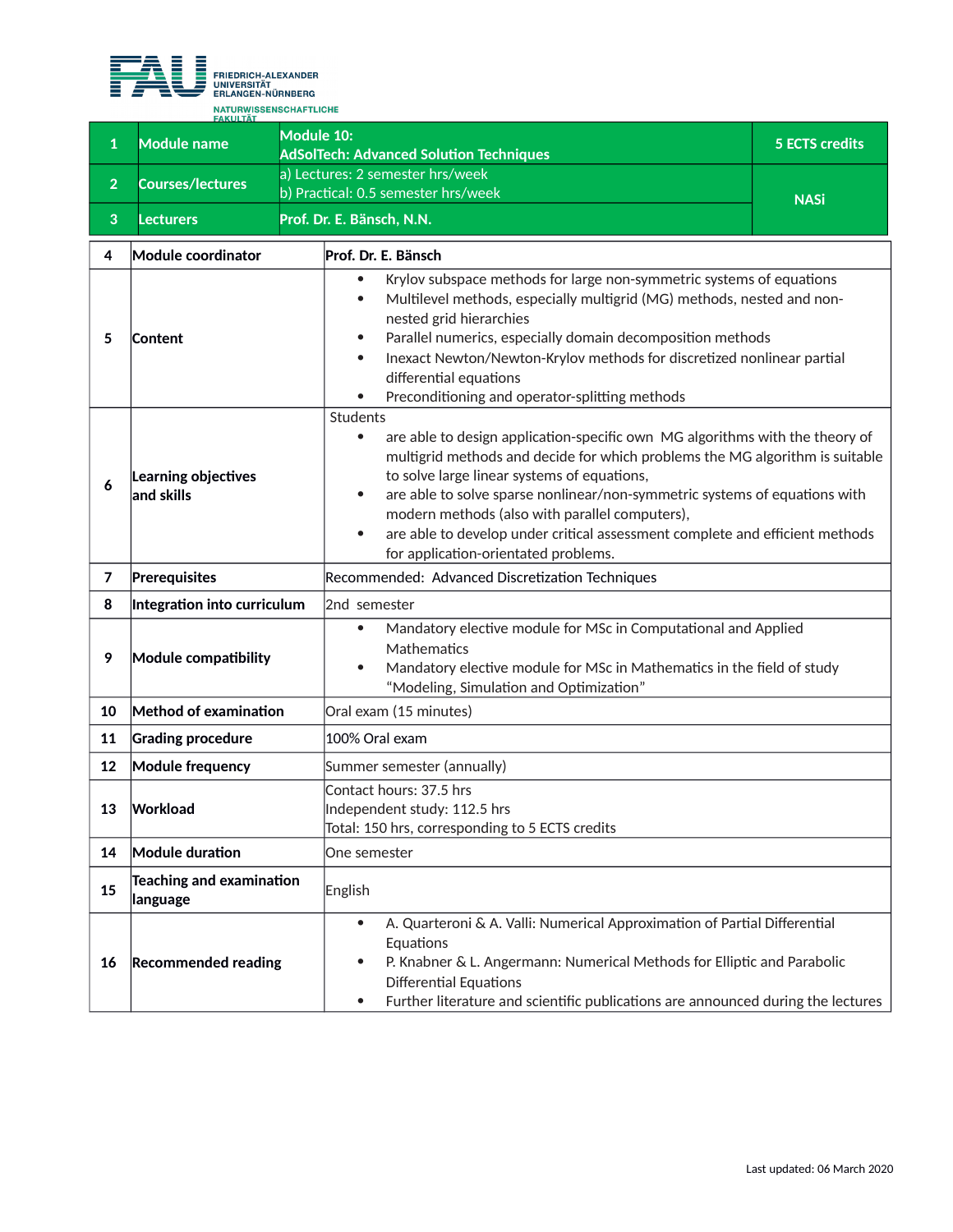

**1 Module name Module 11: RTpMNum: Transport and Reaction in Porous Media: Modeling 5 ECTS credits <sup>2</sup> Courses/lectures** a) Lectures: 2 semester hrs/week b) Practical: 0,5 semester hrs/week MapA **3 Lecturers Prof. Dr. S. Kräutle, Drs. N. Ray, A. Prechtel**

| 4  | <b>Module coordinator</b>            | Prof. Dr. S. Kräutle                                                                                                                                                                                                                                                                                                                                                                                                                                                                                                                                                                                                                                                                                                         |
|----|--------------------------------------|------------------------------------------------------------------------------------------------------------------------------------------------------------------------------------------------------------------------------------------------------------------------------------------------------------------------------------------------------------------------------------------------------------------------------------------------------------------------------------------------------------------------------------------------------------------------------------------------------------------------------------------------------------------------------------------------------------------------------|
| 5  | Content                              | Modelling of fluid flow through a porous medium: Groundwater models<br>$\bullet$<br>(Richards' equation), multiphase flow<br>Advection, diffusion, dispersion of dissolved substances, (nonlinear) reaction-<br>$\bullet$<br>models (i.a. law of mass action, adsorption, kinetic / in local equilibrium,<br>reactions with minerals)<br>Models of partial (PDEs), ordinary (ODEs) differential equations, and local<br>$\bullet$<br>conditions<br>Nonnegativity, boundedness, global existence of solutions, necessary model<br>$\bullet$<br>assumptions in the case of a pure ODE model as well as for a PDE model<br>Existence of stationary solutions (i.a. introduction to the Feinberg network<br>$\bullet$<br>theory) |
| 6  | Learning objectives<br>and skills    | Students<br>are able to model flow and reaction processes in porous media on macro- and<br>$\bullet$<br>micro-scale using partial differential equations,<br>possess the techniques and the analytical foundations to assess the global<br>$\bullet$<br>existence of solutions.                                                                                                                                                                                                                                                                                                                                                                                                                                              |
| 7  | Prerequisites                        | Recommended: Basic knowledge in differential equations                                                                                                                                                                                                                                                                                                                                                                                                                                                                                                                                                                                                                                                                       |
| 8  | Integration into curriculum          | 2nd semester                                                                                                                                                                                                                                                                                                                                                                                                                                                                                                                                                                                                                                                                                                                 |
| 9  | Module compatibility                 | Mandatory elective module for MSc in Computational and Applied<br>$\bullet$<br>Mathematics<br>Mandatory elective module for MSc in Mathematics in the field of "Modeling,<br>$\bullet$<br>Simulation, and Optimisation"<br>Master Physics, non-physical elective module<br>$\bullet$                                                                                                                                                                                                                                                                                                                                                                                                                                         |
| 10 | Method of examination                | Oral exam (15 minutes)                                                                                                                                                                                                                                                                                                                                                                                                                                                                                                                                                                                                                                                                                                       |
| 11 | <b>Grading procedure</b>             | 100% Oral exam                                                                                                                                                                                                                                                                                                                                                                                                                                                                                                                                                                                                                                                                                                               |
| 12 | <b>Module frequency</b>              | Summer semester (annually)                                                                                                                                                                                                                                                                                                                                                                                                                                                                                                                                                                                                                                                                                                   |
| 13 | Workload                             | Contact hours: 37.5 hrs<br>Independent study: 112.5 hrs<br>Total: 150 hrs, corresponding to 5 ECTS credits                                                                                                                                                                                                                                                                                                                                                                                                                                                                                                                                                                                                                   |
| 14 | Module duration                      | One semester                                                                                                                                                                                                                                                                                                                                                                                                                                                                                                                                                                                                                                                                                                                 |
| 15 | Teaching and examination<br>language | English                                                                                                                                                                                                                                                                                                                                                                                                                                                                                                                                                                                                                                                                                                                      |
| 16 | <b>Recommended reading</b>           | - S. Kräutle: lecture notes<br>math.fau.de/kraeutle/vorlesungsskripte/<br>- C. Eck, H. Garcke, P. Knabner: Mathematical Modeling, Springer<br>- J.D. Logan: Transport Modeling in Hydrogeochemical Systems, Springer<br>- M. Feinberg: lecture notes<br>crnt.osu.edu/LecturesOnReactionNetworks                                                                                                                                                                                                                                                                                                                                                                                                                              |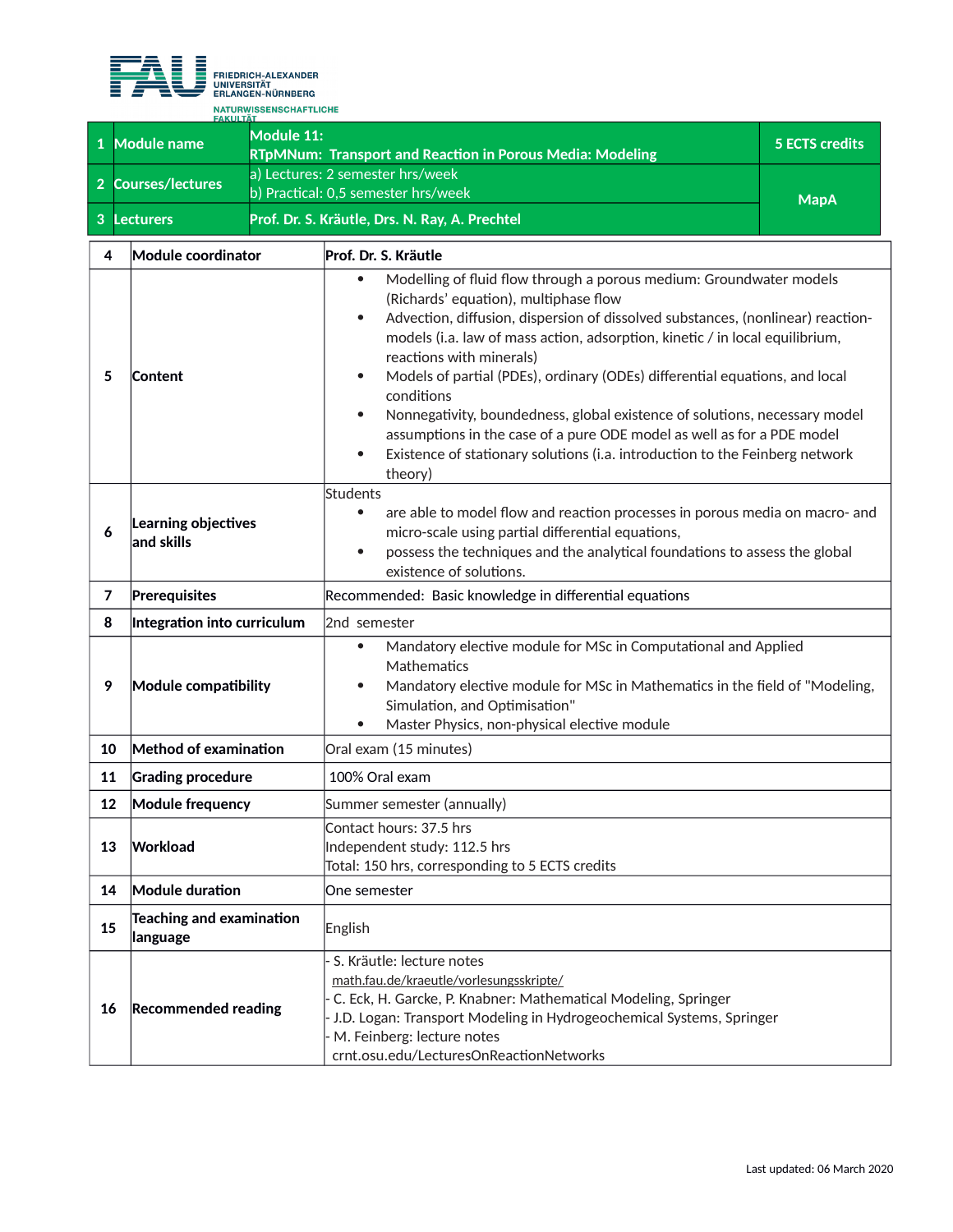

**<sup>1</sup> Module name Module 12: RTpMNum: Transport and Reaction in Porous Media: Simulation 5 ECTS creadits <sup>2</sup> Courses/lectures** a) Lectures: 2 semester hrs/week b) Practical: 0.5 semester hrs/week<br>
MASi **3 Lecturers Prof. Dr. S. Kräutle, Drs. N. Ray, A. Prechtel**

| 4                                                                                                                                                                                          | Module coordinator                   | Prof. Dr. S. Kräutle                                                                                                                                                                                                                                                                                                                                                                                                                                                                                                                                                                                                                                                                                                                                                                                                                                                                  |  |
|--------------------------------------------------------------------------------------------------------------------------------------------------------------------------------------------|--------------------------------------|---------------------------------------------------------------------------------------------------------------------------------------------------------------------------------------------------------------------------------------------------------------------------------------------------------------------------------------------------------------------------------------------------------------------------------------------------------------------------------------------------------------------------------------------------------------------------------------------------------------------------------------------------------------------------------------------------------------------------------------------------------------------------------------------------------------------------------------------------------------------------------------|--|
| 5                                                                                                                                                                                          | Content                              | Degenerate parabolic differential equations as multiphase flow models:<br>$\bullet$<br>formulation, nonlinear solution methods, discretization methods<br>Models for transport and reactions in porous media, consisting of coupled<br>$\bullet$<br>PDEs and ODEs, if necessary coupled to algebraic equations (AEs) and<br>inequalities for the description of local equilibria (differential-algebraic system)<br>Different formulations of the system (operator splitting, change of variables,<br>$\bullet$<br>combination of the equations, elimination of AEs), as a basis for different<br>software packages for numerical simulations, connection to optimisation<br>(Gibbs energy)<br>Treatment of numerical difficulties (Guarantee of nonnegativity of numerical<br>$\bullet$<br>solutions of the (nonlinear) problems, scaling problems, convection<br>dominated problems |  |
| 6                                                                                                                                                                                          | Learning objectives<br>and skills    | <b>Students</b><br>use methods for the numerical solving of a class of problems whose<br>$\bullet$<br>complexity goes significantly beyond standard problems (Poisson and heat<br>equation): coupled nonlinear partial and ordinary differential equations (PDEs,<br>ODEs) and algebraic equations (AEs),<br>put strategies for the treatment of possible difficulties during the numerical<br>$\bullet$<br>solving into practice.                                                                                                                                                                                                                                                                                                                                                                                                                                                    |  |
| $\overline{7}$                                                                                                                                                                             | Prerequisites                        | Recommended: Basic knowledge in differential equations, Transport and Reaction in<br>Porous Media: Modeling                                                                                                                                                                                                                                                                                                                                                                                                                                                                                                                                                                                                                                                                                                                                                                           |  |
| 8                                                                                                                                                                                          | Integration into curriculum          | 3rd semester                                                                                                                                                                                                                                                                                                                                                                                                                                                                                                                                                                                                                                                                                                                                                                                                                                                                          |  |
| 9                                                                                                                                                                                          | Module compatibility                 | Mandatory elective module for MSc in Computational and Applied<br>$\bullet$<br>Mathematics<br>Mandatory elective module for MSc in Mathematics in the field of "Modeling,<br>$\bullet$<br>Simulation, and Optimisation"<br>Master Physics, non-physical elective module                                                                                                                                                                                                                                                                                                                                                                                                                                                                                                                                                                                                               |  |
| 10                                                                                                                                                                                         | Method of examination                | Oral exam (15 minutes)                                                                                                                                                                                                                                                                                                                                                                                                                                                                                                                                                                                                                                                                                                                                                                                                                                                                |  |
| 11                                                                                                                                                                                         | <b>Grading procedure</b>             | 100% based on oral exam                                                                                                                                                                                                                                                                                                                                                                                                                                                                                                                                                                                                                                                                                                                                                                                                                                                               |  |
| 12                                                                                                                                                                                         | Module frequency                     | Winter semester (not annually)                                                                                                                                                                                                                                                                                                                                                                                                                                                                                                                                                                                                                                                                                                                                                                                                                                                        |  |
| Contact hours: 37.5 hrs<br>Workload<br>Independent study: 112.5 hrs<br>13<br>Total: 150 hrs, corresponding to 5 ECTS credits                                                               |                                      |                                                                                                                                                                                                                                                                                                                                                                                                                                                                                                                                                                                                                                                                                                                                                                                                                                                                                       |  |
| 14                                                                                                                                                                                         | Module duration                      | One semester                                                                                                                                                                                                                                                                                                                                                                                                                                                                                                                                                                                                                                                                                                                                                                                                                                                                          |  |
| 15                                                                                                                                                                                         | Teaching and examination<br>language | English                                                                                                                                                                                                                                                                                                                                                                                                                                                                                                                                                                                                                                                                                                                                                                                                                                                                               |  |
| Partial Differential Equations, Springer<br><b>Recommended reading</b><br>16<br>Handbooks of Software Packages,<br>https://en.www.math.fau.de/angewandte-mathematik-1/forschung/software-2 |                                      | P. Knabner & L. Angermann: Numerical Methods for Elliptic and Parabolic                                                                                                                                                                                                                                                                                                                                                                                                                                                                                                                                                                                                                                                                                                                                                                                                               |  |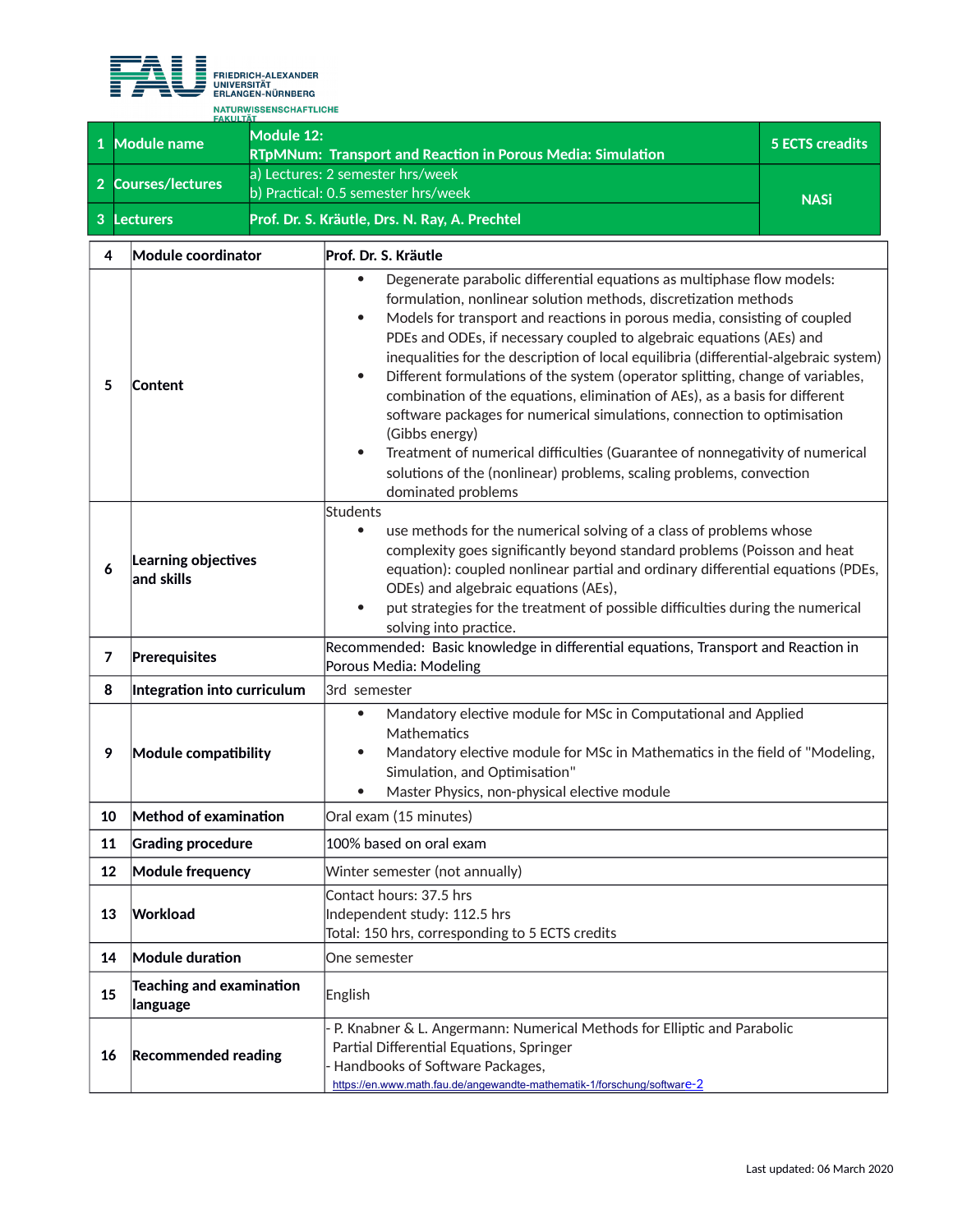

| Module name             | Module 13:<br><b>NulF1: Numerics of Incompressible Flows I</b>         | 5 ECTS credits |
|-------------------------|------------------------------------------------------------------------|----------------|
| <b>Courses/lectures</b> | a) Lecture: 2 semester hrs/week<br>b) Practical: 0.5 semester hrs/week | <b>NASi</b>    |
| .ecturers               | Prof. Dr. E. Bänsch, Prof. Dr. G. Grün                                 |                |

|    | Module coordinator                          | Prof. Dr. E. Bänsch                                                                                                                                                                                                                                                                                                                                                                                                                                       |  |
|----|---------------------------------------------|-----------------------------------------------------------------------------------------------------------------------------------------------------------------------------------------------------------------------------------------------------------------------------------------------------------------------------------------------------------------------------------------------------------------------------------------------------------|--|
| 5  | <b>Content</b>                              | Mathematical modelling of (incompressible) flows<br>$\bullet$<br>Variational formulation, existence and (non-)uniqueness of solutions to the<br>$\bullet$<br>stationary Navier-Stokes (NVS) equations<br>Stable finite element (FE) discretization of the stationary (Navier-) Stokes<br>equations<br>Error estimates<br>Solution techniques for the saddle point problem                                                                                 |  |
| 6  | Learning objectives<br>and skills           | Students<br>explain and apply the mathematical theory for the stationary, incompress-<br>$\bullet$<br>ible Navier-Stokes equations,<br>analyse FE discretization for the stationary Stokes equations and apply them<br>to practical problems,<br>explain the meaning of the inf-sup condition,<br>choose the appropriate function spaces, stabilisation techniques and solu-<br>$\bullet$<br>tion techniques and apply them to concrete problem settings. |  |
| 7  | Prerequisites                               | Recommended: Advanced discretization techniques                                                                                                                                                                                                                                                                                                                                                                                                           |  |
| 8  | Integration into curriculum                 | 2nd semester                                                                                                                                                                                                                                                                                                                                                                                                                                              |  |
| 9  | Module compatibility                        | Mandatory elective module for MSc in Computational and Applied<br>$\bullet$<br>Mathematics<br>Mandatory elective module for MSc in Mathematics in the field of study<br>"Modeling, Simulation and Optimization"                                                                                                                                                                                                                                           |  |
| 10 | Method of examination                       | oral exam (15 minutes)                                                                                                                                                                                                                                                                                                                                                                                                                                    |  |
| 11 | <b>Grading procedure</b>                    | 100% based on oral examination                                                                                                                                                                                                                                                                                                                                                                                                                            |  |
| 12 | Module frequency                            | Summer semester (annually)                                                                                                                                                                                                                                                                                                                                                                                                                                |  |
| 13 | Workload                                    | Contact hours:<br>37.5 hrs<br>Independent study: 112.5 hrs<br>Total:<br>150 hrs, corresponding to 5 ECTS credits                                                                                                                                                                                                                                                                                                                                          |  |
|    | 14 Module duration                          | One semester                                                                                                                                                                                                                                                                                                                                                                                                                                              |  |
| 15 | <b>Teaching and examination</b><br>language | English                                                                                                                                                                                                                                                                                                                                                                                                                                                   |  |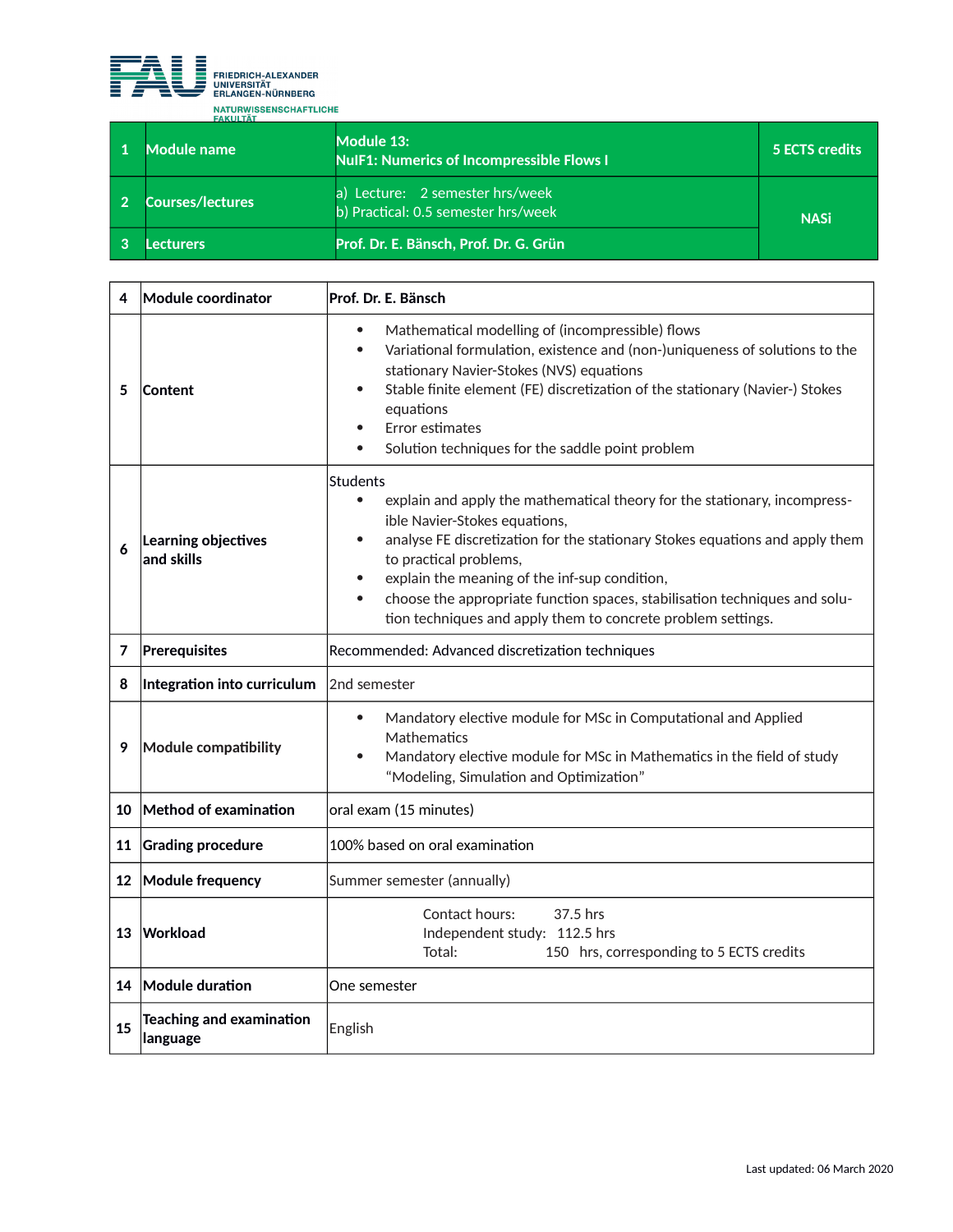

| 16 Recommended reading | V. Girault & P.-A. Raviart: Finite element methods for the Navier-Stokes<br>$\bullet$<br>equations. Theory and algorithms. Springer 1986<br>H. Elman, D. Silvester & A. Rathen: Finite elements and fast iterative solvers:<br>$\bullet$<br>with applications in incompressible fluid dynamics. Oxford University Press<br>2014 |
|------------------------|---------------------------------------------------------------------------------------------------------------------------------------------------------------------------------------------------------------------------------------------------------------------------------------------------------------------------------|
|                        | R. Temam: Navier-Stokes equations. Theory and numerical analysis. North<br>Holland                                                                                                                                                                                                                                              |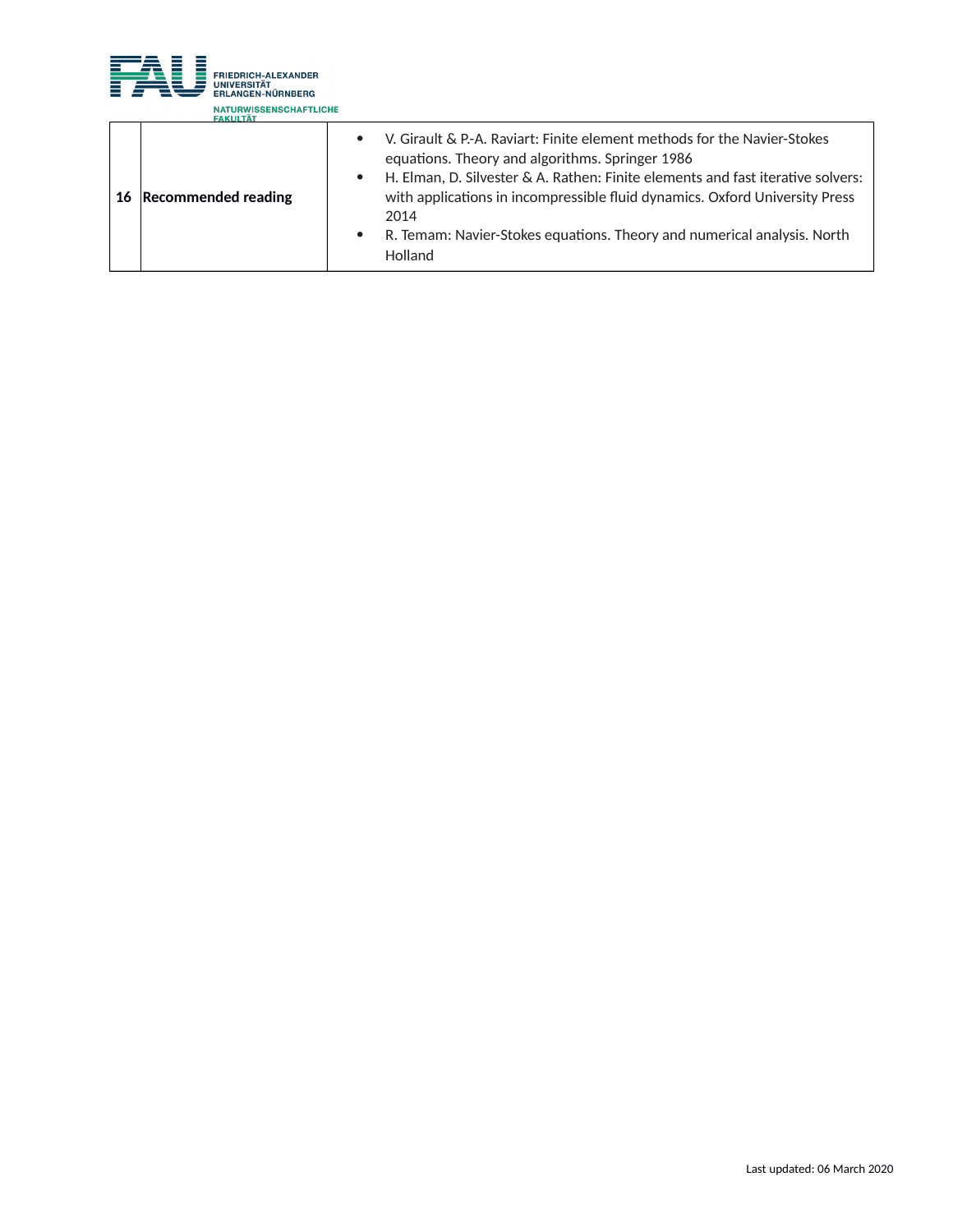

| Module name             | Module 14:<br><b>NulF2: Numerics of Incompressible Flows II</b>        | 5 ECTS credits |
|-------------------------|------------------------------------------------------------------------|----------------|
| <b>Courses/lectures</b> | a) Lecture: 2 semester hrs/week<br>b) Practical: 0.5 semester hrs/week | <b>NASi</b>    |
| .ecturers               | Prof. Dr. E. Bänsch, Prof. Dr. G. Grün                                 |                |

| 4  | Module coordinator                          | Prof. Dr. E. Bänsch                                                                                                                                                                                                                                                                                                                                                                                                                                                                                                                                                |  |
|----|---------------------------------------------|--------------------------------------------------------------------------------------------------------------------------------------------------------------------------------------------------------------------------------------------------------------------------------------------------------------------------------------------------------------------------------------------------------------------------------------------------------------------------------------------------------------------------------------------------------------------|--|
| 5  | <b>Content</b>                              | Variational formulation of the instationary Stokes and Navier-Stokes (NVS) equa-<br>$\bullet$<br>tions<br>Existence and uniqueness of solutions to the instationary Stokes and NVS equa-<br>$\bullet$<br>tions<br>Time discretisation methods<br>$\bullet$<br>Fully discrete equations and error estimates<br>$\bullet$<br>Solution techniques<br>$\bullet$<br>Operator splitting, projection methods<br>$\bullet$<br>More general boundary conditions<br>Coupling of NVS with temperature equation<br>Computational experiments with academic or commercial codes |  |
| 6  | Learning objectives<br>and skills           | Students<br>$\bullet$<br>discretize the instationary NVS equations in time and space,<br>explain and analyse discretisation schemes and operator splitting techniques,<br>$\bullet$<br>choose appropriate algorithms for given flow problems and solve them with<br>$\bullet$<br>academic or commercial software.                                                                                                                                                                                                                                                  |  |
| 7  | Prerequisites                               | Recommended:<br>Advanced discretization techniques, Numerics of incompressible flows I                                                                                                                                                                                                                                                                                                                                                                                                                                                                             |  |
| 8  | Integration into curriculum                 | 3rd semester                                                                                                                                                                                                                                                                                                                                                                                                                                                                                                                                                       |  |
| 9  | Module compatibility                        | Mandatory elective module for MSc in Computational and Applied Mathematics<br>$\bullet$<br>Mandatory elective module for MSc in Mathematics in the field of study<br>$\bullet$<br>"Modeling, Simulation and Optimization"                                                                                                                                                                                                                                                                                                                                          |  |
| 10 | Method of examination                       | oral exam (15 minutes)                                                                                                                                                                                                                                                                                                                                                                                                                                                                                                                                             |  |
| 11 | <b>Grading procedure</b>                    | 100% based on oral exam                                                                                                                                                                                                                                                                                                                                                                                                                                                                                                                                            |  |
| 12 | Module frequency                            | Winter semester (annually)                                                                                                                                                                                                                                                                                                                                                                                                                                                                                                                                         |  |
| 13 | Workload                                    | 37.5 hrs<br>Contact hours:<br>Independent study: 112.5 hrs<br>Total:<br>150 hrs, corresponding to 5 ECTS credits                                                                                                                                                                                                                                                                                                                                                                                                                                                   |  |
|    | 14 Module duration                          | One semester                                                                                                                                                                                                                                                                                                                                                                                                                                                                                                                                                       |  |
| 15 | <b>Teaching and examination</b><br>language | English                                                                                                                                                                                                                                                                                                                                                                                                                                                                                                                                                            |  |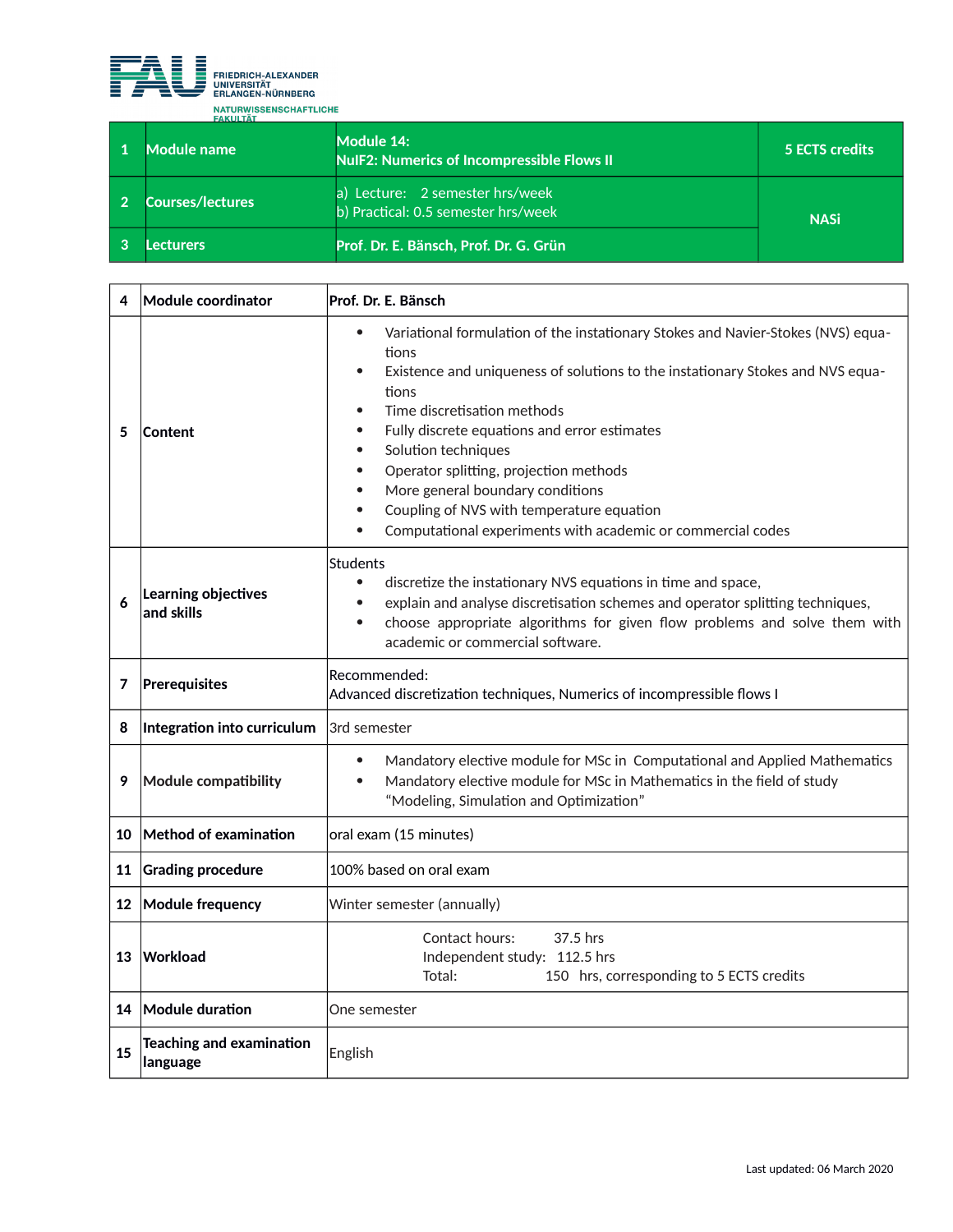

|    | <b>FARISIAI</b>                                                                |                                                                                                                                                                                                                                                                                                                                                                                                                                                                                                                     |
|----|--------------------------------------------------------------------------------|---------------------------------------------------------------------------------------------------------------------------------------------------------------------------------------------------------------------------------------------------------------------------------------------------------------------------------------------------------------------------------------------------------------------------------------------------------------------------------------------------------------------|
| 16 | $\bullet$<br>$\bullet$<br><b>Recommended reading</b><br>$\bullet$<br>$\bullet$ | V. Girault & P.-A. Raviart: Finite element methods for the Navier-Stokes<br>equations. Theory and algorithms. Springer 1986<br>H. Elman, D. Silvester & A. Rathen: Finite elements and fast iterative solvers:<br>with applications in incompressible fluid dynamics. Oxford University Press<br>2014<br>R. Glowinski: Finite Element Methods for Incompressible Viscous Flow, in :<br>Handbook of Numerical Analysis vol. IX<br>R. Temam: Navier-Stokes equations. Theory and numerical analysis. North<br>Holland |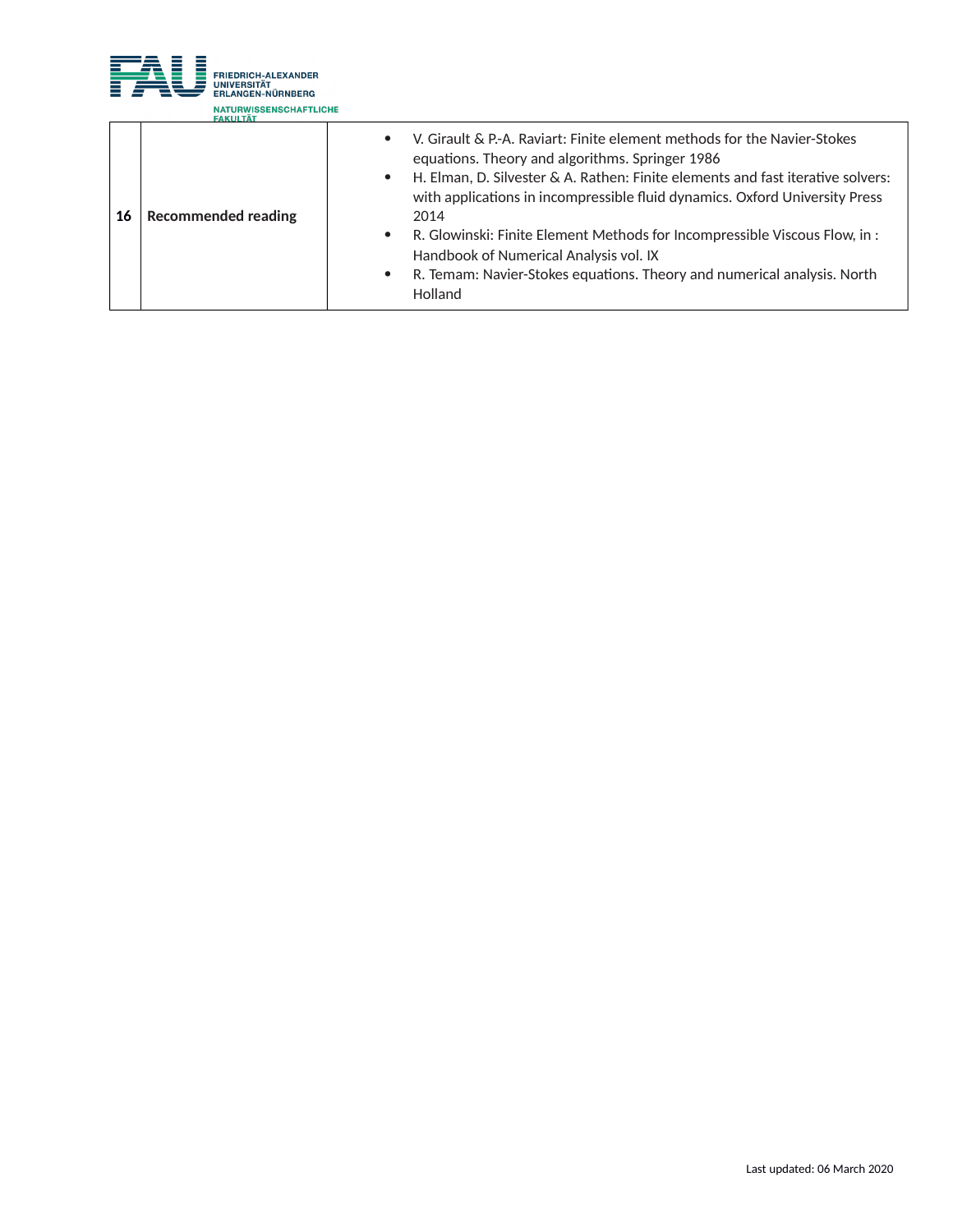

| 1 Module name      | Module 15:<br><b>IPReg: Inverse Problems and their Regularization</b>   | 5 ECTS credits |
|--------------------|-------------------------------------------------------------------------|----------------|
| 2 Courses/lectures | a) Lectures: 2 semester hrs/week<br>b) Practical: 0.5 semester hrs/week | <b>MApA</b>    |
| 3 Lecturers        | Prof. Dr. M. Burger, Dr. D. Tenbrinck                                   |                |

| 4                                                            | <b>Module coordinator</b>                                                                                              | Prof. Dr. M. Burger                                                                                                                                                                                                                                                                                                                                     |  |
|--------------------------------------------------------------|------------------------------------------------------------------------------------------------------------------------|---------------------------------------------------------------------------------------------------------------------------------------------------------------------------------------------------------------------------------------------------------------------------------------------------------------------------------------------------------|--|
| Content<br>5                                                 |                                                                                                                        | Examples of inverse and ill-posed problems in engineering and medical imaging<br>$\bullet$<br>Linear regularization methods in Hilbert spaces and singular value<br>$\bullet$<br>decomposition<br>Variational methods for regularization and image reconstruction problems<br>$\bullet$<br>Tomographic reconstruction and Radon transforms<br>$\bullet$ |  |
| 6                                                            | Learning objectives<br>and skills                                                                                      | Students<br>develop understanding for special aspects of inverse problems and ill-<br>$\bullet$<br>posedness,<br>apply regularization methods to inverse problems and develop a basic<br>$\bullet$<br>understanding of their properties,<br>derive and solve inverse problems arising from technical and biomedical<br>$\bullet$<br>applications.       |  |
| 7                                                            | Prerequisites                                                                                                          | Recommended: basic knowledge in functional analysis                                                                                                                                                                                                                                                                                                     |  |
| 8                                                            | Integration into curriculum                                                                                            | $1st$ or 3rd semester                                                                                                                                                                                                                                                                                                                                   |  |
| 9                                                            | Module compatibility                                                                                                   | Mandatory elective module for MSc in Computational and Applied<br>$\bullet$<br>Mathematics<br>Compulsory elective module for MSc in Mathematics in the field of study<br>$\bullet$<br>"Modeling, Simulation and Optimization"                                                                                                                           |  |
| 10                                                           | Method of examination                                                                                                  | Oral exam (15 minutes)                                                                                                                                                                                                                                                                                                                                  |  |
| 11                                                           | <b>Grading procedure</b>                                                                                               | 100% Oral exam                                                                                                                                                                                                                                                                                                                                          |  |
| 12                                                           | <b>Module frequency</b>                                                                                                | Winter semester (not annually)<br>To check whether the course is offered in the current semester, see UnivIS univis.fau.de<br>or module handbook of current semester                                                                                                                                                                                    |  |
| 13                                                           | Contact hours: 37.5 hrs<br>Workload<br>Independent study: 112.5 hrs<br>Total: 150 hrs, corresponding to 5 ECTS credits |                                                                                                                                                                                                                                                                                                                                                         |  |
| 14                                                           | Module duration                                                                                                        | One semester                                                                                                                                                                                                                                                                                                                                            |  |
| <b>Teaching and examination</b><br>15<br>English<br>language |                                                                                                                        |                                                                                                                                                                                                                                                                                                                                                         |  |
| 16                                                           | <b>Recommended reading</b>                                                                                             | H. Engl, M. Hanke, A. Neubauer: Regularization Methods for Inverse Problems,<br>$\bullet$<br>Kluwer 1996<br>M. Benning, M. Burger: Modern Regularization Methods for Inverse Problems,<br>Acta Numerica 2018                                                                                                                                            |  |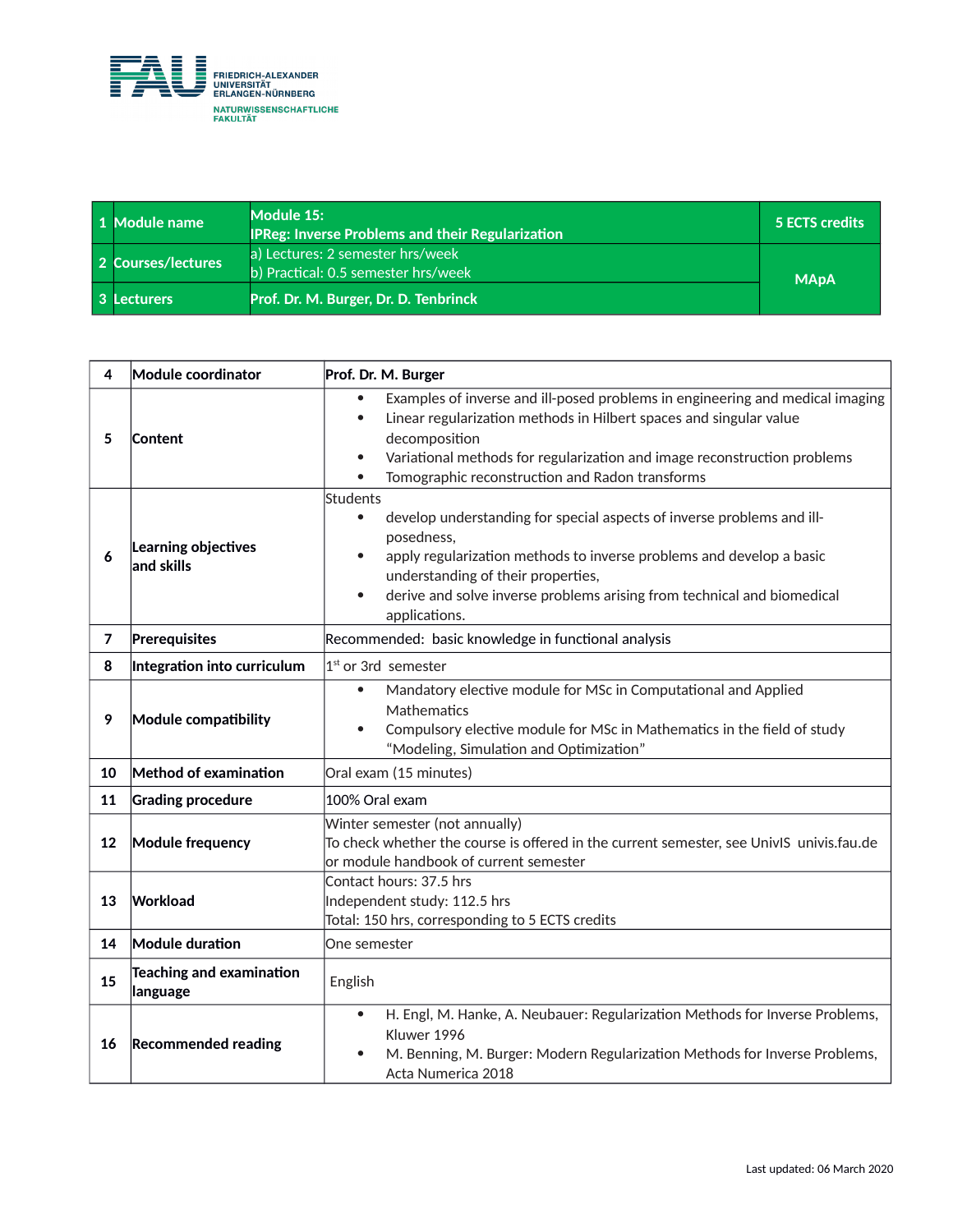

| 1 Module name      | Module 16:<br><b>MaDS: Mathematical Data Science 1</b>                  | 5 ECTS credits |
|--------------------|-------------------------------------------------------------------------|----------------|
| 2 Courses/lectures | a) Lectures: 2 semester hrs/week<br>b) Practical: 1/2 semester hrs/week | <b>NASi</b>    |
| 3 Lecturers        | Prof. Dr. M. Burger, Dr. D. Tenbrinck                                   |                |

| 4              | Module coordinator                          | Prof. Dr. M. Burger                                                                                                                                                                                                                                                                   |  |
|----------------|---------------------------------------------|---------------------------------------------------------------------------------------------------------------------------------------------------------------------------------------------------------------------------------------------------------------------------------------|--|
| 5              | Content                                     | <b>Clustering and Classification Models</b><br>$\bullet$<br>Machine learning: empirical risk minimization, kernel methods, and variational<br>$\bullet$<br>models<br>Ranking problems<br>$\bullet$<br>Mathematical models of graph structured data<br>$\bullet$                       |  |
| 6              | Learning objectives<br>and skills           | Students<br>develop understanding of modern big data and state of the art methods to<br>$\bullet$<br>analyze them,<br>apply state of the art algorithms to large data sets,<br>$\bullet$<br>derive models for network / graph structured data.                                        |  |
| $\overline{7}$ | Prerequisites                               | Recommended: basic knowledge in numerical methods and optimization                                                                                                                                                                                                                    |  |
| 8              | Integration into curriculum                 | $2^{nd}$ or 4 <sup>th</sup> semester                                                                                                                                                                                                                                                  |  |
| 9              | Module compatibility                        | Mandatory module for MSc in Data Science<br>$\bullet$<br>Mandatory elective module for MSc in Computational and Applied<br>$\bullet$<br>Mathematics<br>Mandatory elective module for MSc in Mathematics in the field of study<br>$\bullet$<br>"Modeling, Simulation and Optimization" |  |
| 10             | Method of examination                       | Oral exam (20 minutes)                                                                                                                                                                                                                                                                |  |
| 11             | <b>Grading procedure</b>                    | 100% Oral exam                                                                                                                                                                                                                                                                        |  |
| 12             | <b>Module frequency</b>                     | Summer semester (not annually)<br>To check whether the course is offered in the current semester, see UnivIS univis.fau.de<br>or module handbook of current semester                                                                                                                  |  |
| 13             | Workload                                    | Contact hours: 37.5 hrs<br>Independent study: 112.5 hrs<br>Total: 150 hrs, corresponding to 5 ECTS credits                                                                                                                                                                            |  |
| 14             | Module duration                             | One semester                                                                                                                                                                                                                                                                          |  |
| 15             | <b>Teaching and examination</b><br>language | English                                                                                                                                                                                                                                                                               |  |
| 16             | <b>Recommended reading</b>                  | I. Goodfellow, Y. Bengio, A. Courville: Deep Learning, MIT Press, 2015<br>$\bullet$<br>T. Hastie, R. Tibshirani, J. Friedman: The Elements of Statistical Learning,<br>$\bullet$<br>Springer, 2008                                                                                    |  |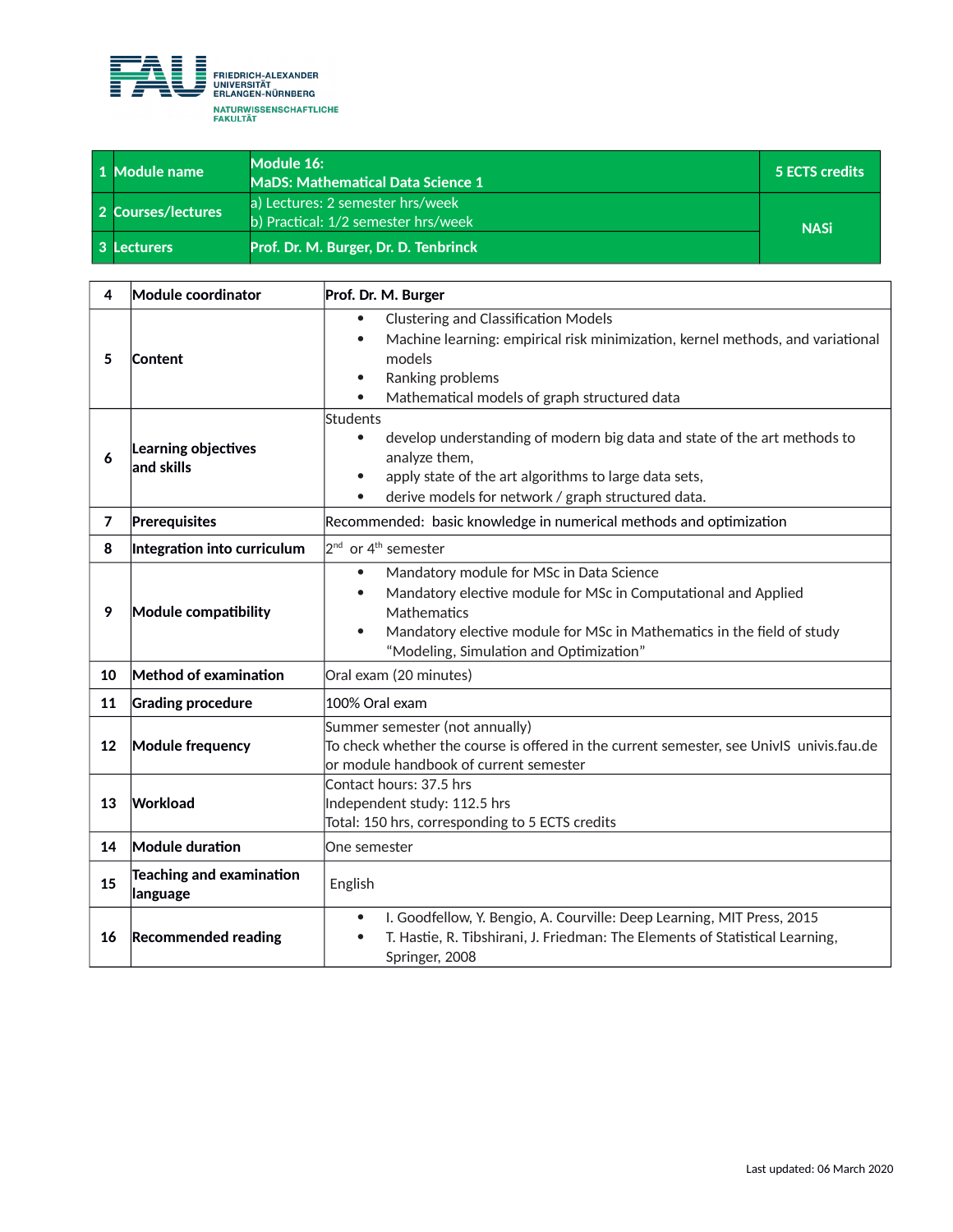

┱

| 1 Module name      | Module 17:<br><b>MaKiT: Mathematical Models of Kinetic Theory</b>       | 5 ECTS credits |
|--------------------|-------------------------------------------------------------------------|----------------|
| 2 Courses/lectures | a) Lectures: 2 semester hrs/week<br>b) Practical: 0.5 semester hrs/week | <b>MApA</b>    |
| 3 Lecturers        | Prof. Dr. M. Burger                                                     |                |

| 4              | Module coordinator                          | Prof. Dr. M. Burger                                                                                                                                                                                                                                                                                      |  |
|----------------|---------------------------------------------|----------------------------------------------------------------------------------------------------------------------------------------------------------------------------------------------------------------------------------------------------------------------------------------------------------|--|
| 5              | Content                                     | Microscopic stochastic interaction models and simulation<br>$\bullet$<br>Mean-field and Boltzmann-Grad limit<br>$\bullet$<br>Analysis of kinetic equations, linear and nonlinear Boltzmann equation<br>$\bullet$<br>Hydrodynamic limits<br>$\bullet$<br>Fokker-Planck and nonlinear diffusion equations  |  |
| 6              | Learning objectives<br>and skills           | Students<br>develop understanding of modeling macroscopic phenomena emerging from<br>$\bullet$<br>local random interactions,<br>understand the advantages and limitations of different continuum descriptions,<br>$\bullet$<br>derive and analyze models at different scales.<br>$\bullet$               |  |
| $\overline{7}$ | Prerequisites                               | Recommended: basic knowledge in modeling and partial differential equations                                                                                                                                                                                                                              |  |
| 8              | Integration into curriculum                 | 3rd semester                                                                                                                                                                                                                                                                                             |  |
| 9              | Module compatibility                        | Mandatory elective module for MSc in Computational and Applied<br>$\bullet$<br>Mathematics<br>Mandatory elective module for MSc in Mathematics in the field of study<br>$\bullet$<br>"Modeling, Simulation and Optimization"                                                                             |  |
| 10             | Method of examination                       | Oral exam (15 minutes)                                                                                                                                                                                                                                                                                   |  |
| 11             | <b>Grading procedure</b>                    | 100% Oral exam                                                                                                                                                                                                                                                                                           |  |
| 12             | Module frequency                            | Winter semester (not annually)<br>To check whether the course is offered in the current semester, see UnivIS  univis.fau.de<br>$ $ or module handbook of current semester                                                                                                                                |  |
| 13             | Workload                                    | Contact hours: 37.5 hrs<br>Independent study: 112.5 hrs<br>Total: 150 hrs, corresponding to 5 ECTS credits                                                                                                                                                                                               |  |
| 14             | Module duration                             | One semester                                                                                                                                                                                                                                                                                             |  |
| 15             | <b>Teaching and examination</b><br>language | English                                                                                                                                                                                                                                                                                                  |  |
| 16             | <b>Recommended reading</b>                  | L. Pareschi, G. Toscani: Interacting Multiagent Systems: Kinetik Equations and<br>$\bullet$<br>Monte Carlo Methods, Oxford University Press 2013<br>C. Cercignani, R. Illner, M. Pulvirenti: The Mathematical Theory of Dilute Gases.<br>$\bullet$<br>Applied Mathematical Sciences, 106, Springer, 1994 |  |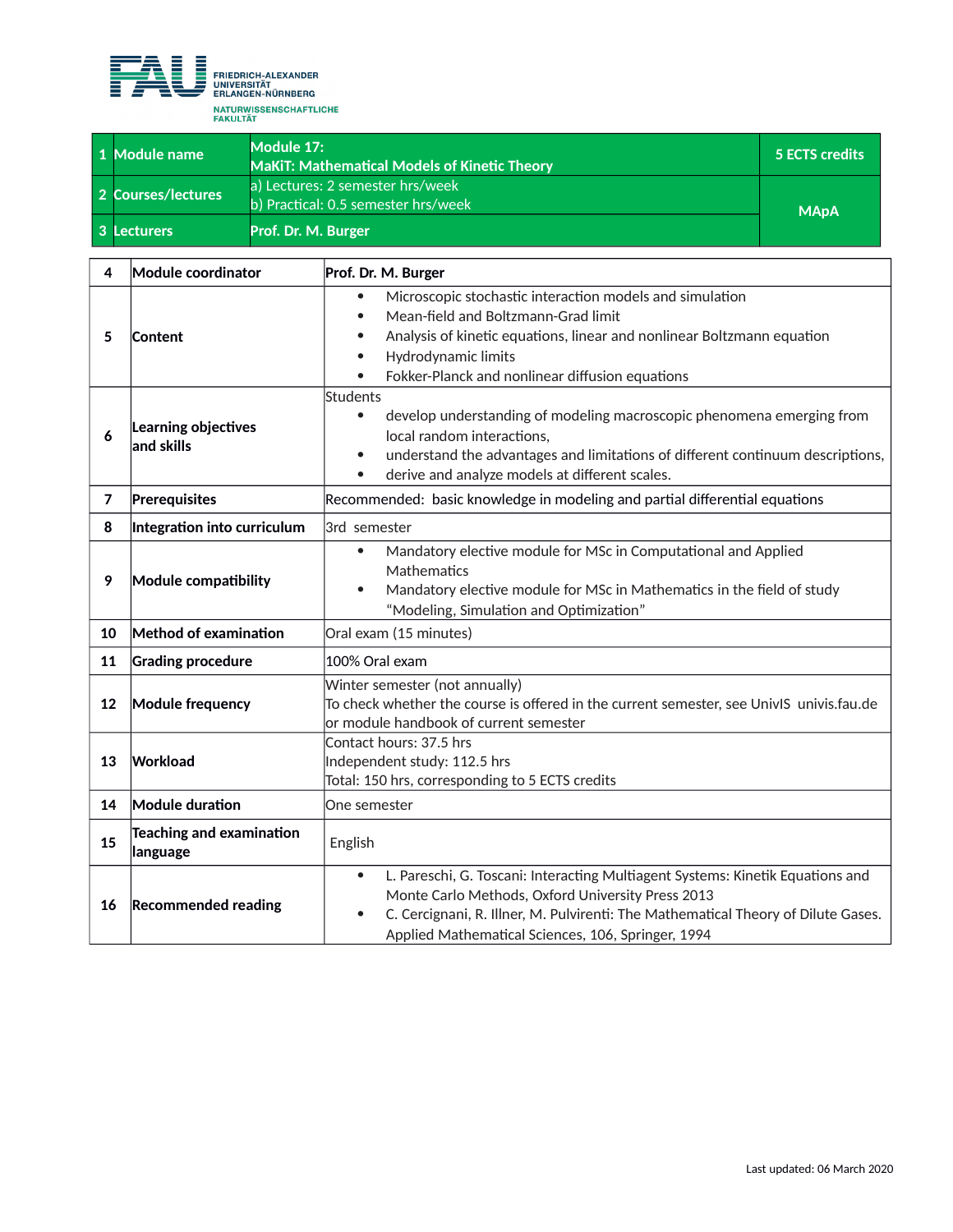

|    | 1 Module name                         | Module 18:<br><b>MaMM: Mathematics of Multiscale Models</b> |                                                                                                                                                                                                                                                                                                                           | <b>5 ECTS credits</b> |
|----|---------------------------------------|-------------------------------------------------------------|---------------------------------------------------------------------------------------------------------------------------------------------------------------------------------------------------------------------------------------------------------------------------------------------------------------------------|-----------------------|
|    | 2 Courses/lectures                    |                                                             | a) Lectures: 2 semester hrs/week<br>b) Practical: 0.5 semester hrs/week                                                                                                                                                                                                                                                   | <b>MApA</b>           |
|    | 3 Lecturers                           | Drs. M. Neuss-Radu, N. Neuß                                 |                                                                                                                                                                                                                                                                                                                           |                       |
| 4  | Module coordinator                    |                                                             | Dr. N. Neuß                                                                                                                                                                                                                                                                                                               |                       |
| 5  | <b>Content</b>                        |                                                             | Function spaces of periodic functions and asymptotic expansions<br>$\bullet$<br>Two-scale convergence and unfolding method<br>$\bullet$<br>Application to differential equation models in continuum mechanics<br>$\bullet$<br>Multi-scale finite element methods<br>$\bullet$<br>Numerical upscaling methods<br>$\bullet$ |                       |
| 6  | Learning objectives<br>$ $ and skills |                                                             | Students<br>have profound expertise about the basic methods in multi-scale analysis and<br>$\bullet$<br>homogenisation,<br>are able to derive rigorously homogenised (effective) models and analyse the<br>$\bullet$<br>quality of the approximation.                                                                     |                       |
| 7  | Prerequisites                         |                                                             | Recommended: Knowledge in modeling as well as analysis and numerics of partial<br>differential equations                                                                                                                                                                                                                  |                       |
| 8  | Integration into curriculum           |                                                             | 3rd semester                                                                                                                                                                                                                                                                                                              |                       |
| 9  | Module compatibility                  |                                                             | Mandatory elective module for MSc in Computational and Applied<br>$\bullet$<br>Mathematics<br>Mandatory elective module for MSc in Mathematics in the field of study<br>$\bullet$<br>"Modeling, Simulation and Optimization"                                                                                              |                       |
| 10 | Method of examination                 |                                                             | Oral exam (15 minutes)                                                                                                                                                                                                                                                                                                    |                       |
| 11 | <b>Grading procedure</b>              |                                                             | 100% Oral exam                                                                                                                                                                                                                                                                                                            |                       |
| 12 | Module frequency                      |                                                             | At least once every two years<br>To check whether the course is offered in the current semester, see UnivIS univis.fau.de<br>lor module handbook of current semester                                                                                                                                                      |                       |
| 13 | Workload                              |                                                             | Contact hours: 37.5 hrs<br>Independent study: 112.5 hrs<br>Total: 150 hrs, corresponding to 5 ECTS credits                                                                                                                                                                                                                |                       |
| 14 | <b>Module duration</b>                |                                                             | One semester                                                                                                                                                                                                                                                                                                              |                       |
| 15 | Teaching and examination<br>language  |                                                             | English                                                                                                                                                                                                                                                                                                                   |                       |
| 16 | <b>Recommended reading</b>            |                                                             | D. Cioranescu & P. Donato: An Introduction to Homogenization<br>$\bullet$<br>U. Hornung (ed.): Homogenization and Porous Media<br>$\bullet$<br>Y. Efendiev & T. Hou: Multiscale Finite Element Methods<br>$\bullet$                                                                                                       |                       |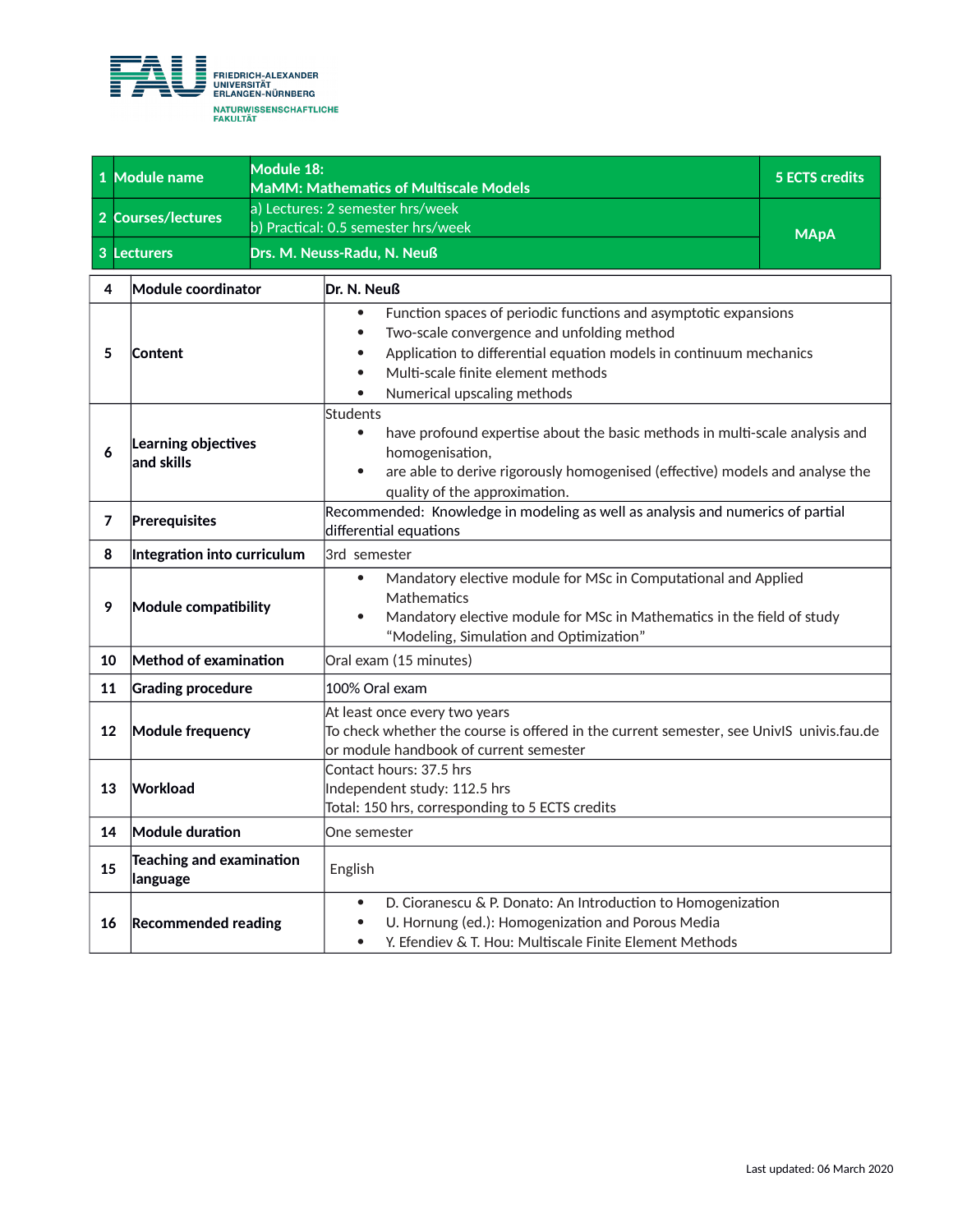

|                | <b>FAKULTÄT</b>                             |                                                                                                                                                                                                                                                                                                                                                                                 |                                                                              |  |
|----------------|---------------------------------------------|---------------------------------------------------------------------------------------------------------------------------------------------------------------------------------------------------------------------------------------------------------------------------------------------------------------------------------------------------------------------------------|------------------------------------------------------------------------------|--|
| 1              | <b>Module name</b>                          | Module 19:<br><b>ThSDE: Theory of Stochastic Evolution Equations</b>                                                                                                                                                                                                                                                                                                            | <b>5 ECTS credits</b>                                                        |  |
|                | <b>Courses/lectures</b>                     | ecture: 2 semester hrs/week                                                                                                                                                                                                                                                                                                                                                     |                                                                              |  |
| $\overline{2}$ |                                             | Practical: 0.5 semester hrs/week                                                                                                                                                                                                                                                                                                                                                | <b>MApA</b>                                                                  |  |
| 3              | <b>Lecturers</b>                            | Prof. Dr. G. Grün, N.N.                                                                                                                                                                                                                                                                                                                                                         |                                                                              |  |
| 4              | Module coordinator                          | Prof. Dr. G. Grün                                                                                                                                                                                                                                                                                                                                                               |                                                                              |  |
| 5              | Content                                     | Infinitely dimensional Wiener processes,<br>$\bullet$<br>Stochastic integral in Hilbert spaces,<br>$\bullet$<br>Ito-processes and stochastic differential equations,<br>$\bullet$<br>Optionally: existence results for stochastic partial differential equations or<br>$\bullet$<br>further results on stochastic ODE (Fokker-Planck equations,)                                |                                                                              |  |
| 6              | Learning objectives<br>$ $ and skills       | Students<br>characterize Gaussian measures on Hilbert spaces. They explain representation<br>$\bullet$<br>formulas for Q-Wiener processes as well as the derivation of the stochastic<br>integral,<br>successfully apply concepts to solve stochastic differential equations explicitly<br>$\bullet$<br>and prove existence of solutions to stochastic evolution equations.     |                                                                              |  |
| 7              | Prerequisites                               |                                                                                                                                                                                                                                                                                                                                                                                 | Basic knowledge in probability theory or functional analysis is recommended. |  |
| 8              | Integration into curriculum                 | 2nd semester                                                                                                                                                                                                                                                                                                                                                                    |                                                                              |  |
| 9              | Module compatibility                        | Mandatory elective module for MSc in Computational and Applied<br>$\bullet$<br>Mathematics<br>Mandatory elective module for MSc in Mathematics in the field of "Analysis<br>and Stochastics"<br>Mandatory elective module for MSc in Mathematics and Economics in the field<br>$\bullet$<br>of "Stochastics and Risk Management"                                                |                                                                              |  |
| 10             | Method of examination                       | oral exam (15 minutes)                                                                                                                                                                                                                                                                                                                                                          |                                                                              |  |
| 11             | <b>Grading procedure</b>                    | 100% based on oral exam                                                                                                                                                                                                                                                                                                                                                         |                                                                              |  |
| $12 \,$        | Module frequency                            | Summer semester (not annually)<br>To check whether the course is currently offered, see UnivIS univis.fau.de or module<br>handbook of current semester                                                                                                                                                                                                                          |                                                                              |  |
| 13             | Workload                                    | Contact hours: 37.5 hrs<br>Independent study: 112.5 hrs<br>Total: 150 hrs, corresponding to 5 ECTS                                                                                                                                                                                                                                                                              |                                                                              |  |
| 14             | Module duration                             | One semester                                                                                                                                                                                                                                                                                                                                                                    |                                                                              |  |
| 15             | <b>Teaching and examination</b><br>language | English                                                                                                                                                                                                                                                                                                                                                                         |                                                                              |  |
| 16             | <b>Recommended reading</b>                  | G. Da Prato & J. Zabczyk: Stochastic equations in infinite dimensions,<br>$\bullet$<br><b>Cambridge University Press</b><br>I. Karatzas & S.E. Shreve: Brownian motion and stochastic calculus, Springer<br>B. Oksendal: Stochastic differential equations, Springer<br>C. Prévôt & M. Röckner: A concise course on stochastic partial differential<br>٠<br>equations, Springer |                                                                              |  |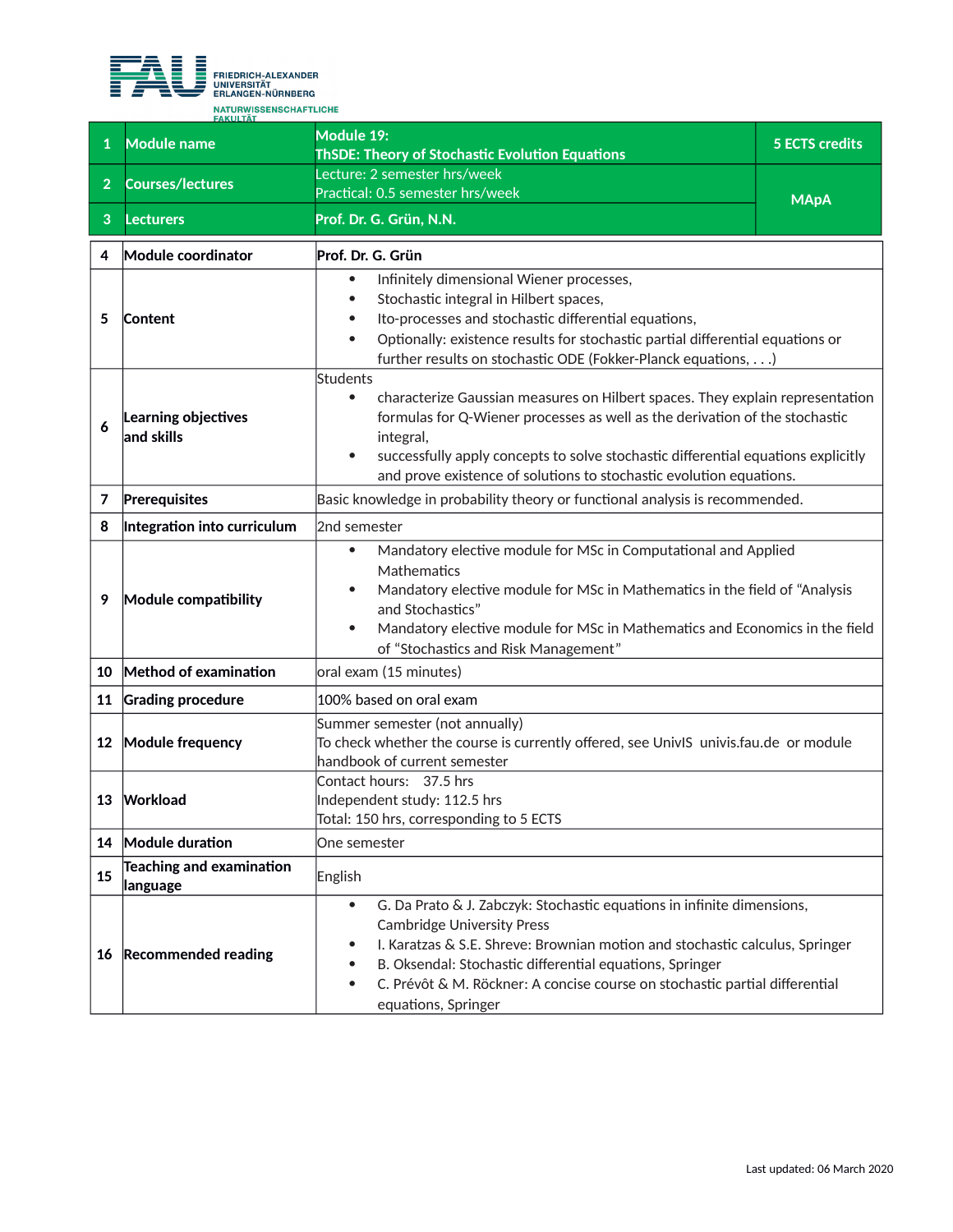

|                | <b>FAKULTAT</b><br><b>Module name</b>       | Module 20:                                                                                                                                                                                                                                                                                                          | <b>5 ECTS credits</b> |
|----------------|---------------------------------------------|---------------------------------------------------------------------------------------------------------------------------------------------------------------------------------------------------------------------------------------------------------------------------------------------------------------------|-----------------------|
|                |                                             | <b>NuSDE: Numerics of Stochastic Evolution Equations</b>                                                                                                                                                                                                                                                            |                       |
| 2 <sup>1</sup> | <b>Courses/lectures</b>                     | Lectures: 2 semester hrs/week                                                                                                                                                                                                                                                                                       |                       |
|                |                                             | Practical: 0.5 semester hrs/week                                                                                                                                                                                                                                                                                    | <b>NASi</b>           |
| 3              | <b>Lecturers</b>                            | Prof. Dr. G. Grün, N.N.                                                                                                                                                                                                                                                                                             |                       |
| 4              | Module coordinator                          | Prof. Dr. G. Grün                                                                                                                                                                                                                                                                                                   |                       |
| 5              | Content                                     | Strong and weak approximations, explicit and implicit schemes for stochastic<br>differential equations (SDEs),<br>Consistency, stability, convergence,<br>$\bullet$<br>Monte Carlo methods, variance-reduction schemes.                                                                                             |                       |
| 6              | Learning objectives<br>and skills           | Students<br>have critical understanding of capabilities of numerical schemes for stochastic<br>$\bullet$<br>differential equations,<br>are capable to use own or commercial software for SDEs and to judge results<br>$\bullet$<br>critically.                                                                      |                       |
| 7              | Prerequisites                               | Basic knowledge in probability theory and in numerics is recommended.                                                                                                                                                                                                                                               |                       |
| 8              | Integration into curriculum                 | 3rd semester                                                                                                                                                                                                                                                                                                        |                       |
| 9              | Module compatibility                        | Mandatory elective module for MSc in Computational and Applied<br>$\bullet$<br>Mathematics<br>Mandatory elective module for MSc in Mathematics in the field of "Analysis<br>and Stochastics"<br>Mandatory elective module for MSc in Mathematics and Economics in the field<br>of "Stochastics and Risk Management" |                       |
| 10             | Method of examination                       | oral exam (15 minutes)                                                                                                                                                                                                                                                                                              |                       |
| 11             | <b>Grading procedure</b>                    | 100% based on oral exam                                                                                                                                                                                                                                                                                             |                       |
|                | 12 Module frequency                         | Winter semester (not annually)<br>To check whether the course is currently offered, see UnivIS  univis.fau.de  or module<br>handbook of current semester                                                                                                                                                            |                       |
| 13             | Workload                                    | Contact hours: 37.5 hrs<br>Independent study: 112.5 hrs<br>Total: 150 hrs, corresponding to 5 ECTS                                                                                                                                                                                                                  |                       |
|                | 14 Module duration                          | One semester                                                                                                                                                                                                                                                                                                        |                       |
| 15             | <b>Teaching and examination</b><br>language | English                                                                                                                                                                                                                                                                                                             |                       |
| 16             | <b>Recommended reading</b>                  | P.E. Kloeden & E. Platen: Numerical solution of stochastic differential equations<br>$\bullet$<br>B. Lapeyre, E. Pardoux & R. Sentis: Introduction to Monte-Carlo methods for<br>$\bullet$<br>transport and diffusion equations                                                                                     |                       |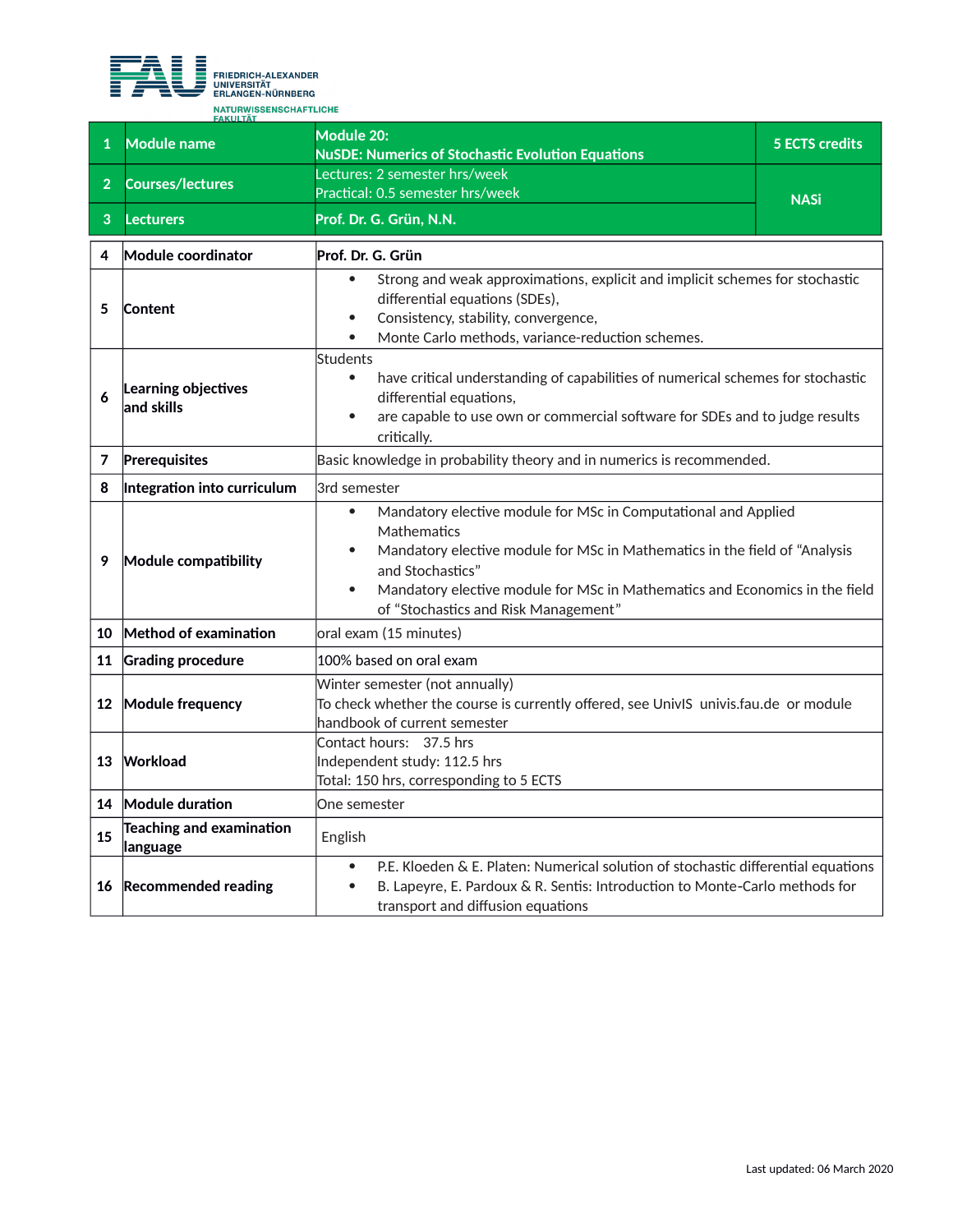

| $\mathbf{1}$   | FAKULTAT<br><b>Module name</b>              | Module 21:<br>PcFem: Practical Course on Finite Element Methods for Phase-<br><b>Separation Equations</b>                                                                                                                                                                                                                                                                                                                                                       | <b>5 ECTS credits</b> |
|----------------|---------------------------------------------|-----------------------------------------------------------------------------------------------------------------------------------------------------------------------------------------------------------------------------------------------------------------------------------------------------------------------------------------------------------------------------------------------------------------------------------------------------------------|-----------------------|
| $\overline{2}$ | <b>Courses/lectures</b>                     | Seminar: 3 semester hrs/week                                                                                                                                                                                                                                                                                                                                                                                                                                    |                       |
| 3              | Lecturers                                   | Dr. S. Metzger                                                                                                                                                                                                                                                                                                                                                                                                                                                  | <b>NASi</b>           |
| 4              | Module coordinator                          | Prof. Dr. G. Grün                                                                                                                                                                                                                                                                                                                                                                                                                                               |                       |
| 5              | Content                                     | Finite element discretization for Cahn-Hilliard equations,<br>$\bullet$<br>Storage concepts for sparse matrices,<br>$\bullet$<br>Adaptive mesh refinement.                                                                                                                                                                                                                                                                                                      |                       |
| 6              | Learning objectives<br>and skills           | Students<br>implement a finite element solver for phase-separation equations,<br>$\bullet$<br>are able to compare and implement different storage concepts for sparse<br>$\bullet$<br>matrices,<br>are able to implement finite element solvers based on adaptive meshes,<br>$\bullet$<br>are able to derive and implement efficient discretizations for phase-separation<br>$\bullet$<br>equations,<br>are able to validate their implementation.<br>$\bullet$ |                       |
| 7              | Prerequisites                               | Recommended: Numerics of Partial Differential Equations I                                                                                                                                                                                                                                                                                                                                                                                                       |                       |
| 8              | Integration into curriculum                 | $1st$ or 3 <sup>rd</sup> semester                                                                                                                                                                                                                                                                                                                                                                                                                               |                       |
| 9              | Module compatibility                        | Mandatory elective module for BSc in Mathematics<br>$\bullet$<br>Mandatory elective module for BSC in Technomathematics<br>$\bullet$<br>Mandatory elective module for MSc in Computational and Applied<br>$\bullet$<br>Mathematics<br>Mandatory elective module for MSc in Mathematics in the field of study<br>$\bullet$<br>"Modeling, Simulation and Optimization"                                                                                            |                       |
| 10             | Method of examination                       | Oral exam (30 minutes)                                                                                                                                                                                                                                                                                                                                                                                                                                          |                       |
| 11             | <b>Grading procedure</b>                    | 100% Oral exam                                                                                                                                                                                                                                                                                                                                                                                                                                                  |                       |
| 12             | <b>Module frequency</b>                     | Winter semester (not annually)                                                                                                                                                                                                                                                                                                                                                                                                                                  |                       |
| 13             | Workload                                    | Contact hours: 45 hrs<br>Independent study: 105 hrs<br>Total: 150 hrs, corresponding to 5 ECTS credits                                                                                                                                                                                                                                                                                                                                                          |                       |
| 14             | <b>Module duration</b>                      | One semester                                                                                                                                                                                                                                                                                                                                                                                                                                                    |                       |
| 15             | <b>Teaching and examination</b><br>language | English                                                                                                                                                                                                                                                                                                                                                                                                                                                         |                       |
| 16             | <b>Recommended reading</b>                  | P. Knabner & L. Angermann: Numerical Methods for Elliptic and Parabolic<br>$\bullet$<br>Differential Equations, Springer 2003<br>D. Braess: Finite Elements. Cambridge University Press 2010<br>$\bullet$<br>B. Stroustrup: The C++ programming language, Addison-Wesley 2014                                                                                                                                                                                   |                       |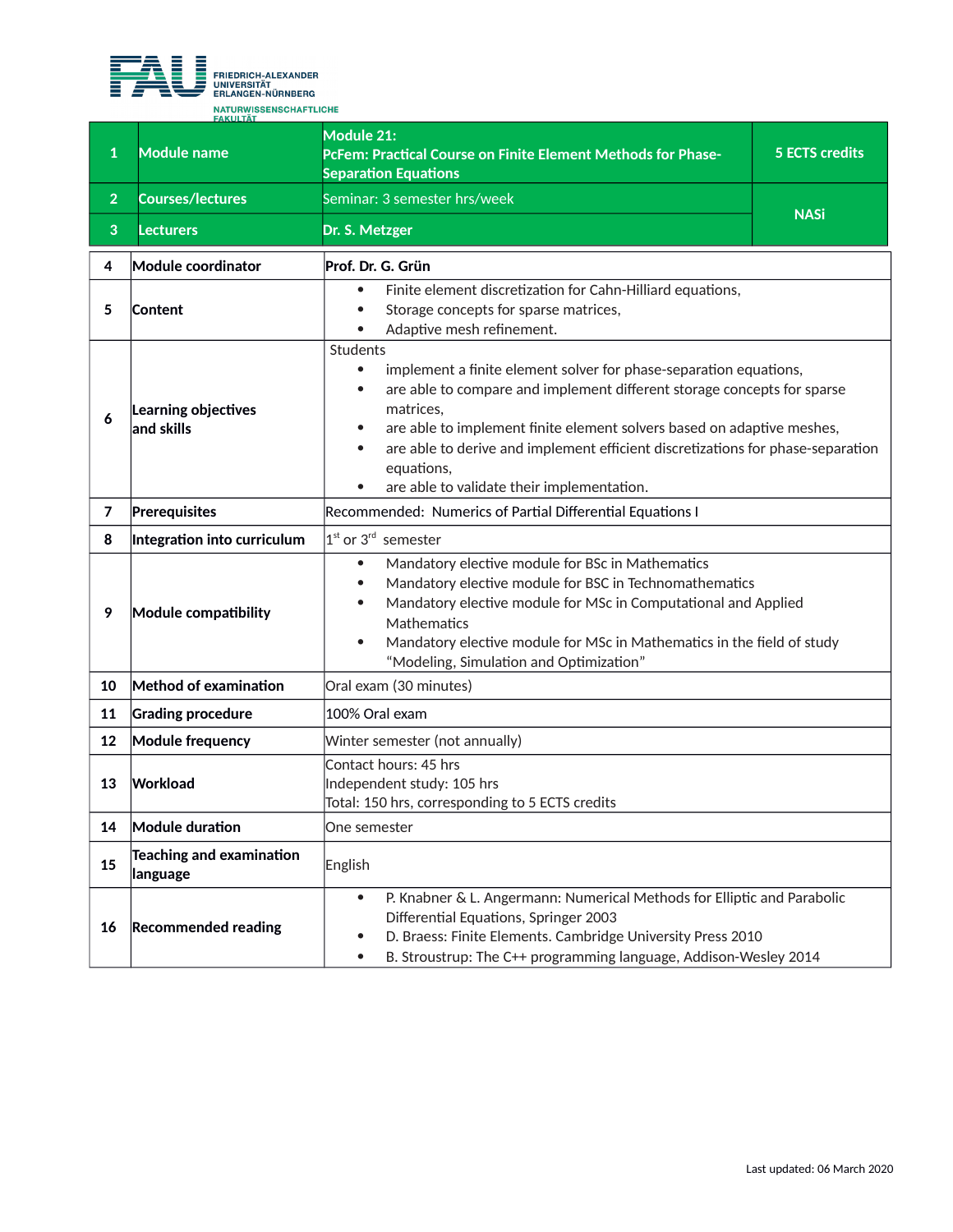

**<sup>1</sup> Module name Module 22: RegPDE: Regularity theory of elliptic PDEs 5 ECTS credits <sup>2</sup> Courses/lectures** a) Lectures: 3 semester hrs/week b) Practical: 1 semester hrs/week MAPA MAPA **3 Lecturers Dr. Cornelia Schneider 4 Module coordinator Dr. Cornelia Schneider 5 Content** Elliptic partial differential equations Variational formulation Function spaces Regularity of solutions in Sobolev and Besov spaces **6 Learning objectives and skills** Students see the relevance of regularity theory for practical problems, in particular, for the numerical treatment of PDEs; they get acquainted with the basic methods for proving regularity estimates learn how methods from functional analysis, numerics and approximation theory interact practice their mathematical skills (develop mathematical intuition and its formal justification, improve their ability to think about abstract problems, learn new methods of proof) **7 Prerequisites Recommended: Analysis-modules of Bachelor programme, module NumPDE 8 Integration into curriculum** 1  $1<sup>st</sup>$  or  $3<sup>rd</sup>$  semester **9 Module compatibility** Mandatory elective module for MSc in Computational and Applied **Mathematics**  Mandatory elective module for MSc in Mathematics in the field of study "Analysis and stochastics" **10 Method of examination Oral exam (20 minutes) 11 Grading procedure** 100% Oral exam **12 Module frequency** Winter semester (not annually) To check whether the course is offered, see UnivIS univis.fau.de or module handbook of current semester **13 Workload** Contact hours: 60 hrs Independent study: 90 hrs Total: 150 hrs, corresponding to 5 ECTS credits **14 Module duration One semester <sup>15</sup> Teaching and examination language** English **16 Recommended reading** R. A. Adams, J. J. F. Fournier, Sobolev spaces, Pure and Applied mathematics 140, Elsevier, Academic Press (2003) W. Hackbusch, Elliptic differential equations, Springer Series in Computational Mathematics, vol 18 (1992). P. Grisvard, Elliptic problems in non smooth domains, Pitman, Boston (1985). V. Kozlov, V. Maz'ya, J. Rossmann, Elliptic boundary value problems in domains with point singularities, AMS (1997).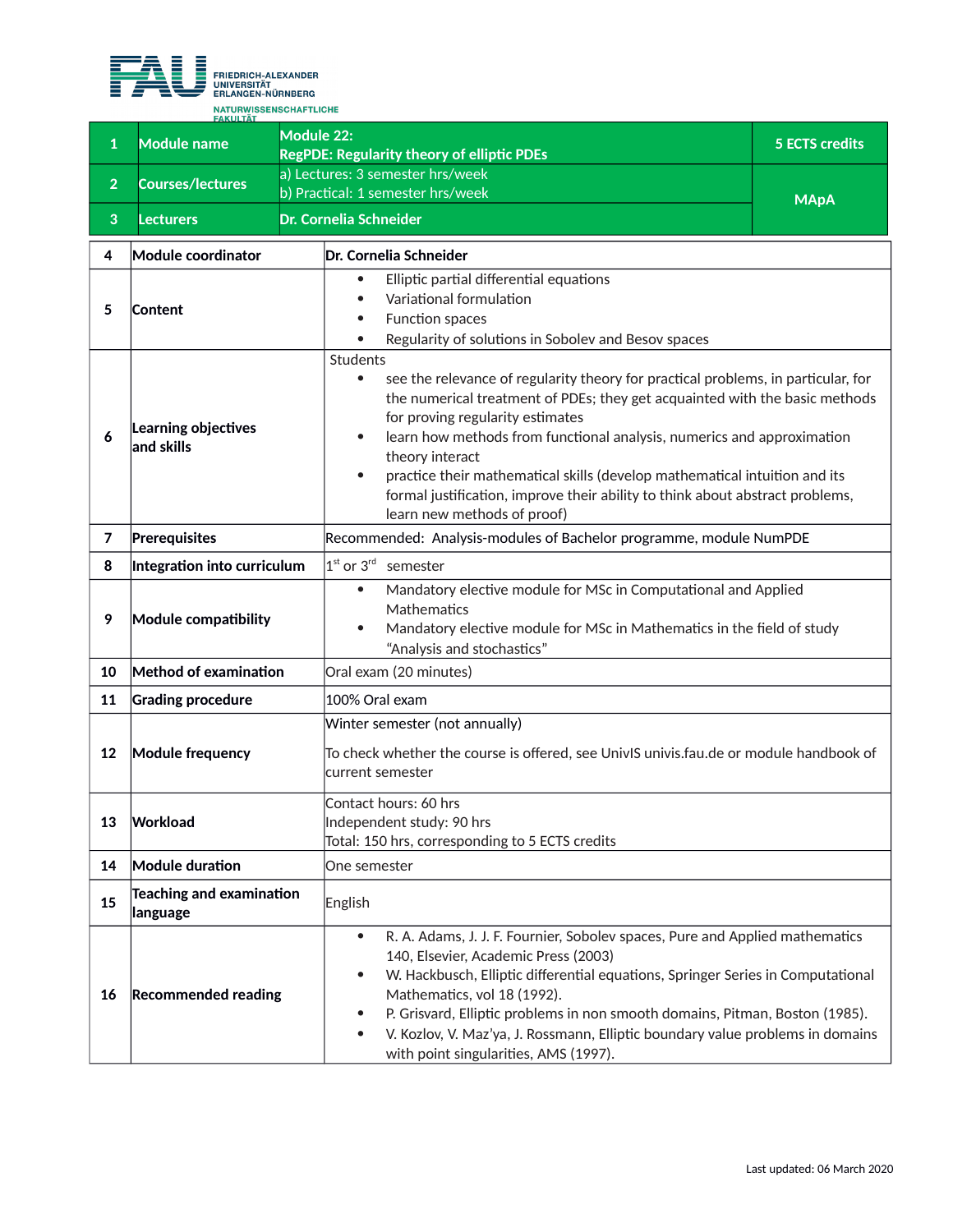

 $\overline{\phantom{a}}$ 

| <b>FAKULTÄT</b> |                    |                                                                         |                       |
|-----------------|--------------------|-------------------------------------------------------------------------|-----------------------|
|                 | Module name        | Module 23:<br><b>MaMoLS: Mathematical Modeling in the Life Sciences</b> | <b>5 ECTS credits</b> |
|                 | 2 Courses/lectures | a) Lectures: 2 semester hrs/week<br>b) Practical: 0,5 semester hrs/week | <b>MApA</b>           |
|                 | <b>Lecturers</b>   | <b>IDr. Neuss-Radu</b>                                                  |                       |

| 4              | Module coordinator                   | Dr. Neuss-Radu                                                                                                                                                                                                                                                                                                                                  |  |
|----------------|--------------------------------------|-------------------------------------------------------------------------------------------------------------------------------------------------------------------------------------------------------------------------------------------------------------------------------------------------------------------------------------------------|--|
| 5              | Content                              | Biochemical reaction networks, enzyme kinetics<br>Models for interacting populations (Predator-prey, competition, symbiosis)<br>$\bullet$<br>Diffusion, reactions, and transport in biological cell tissues and vessels<br>$\bullet$<br>Structured population models                                                                            |  |
| 6              | Learning objectives<br>and skills    | Students<br>have profound knowledge in the area of mathematical modeling of processes<br>$\bullet$<br>in the life sciences,<br>are able to identify significant mechanisms, and to apply suitable analytical and<br>$\bullet$<br>numerical methods for their analysis,<br>are able to work interdisciplinary and problem-oriented.<br>$\bullet$ |  |
| $\overline{7}$ | Prerequisites                        | Recommended: Modeling and Analysis in Continuum Mechanics I                                                                                                                                                                                                                                                                                     |  |
| 8              | Integration into curriculum          | 3rd semester                                                                                                                                                                                                                                                                                                                                    |  |
| 9              | Module compatibility                 | Mandatory elective module for MSc in Computational and Applied<br>$\bullet$<br>Mathematics<br>Mandatory elective module for MSc in Mathematics in the field of study<br>$\bullet$<br>"Modelling, Analysis and Optimization"                                                                                                                     |  |
| 10             | Method of examination                | Oral exam (15 minutes)                                                                                                                                                                                                                                                                                                                          |  |
| 11             | <b>Grading procedure</b>             | 100% Oral exam                                                                                                                                                                                                                                                                                                                                  |  |
| 12             | <b>Module frequency</b>              | Winter semester (annually)                                                                                                                                                                                                                                                                                                                      |  |
| 13             | Workload                             | Contact hours: 37.5 hrs<br>Independent study: 112.5 hrs<br>Total: 150 hrs, corresponding to 5 ECTS credits                                                                                                                                                                                                                                      |  |
| 14             | Module duration                      | One semester                                                                                                                                                                                                                                                                                                                                    |  |
| 15             | Teaching and examination<br>language | English                                                                                                                                                                                                                                                                                                                                         |  |
| 16             | <b>Recommended reading</b>           | J. D. Murray: Mathematical Biology I: An Introduction, Mathematical Biology II:<br>$\bullet$<br>Spatial Models and Biomedical Applications<br>G. de Vries, T. Hillen, et al.: A course in Mathematical Biology<br>J. Prüss: Mathematische Modelle in der Biologie: Deterministische homogene<br>$\bullet$<br>Systeme                            |  |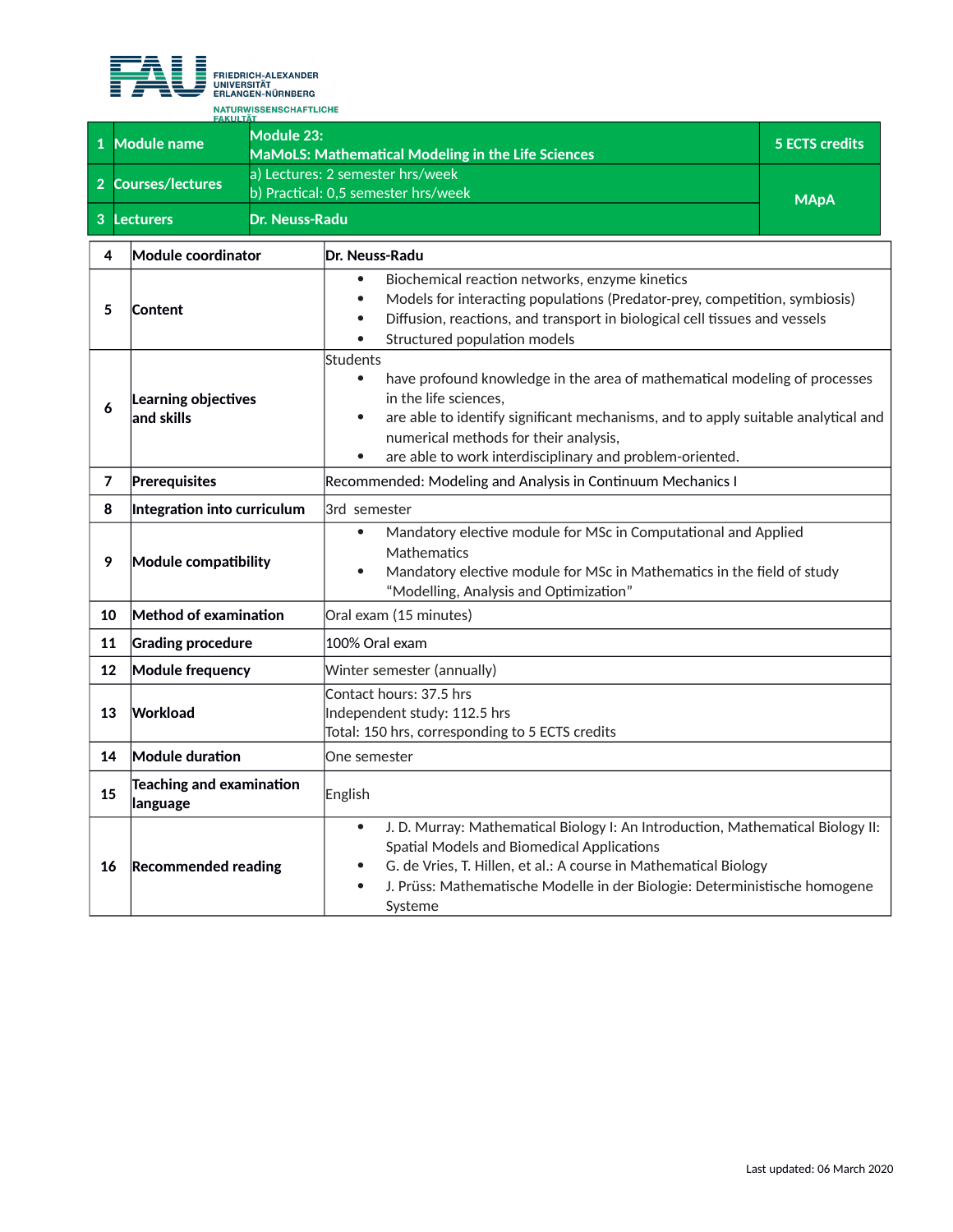

**10 Method of examination oral exam (15 minutes) 11 Grading procedure 100%** based on oral exam

**14 Module duration One semester** 

**leading and examination**<br>**anguage** English

**12 Module frequency**

**<sup>15</sup> Teaching and examination** 

**13 Workload**

|                | <b>FAKULTÄT</b>                   |                                                                                                                                                                                                                                                                                                                                                                                          |  |  |
|----------------|-----------------------------------|------------------------------------------------------------------------------------------------------------------------------------------------------------------------------------------------------------------------------------------------------------------------------------------------------------------------------------------------------------------------------------------|--|--|
| $\mathbf{1}$   | <b>Module name</b>                | <b>Module 24:</b><br><b>5 ECTS credits</b><br><b>IPro: Partial Differential Equations Based Image Processing</b>                                                                                                                                                                                                                                                                         |  |  |
| $\overline{2}$ | <b>Courses/lectures</b>           | a) Lectures: 2 semester hrs/week<br>b) Practical: 0.5 semester hr/week<br><b>MApA/NASi</b>                                                                                                                                                                                                                                                                                               |  |  |
| $\mathbf{3}$   | <b>Lecturers</b>                  | Prof. Dr. E.Bänsch, Dr. M. Fried                                                                                                                                                                                                                                                                                                                                                         |  |  |
| 4              | Module coordinator                | Dr. M. Fried                                                                                                                                                                                                                                                                                                                                                                             |  |  |
| 5              | Content                           | basics of image processing<br>$\bullet$<br>deblurring using different partial differential equations<br>Finite Element Method for variational methods in image restauration and<br>$\bullet$<br>image segmentation                                                                                                                                                                       |  |  |
| 6              | Learning objectives<br>and skills | Students<br>explain mathematical and algorithmic methods for image processing,<br>٠<br>apply above image processing methods in computerised practical exercises,<br>apply analytical techniques to evaluate the qualitative characteristics of the<br>$\bullet$<br>above methods.                                                                                                        |  |  |
| 7              | Prerequisites                     | Basic knowledge in functional analysis and numerical methods for pdes is<br>recommended.                                                                                                                                                                                                                                                                                                 |  |  |
| 8              | Integration into curriculum       | 2nd semester                                                                                                                                                                                                                                                                                                                                                                             |  |  |
| 9              | Module compatibility              | Mandatory elective module for MSc Computational and Applied Mathematics<br>٠<br>Mandatory elective module for MSc Mathematics in the fields of study<br>$(0.4 \pm 1.1)$ $C_1$ $C_2$ $C_3$ $C_4$ $C_5$ $C_6$ $C_7$ $C_8$ $C_9$ $C_9$ $C_1$ $C_2$ $C_3$ $C_4$ $C_7$ $C_8$ $C_9$ $C_9$ $C_9$ $C_1$ $C_2$ $C_3$ $C_4$ $C_7$ $C_8$ $C_9$ $C_9$ $C_9$ $C_9$ $C_9$ $C_9$ $C_9$ $C_9$ $C_9$ $C_$ |  |  |

"Modeling, Simulation and Optimization"

if requested: every second summer semester

Total: 150 hrs, corresponding to 5 ECTS credits

**16** Recommended reading G. Aubert & P. Kornprobst: Mathematical problems in image processing, Springer

of current semester

Contact hours: 37.5 hrs Independent study: 112.5 hrs

Mandatory elective module MSc Integrated Life Science

To check whether the course is offered, see UnivIS univis.fau.de or module handbook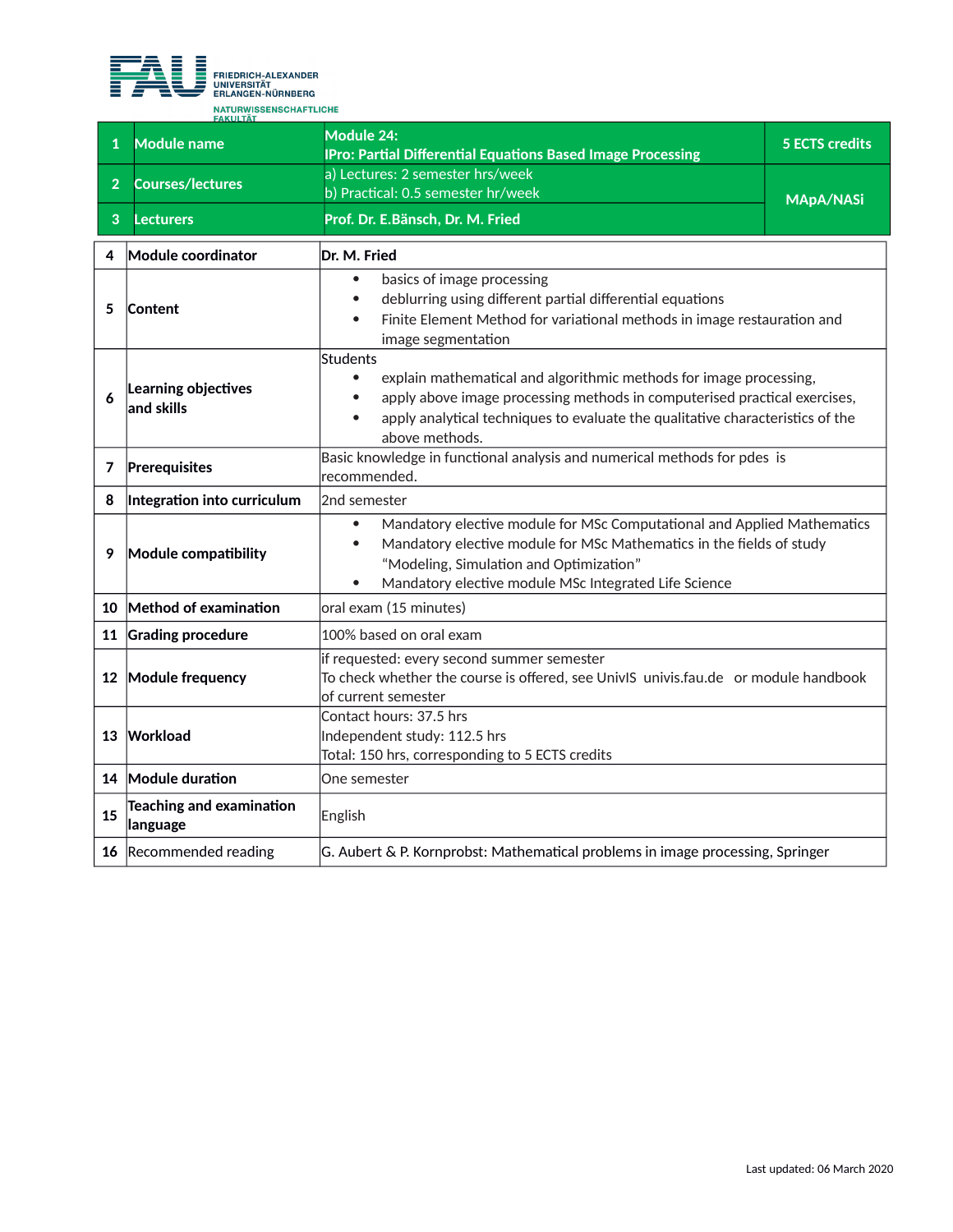

| 1              | <b>Module name</b>                                     | Module 25:<br>AnFBP: Analysis of free-boundary problems in continuum<br>mechanics                                                                                                                                                                                                                                                            | <b>ECTS 5 credits</b> |
|----------------|--------------------------------------------------------|----------------------------------------------------------------------------------------------------------------------------------------------------------------------------------------------------------------------------------------------------------------------------------------------------------------------------------------------|-----------------------|
| $\overline{2}$ | <b>Courses/lectures</b>                                | Lecture: 2 semester hrs/week<br>Practical: 0.5 semester hrs/week                                                                                                                                                                                                                                                                             | <b>MApA</b>           |
| $\overline{3}$ | <b>Lectures</b>                                        | Prof. Dr. G. Grün                                                                                                                                                                                                                                                                                                                            |                       |
| $\overline{4}$ | <b>Module coordinator</b>                              | Prof. Dr. G. Grün                                                                                                                                                                                                                                                                                                                            |                       |
| 5              | Content                                                | Derivation of time-dependent free boundary problems in continuum<br>mechanics,<br>Basic results on existence and qualitative behaviour,<br>Optimal estimates on the propagation of free boundaries,<br>Other approaches, e.g. relaxation by phase-field models.                                                                              |                       |
| 6              | Learning objectives and skills                         | <b>Students</b><br>formulate free-boundary problems in hydrodynamics and in porous-media flow,,<br>explain analytical concepts for existence and nonnegativity results for<br>degenerate parabolic equations as well as techniques for optimal estimates on<br>spreading rates,<br>validate different modeling approaches in a critical way. |                       |
| $\tau$         | <b>Prerequisites</b>                                   | Recommended: Basic knowledge of analysis of partial differential equations,<br>corresponding to the syllabus of "Modeling and applied analysis in continuum<br>mechanics" or that one of other pde-lectures.                                                                                                                                 |                       |
| 8              | Integration into curriculum                            | 3rd semester                                                                                                                                                                                                                                                                                                                                 |                       |
| 9              | Module compatibility                                   | Mandatory elective module MSc Computational and Applied<br>$\bullet$<br>Mathematics,<br>Mandatory elective module MSc Mathematics in the field of study<br>$\bullet$<br>"Analysis and Stochastics"                                                                                                                                           |                       |
| 10             | <b>Method of examination</b>                           | oral exam (15 minutes)                                                                                                                                                                                                                                                                                                                       |                       |
| 11             | <b>Grading Procedure</b>                               | 100% based on oral exam                                                                                                                                                                                                                                                                                                                      |                       |
| 12             | <b>Module frequency</b>                                | Winter semester (not annually)<br>To check whether the course is offered, see UnivIS univis.fau.de or module<br>handbook of current semester                                                                                                                                                                                                 |                       |
| 13             | Workload                                               | Contact hours: 37.5 hrs<br>Independent study: 112.5 hrs<br>Total: 150 hrs, corresponding to 5 ECTS                                                                                                                                                                                                                                           |                       |
| 14             | <b>Module duration</b>                                 | One semester                                                                                                                                                                                                                                                                                                                                 |                       |
| 15             | <b>Teaching and examination</b><br>English<br>language |                                                                                                                                                                                                                                                                                                                                              |                       |
| 16             | <b>Recommended reading</b>                             | L.C. Evans: Partial Differential Equations, AMS,<br>Original journal articles.                                                                                                                                                                                                                                                               |                       |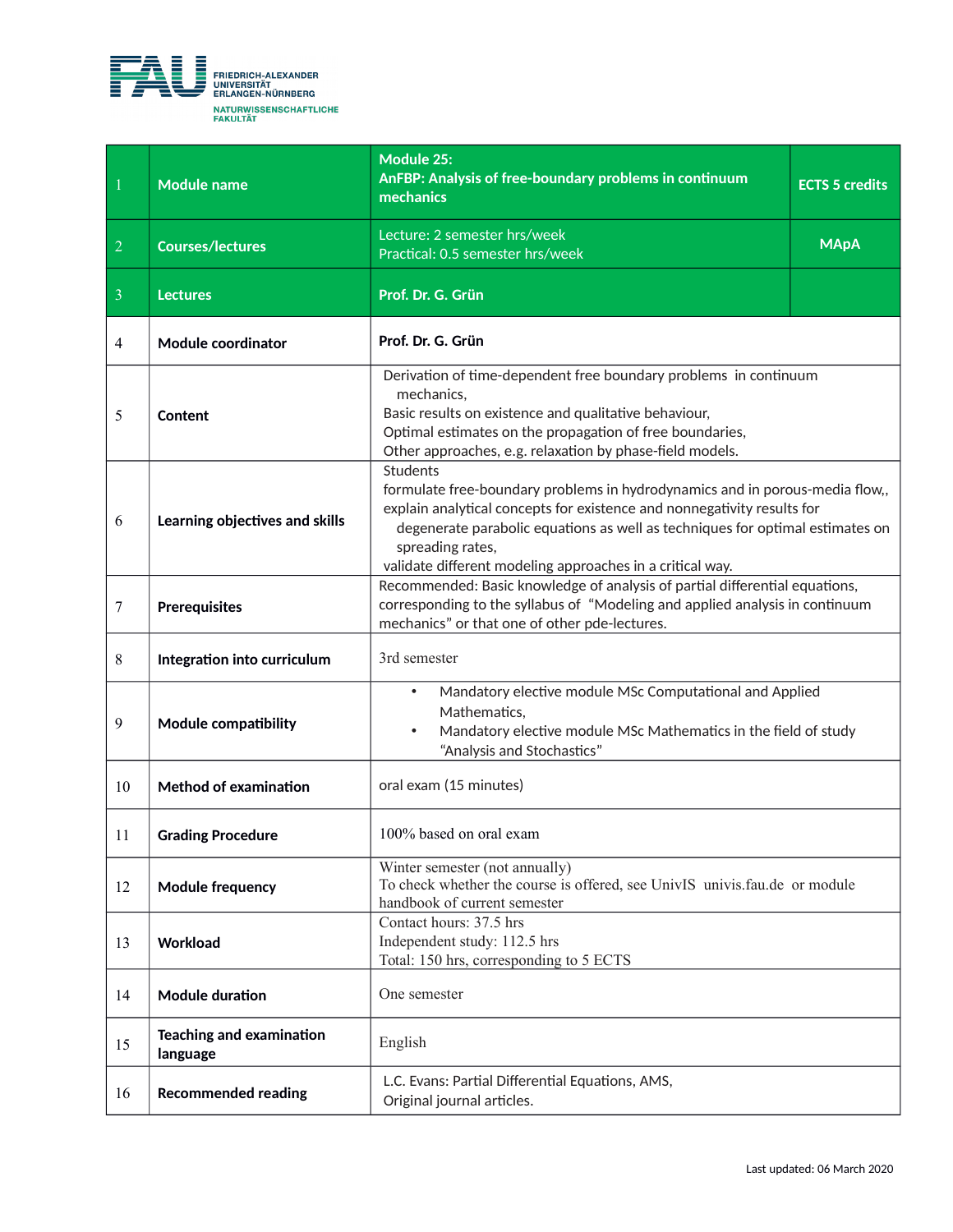

| <b>Module name</b> | Module 26:<br><b>PDFin: Partial Differential Equations in Finance</b> | 5 ECTS credits   |
|--------------------|-----------------------------------------------------------------------|------------------|
| 2 Courses/lectures | Lecture: 2 semester hrs/week '<br>Practical: 0.5 semester hrs/week    | <b>MApA/NASi</b> |
| Lecturers          | Profs. Drs. E. Bänsch, G. Grün                                        |                  |

| 4  | Module coordinator                          | Prof. Dr. G. Grün                                                                                                                                                                                                                                                                                                                                           |  |
|----|---------------------------------------------|-------------------------------------------------------------------------------------------------------------------------------------------------------------------------------------------------------------------------------------------------------------------------------------------------------------------------------------------------------------|--|
| 5  | Content                                     | models on pricing for financial derivatives, in particular for European and<br>American-type options, selected deterministic equations of financial<br>mathematics,<br>practical knowledge Ito-calculus and stochastic differential equations,<br>analysis and numerics for Black-Scholes equations,<br>variational inequalities and American-type options. |  |
| 6  | Learning objectives<br>and skills           | Students<br>explain mathematical models for financial markets and derivatives pricing,<br>apply Ito calculus, derive deterministic models based on pde or variational<br>$\bullet$<br>inequalities and discretize them numerically.                                                                                                                         |  |
| 7  | Prerequisites                               | Basis knowledge in differential equations, probability theory or functional analysis is<br>recommended.                                                                                                                                                                                                                                                     |  |
| 8  | Integration into curriculum                 | 3rd semester                                                                                                                                                                                                                                                                                                                                                |  |
| 9  | Module compatibility                        | Mandatory elective module MSc Computational and Applied Mathematics,<br>$\bullet$<br>Mandatory elective module MSc Mathematics in the field of study "Modelling,<br>$\bullet$<br>Analysis and Optimization"<br>Compulsory elective module MSc Mathematics and Economics in the field of<br>$\bullet$<br>study "Stochastics and Risk Management"             |  |
| 10 | Method of examination                       | oral exam (15 minutes)                                                                                                                                                                                                                                                                                                                                      |  |
| 11 | <b>Grading procedure</b>                    | 100% based on oral exam                                                                                                                                                                                                                                                                                                                                     |  |
| 12 | Module frequency                            | Winter semester (not annually)<br>To check whether the course is offered, see UnivIS univis.fau.de or module handbook of<br>lcurrent semester                                                                                                                                                                                                               |  |
| 13 | Workload                                    | Contact hours: 37.5 hrs<br>Independent study: 112.5 hrs<br>Total: 150 hrs, corresponding to 5 ECTS                                                                                                                                                                                                                                                          |  |
| 14 | Module duration                             | One semester                                                                                                                                                                                                                                                                                                                                                |  |
| 15 | <b>Teaching and examination</b><br>language | English                                                                                                                                                                                                                                                                                                                                                     |  |
| 16 | <b>Recommended reading</b>                  | M. Capiński & T. Zastawniak: Mathematics for finance, Springer,<br>$\bullet$<br>N. Hilber, O. Reichmann, C. Schwab & C. Winter: Computational methods for<br>$\bullet$<br>quantitative finance, Springer,<br>B. Oksendal: Stochastic differential equations, Springer.<br>$\bullet$                                                                         |  |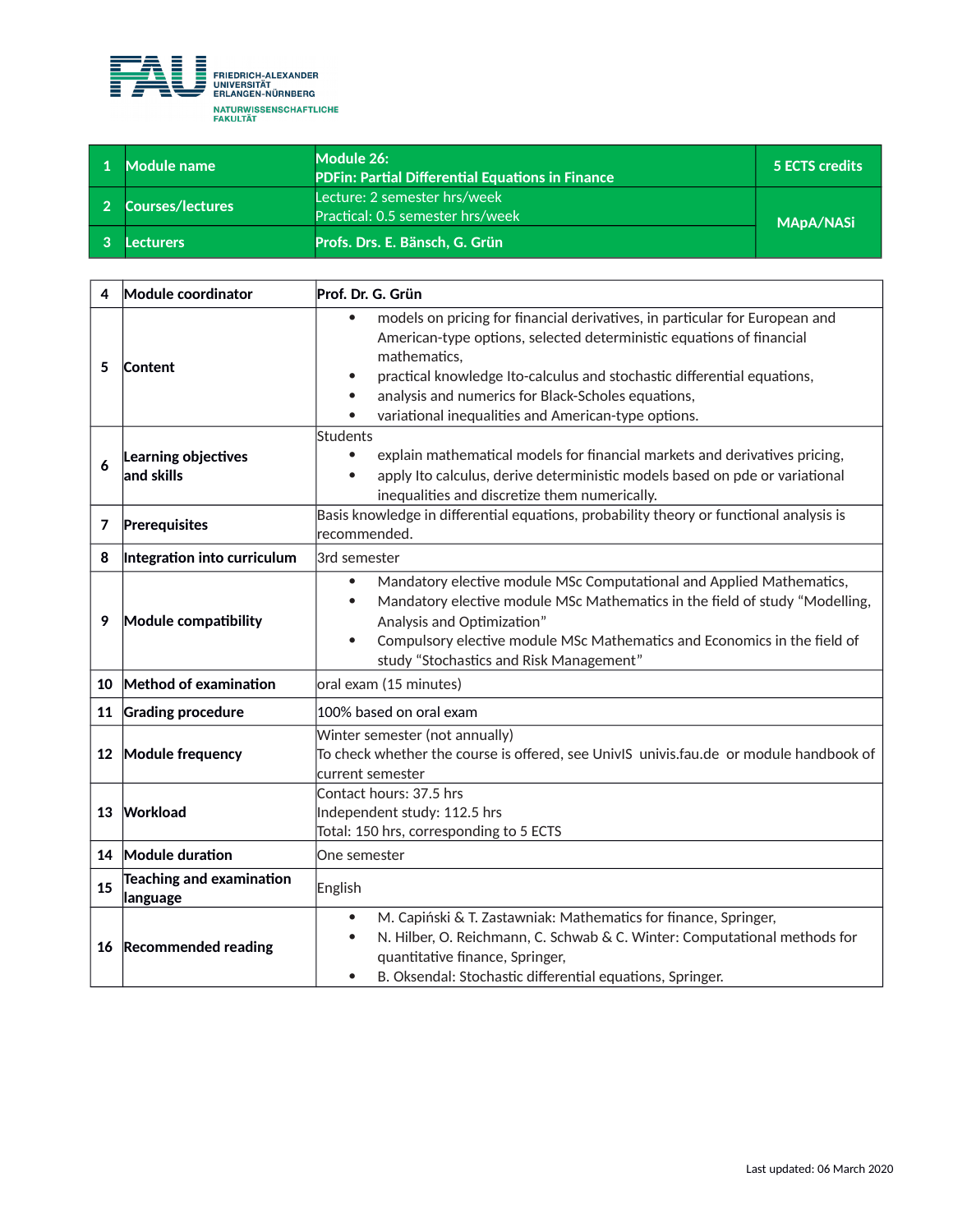

| $\mathbf{1}$   | <b>Module name</b>                          | Module 27:<br>MSOpt: Introduction to Material and Shape Optimization                                                                                                                                                                                                                                                                                         | <b>10 ECTS credits</b> |
|----------------|---------------------------------------------|--------------------------------------------------------------------------------------------------------------------------------------------------------------------------------------------------------------------------------------------------------------------------------------------------------------------------------------------------------------|------------------------|
| 2 <sup>1</sup> | <b>Courses/lectures</b>                     | a) Lectures: 4 semester hrs/week<br>b) Practical: 1 semester hr/week                                                                                                                                                                                                                                                                                         |                        |
| 3              | <b>Lecturers</b>                            | Profs. Drs. M. Stingl, G. Leugering                                                                                                                                                                                                                                                                                                                          | Opti                   |
| 4              | Module coordinator                          | Prof. Dr. M. Stingl                                                                                                                                                                                                                                                                                                                                          |                        |
| 5              | Content                                     | shape-, material- and topology optimization models<br>linear elasticity and contact problems<br>existence of solutions of shape, material and topology optimization problems<br>approximation of shape, material and topology optimization problems by<br>convergent schemes                                                                                 |                        |
| 6              | Learning objectives<br>and skills           | Students<br>derive mathematical models for shape-, material and topology optimization<br>$\bullet$<br>problems,<br>apply regularization techniques to guarantee to existence of solutions,<br>approximate design problems by finite dimensional discretizations,<br>$\bullet$<br>derive algebraic forms and solve these by nonlinear programming techniques. |                        |
| 7              | Prerequisites                               | Recommended:<br>Knowledge in nonlinear optimization,<br>Basic knowledge in numerics of partial differential equations                                                                                                                                                                                                                                        |                        |
| 8              | Integration into curriculum                 | 2nd semester                                                                                                                                                                                                                                                                                                                                                 |                        |
| 9              | Module compatibility                        | Mandatory elective module for MSc in Computational and Applied<br>$\bullet$<br>Mathematics<br>Mandatory elective module for MSc Mathematics in the fields of study<br>$\bullet$<br>"Modelling, Analysis and Computation", "Analysis and Stochastics"                                                                                                         |                        |
| 10             | Method of examination                       | oral exam (20 minutes)                                                                                                                                                                                                                                                                                                                                       |                        |
| 11             | <b>Grading procedure</b>                    | 100% based on oral exam                                                                                                                                                                                                                                                                                                                                      |                        |
| 12             | <b>Module frequency</b>                     | Summer semester (annually)                                                                                                                                                                                                                                                                                                                                   |                        |
| 13             | Workload                                    | Contact hours: 75 hrs<br>Independent study: 225 hrs<br>Total: 300 hrs, corresponding to 10 ECTS credits                                                                                                                                                                                                                                                      |                        |
|                | 14 Module duration                          | One semester                                                                                                                                                                                                                                                                                                                                                 |                        |
| 15             | <b>Teaching and examination</b><br>language | English                                                                                                                                                                                                                                                                                                                                                      |                        |
| 16             | <b>Recommended reading</b>                  | J. Haslinger & R. Mäkinen: Introduction to shape optimization, SIAM,<br>$\bullet$<br>M. P. Bendsoe & O. Sigmund: Topology Optimization: Theory, Methods and<br>$\bullet$<br>Applications, Springer.                                                                                                                                                          |                        |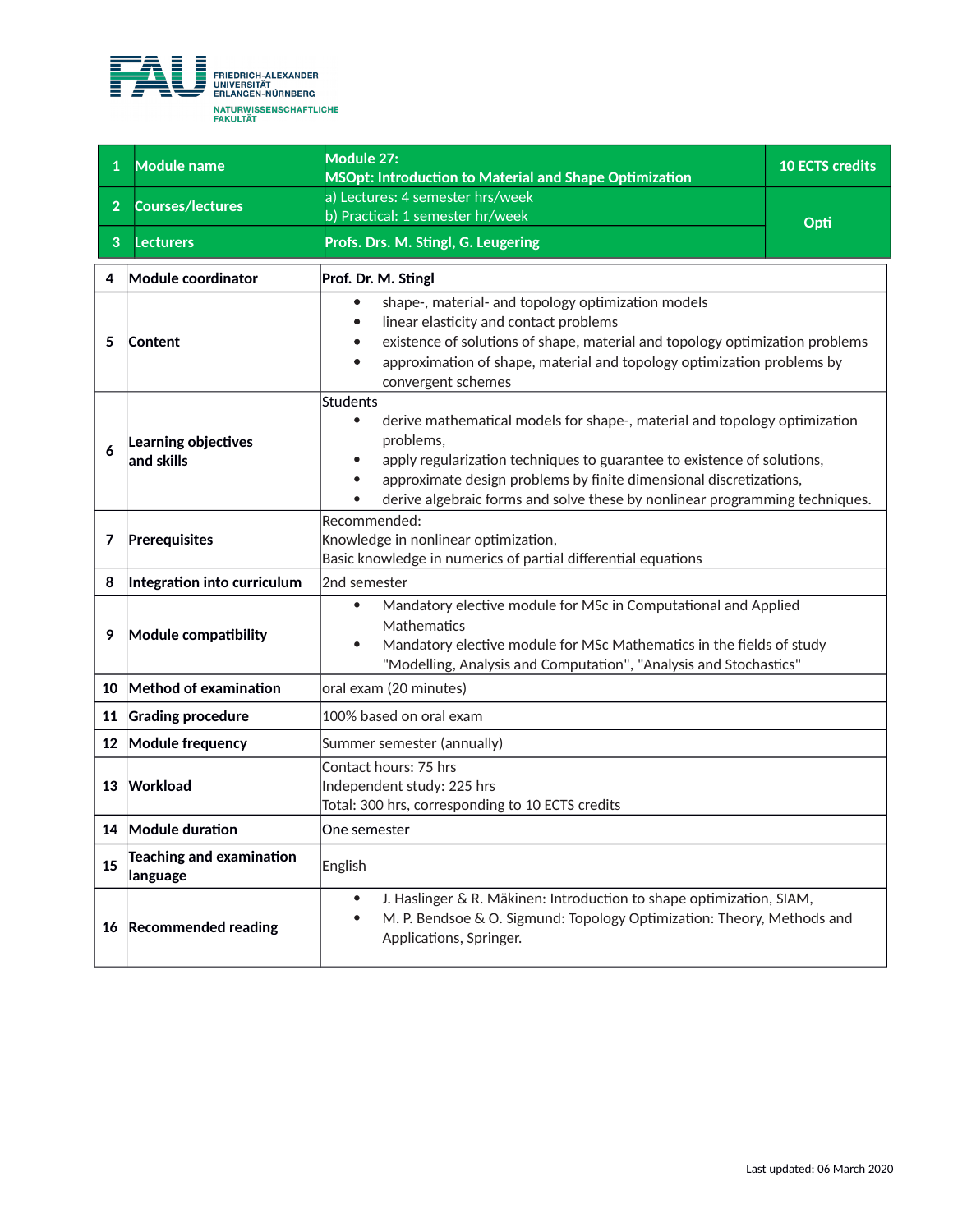

| $\mathbf{1}$   | <b>Module name</b>                          | <b>Module 28:</b><br>AlgNLOpt: Advanced Algorithms for Nonlinear Optimization                                                                                                                                                                                                          | <b>5 ECTS credits</b> |
|----------------|---------------------------------------------|----------------------------------------------------------------------------------------------------------------------------------------------------------------------------------------------------------------------------------------------------------------------------------------|-----------------------|
| 2 <sup>1</sup> | Courses/lectures                            | a) Lectures: 2 semester hrs/week<br>b) Practical: 0.5 semester hrs/week                                                                                                                                                                                                                | Opti                  |
| 3              | <b>Lecturers</b>                            | Prof. Dr. M. Stingl                                                                                                                                                                                                                                                                    |                       |
| 4              | Module coordinator                          | Prof. Dr. M. Stingl                                                                                                                                                                                                                                                                    |                       |
| 5              | Content                                     | Several of the following topics:<br>Trust region methods<br>$\bullet$<br>Iterative methods in the presence of noisy data<br>Interior point methods for nonlinear problems<br>Modified barrier and augmented Lagrangian methods<br>Local and global convergence analysis                |                       |
| 6              | Learning objectives<br>and skills           | <b>Students</b><br>use methods of nonlinear constrained optimization in finite dimensional<br>$\bullet$<br>spaces,<br>analyse convergence behaviour of these methods and derive robust and<br>efficient realisations,<br>apply these abilities to technical and economic applications. |                       |
| 7              | Prerequisites                               | Basic knowledge in nonlinear optimization is recommended.                                                                                                                                                                                                                              |                       |
| 8              | Integration into curriculum                 | 1st semester                                                                                                                                                                                                                                                                           |                       |
| 9              | Module compatibility                        | Mandatory elective module for MSc in Computational and Applied<br>$\bullet$<br>Mathematics<br>Mandatory elective module for the MSc in Mathematics and Economics in the<br>field of study "Optimization and process management"                                                        |                       |
| 10             | Method of examination                       | oral exam (15 minutes)                                                                                                                                                                                                                                                                 |                       |
| 11             | <b>Grading procedure</b>                    | 100% based on oral exam                                                                                                                                                                                                                                                                |                       |
|                | 12 Module frequency                         | Winter semester (not annually)<br>To check whether the course is offered, see UnivIS univis.fau.de or module handbook<br>of current sememster                                                                                                                                          |                       |
| 13             | Workload                                    | Contact hours: 37.5 hrs<br>Independent study: 112.5 hrs<br>Total: 150 hrs, corresponding to 5 ECTS credits                                                                                                                                                                             |                       |
|                | 14 Module duration                          | One semester                                                                                                                                                                                                                                                                           |                       |
| 15             | <b>Teaching and examination</b><br>language | English                                                                                                                                                                                                                                                                                |                       |
| 16             | <b>Recommended reading</b>                  | C.T. Kelley: Iterative Methods for Optimization, SIAM,<br>$\bullet$<br>J. Nocedal & S. Wright: Numerical Optimization, Springer.<br>$\bullet$                                                                                                                                          |                       |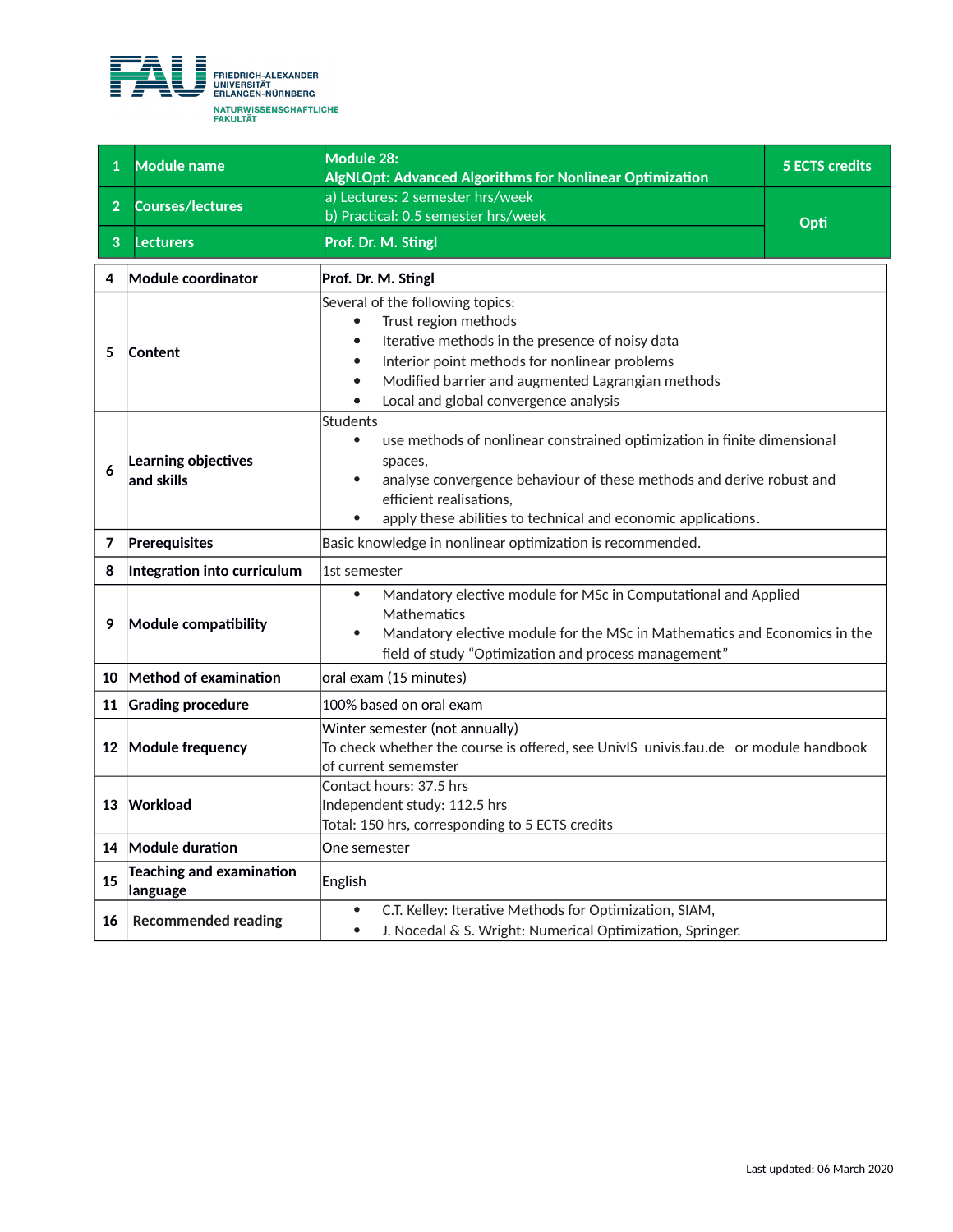

| $\mathbf{1}$   | <b>Module name</b>                          | Module 29:<br>DiscOpt I: Discrete Optimization I                                                                                                                                                                                                                                                                                                                                                                                                                                                                                                                                                                                                                                                          | <b>5 ECTS credits</b> |
|----------------|---------------------------------------------|-----------------------------------------------------------------------------------------------------------------------------------------------------------------------------------------------------------------------------------------------------------------------------------------------------------------------------------------------------------------------------------------------------------------------------------------------------------------------------------------------------------------------------------------------------------------------------------------------------------------------------------------------------------------------------------------------------------|-----------------------|
| $\overline{2}$ | <b>Courses/lectures</b>                     | a) Lectures: 2 weekly lecture hours                                                                                                                                                                                                                                                                                                                                                                                                                                                                                                                                                                                                                                                                       |                       |
|                |                                             | b) Practical: 1 weekly lecture hour                                                                                                                                                                                                                                                                                                                                                                                                                                                                                                                                                                                                                                                                       | Opti                  |
| 3              | Lecturers                                   | Profs. Drs. F. Liers, A. Martin                                                                                                                                                                                                                                                                                                                                                                                                                                                                                                                                                                                                                                                                           |                       |
| 4              | Module coordinator                          | Prof. Dr. A. Martin                                                                                                                                                                                                                                                                                                                                                                                                                                                                                                                                                                                                                                                                                       |                       |
| 5              | Content                                     | Theoretical and practical fundamentals of solving difficult mixed-integer linear<br>optimization problems (MIPs) constitute the main focus of this lecture. At first, the<br>concept of NP-completeness and a selection of common NP-complete problems will be<br>presented. As for polyhedral theory, fundamentals concerning the structure of faces of<br>convex polyhedra will be covered. Building upon these fundamentals, cutting plane<br>algorithms as well as branch-and-cut algorithms for solving MIPs will be taught. Finally,<br>some typical problems of discrete optimization, e.g., the knapsack problem, the<br>traveling salesman problem or the set packing problem will be discussed. |                       |
| 6              | Learning objectives<br>and skills           | Students<br>will gain basic theoretical knowledge of solving mixed-integer linear<br>$\bullet$<br>optimization problems (MIPs),<br>are able to solve MIPs with the help of state-of-the-art optimization software.<br>$\bullet$                                                                                                                                                                                                                                                                                                                                                                                                                                                                           |                       |
| $\overline{7}$ | Prerequisites                               | Recommended: Linear and Combinatorial Optimization                                                                                                                                                                                                                                                                                                                                                                                                                                                                                                                                                                                                                                                        |                       |
| 8              | Integration into curriculum                 | 1st or 3rd semester                                                                                                                                                                                                                                                                                                                                                                                                                                                                                                                                                                                                                                                                                       |                       |
| 9              | Module compatibility                        | Mandatory elective module for MSc Computational and Applied Mathematics,<br>$\bullet$<br>Mandatory elective module for MSc in Mathematics in the field of study<br>"Modelling, Simulation and Optimization"<br>Mandatory elective module for the MSc in Mathematics and Economics in the<br>$\bullet$<br>field of study "Optimization and process management"                                                                                                                                                                                                                                                                                                                                             |                       |
| 10             | Method of examination                       | oral exam (15 minutes)                                                                                                                                                                                                                                                                                                                                                                                                                                                                                                                                                                                                                                                                                    |                       |
| 11             | <b>Grading procedure</b>                    | 100% based on oral exam                                                                                                                                                                                                                                                                                                                                                                                                                                                                                                                                                                                                                                                                                   |                       |
| 12             | Module frequency                            | Winter semester (not annually)<br>To check whether the course is offered, see UnivIS univis.fau.de or module handbook<br>of current semester                                                                                                                                                                                                                                                                                                                                                                                                                                                                                                                                                              |                       |
|                | 13 Workload                                 | Attendance: 45 h<br>Self-study: 105 h<br>Total: 150 hrs, corresponding to 5 ECTS credits                                                                                                                                                                                                                                                                                                                                                                                                                                                                                                                                                                                                                  |                       |
|                | 14 Module duration                          | one semester                                                                                                                                                                                                                                                                                                                                                                                                                                                                                                                                                                                                                                                                                              |                       |
| 15             | <b>Teaching and examination</b><br>language | English                                                                                                                                                                                                                                                                                                                                                                                                                                                                                                                                                                                                                                                                                                   |                       |
|                | 16 Recommended reading                      | Lecture notes<br>$\bullet$<br>Conforti, Cornuéjols & Zambelli: Integer Programming, Springer 2014<br>٠<br>B. Grünbaum: Convex Polytopes, Springer, 2003<br>B. Korte & J. Vygen: Combinatorial Optimization, Springer 2005<br>G. L. Nemhauser & L.A. Wolsey: Integer and Combinatorial Optimization,<br>Wiley 1994<br>A. Schrijver: Theory of Linear and Integer Programming, Wiley 1986<br>L.A. Wolsey: Integer Programming, Wiley 1998<br>G. Ziegler: Lectures on Polytopes, Springer, 1995                                                                                                                                                                                                              |                       |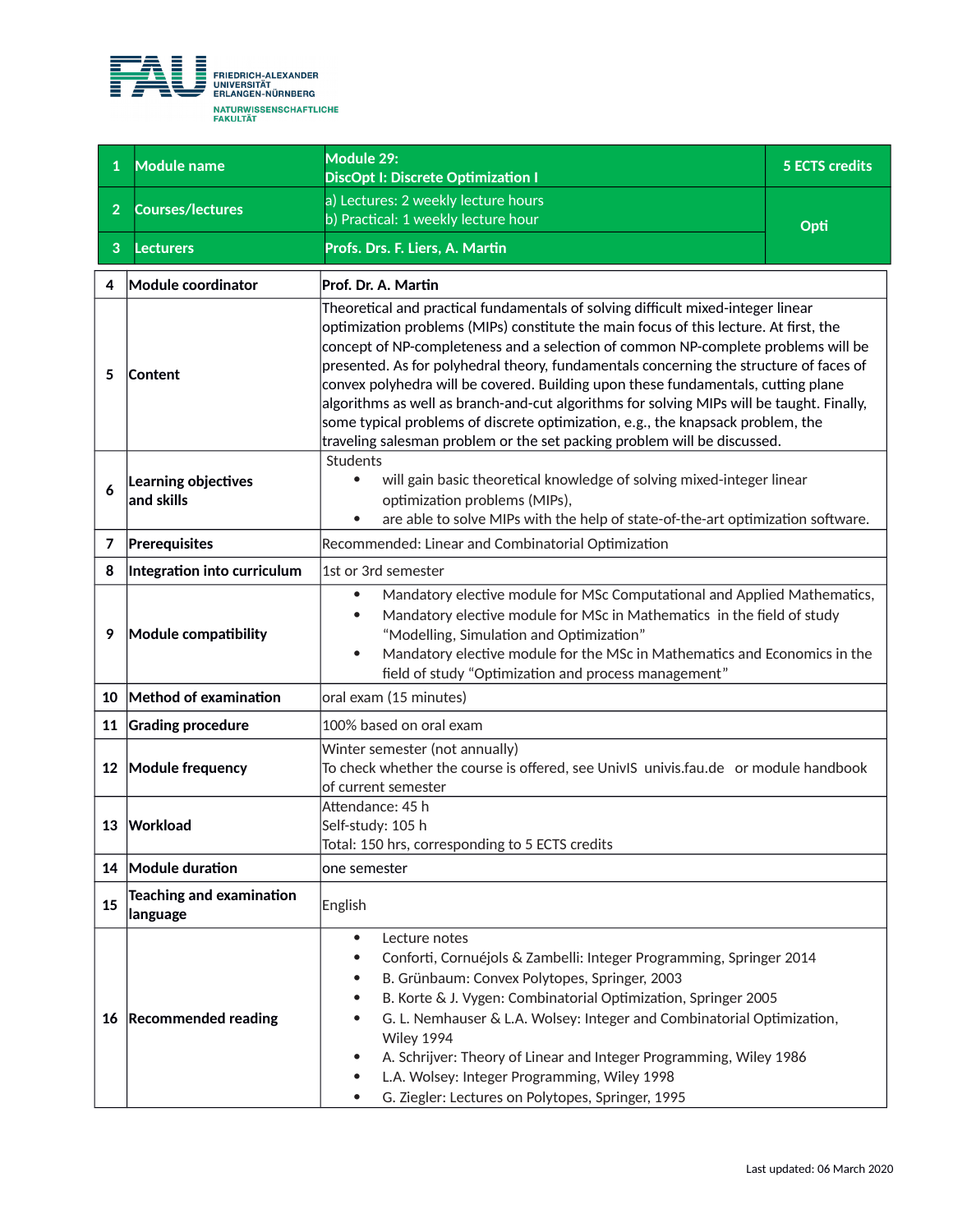

| $\mathbf{1}$   | <b>Module name</b>                          | Module 30:<br><b>RobOpt II: Robust Optimization II</b>                                                                                                                                                                                                                                                                                                                                                                                                                                                                                                                             | <b>5 ECTS credits</b> |
|----------------|---------------------------------------------|------------------------------------------------------------------------------------------------------------------------------------------------------------------------------------------------------------------------------------------------------------------------------------------------------------------------------------------------------------------------------------------------------------------------------------------------------------------------------------------------------------------------------------------------------------------------------------|-----------------------|
| 2 <sup>1</sup> | <b>Courses/lectures</b>                     | a) Lectures: 2 weekly lecture hours<br>b) Practical: 1 weekly lecture hour                                                                                                                                                                                                                                                                                                                                                                                                                                                                                                         | Opti                  |
| 3              | <b>Lecturers</b>                            | Prof. Dr. F. Liers                                                                                                                                                                                                                                                                                                                                                                                                                                                                                                                                                                 |                       |
| 4              | Module coordinator                          | Prof. Dr. F. Liers                                                                                                                                                                                                                                                                                                                                                                                                                                                                                                                                                                 |                       |
| 5              | <b>Content</b>                              | In practice, provided data for mathematical optimization problems is often not fully<br>known. Robust optimization aims at finding the best solution which is feasible for input<br>data varying within certain tolerances. The lecture covers advanced methods of robust<br>optimization in theory and modeling. In particular, robust network flows, robust integer<br>optimization and robust approximation are included. Further, state-of-the-art concepts,<br>e.g., "light robustness" or "adjustable robustness" will be discussed by means of real-<br>world applications. |                       |
| 6              | Learning objectives<br>and skills           | <b>Students</b><br>$\bullet$<br>will be able to identify complex optimization problems under uncertainties as<br>well as suitably model and analyze the corresponding robust optimization<br>problem with the help of advanced techniques of robust optimization,<br>learn the handling of appropriate solving techniques and how to analyze the<br>$\bullet$<br>corresponding results.                                                                                                                                                                                            |                       |
| 7              | Prerequisites                               | Recommended: Robust Optimization I                                                                                                                                                                                                                                                                                                                                                                                                                                                                                                                                                 |                       |
| 8              | Integration into curriculum                 | 2nd semester                                                                                                                                                                                                                                                                                                                                                                                                                                                                                                                                                                       |                       |
| 9              | <b>Module compatibility</b>                 | Mandatory elective module for MSc Computational and Applied Mathematics,<br>$\bullet$<br>Mandatory elective module for MSc Mathematics in the field of study<br>"Modelling, Simulation and Optimization"<br>Mandatory elective module for the MSc in Mathematics and Economics in the<br>$\bullet$<br>field of study "Optimization and process management"                                                                                                                                                                                                                         |                       |
| 10             | Method of examination                       | oral exam (15 minutes)                                                                                                                                                                                                                                                                                                                                                                                                                                                                                                                                                             |                       |
| 11             | <b>Grading procedure</b>                    | 100% based on oral exam                                                                                                                                                                                                                                                                                                                                                                                                                                                                                                                                                            |                       |
| 12             | Module frequency                            | Summer semester (not annually)<br>To check whether the course is offered in the current semester, see UnivIS univis.fau.de<br>or module handbook of current semester                                                                                                                                                                                                                                                                                                                                                                                                               |                       |
|                | 13 Workload                                 | Attendance: 45 h<br>Self-study: 105 h                                                                                                                                                                                                                                                                                                                                                                                                                                                                                                                                              |                       |
| 14             | Module duration                             | 1 semester                                                                                                                                                                                                                                                                                                                                                                                                                                                                                                                                                                         |                       |
| 15             | <b>Teaching and examination</b><br>language | English                                                                                                                                                                                                                                                                                                                                                                                                                                                                                                                                                                            |                       |
|                | 16 Recommended reading                      | Lecture notes, will be published on StudOn at the beginning of the semester.                                                                                                                                                                                                                                                                                                                                                                                                                                                                                                       |                       |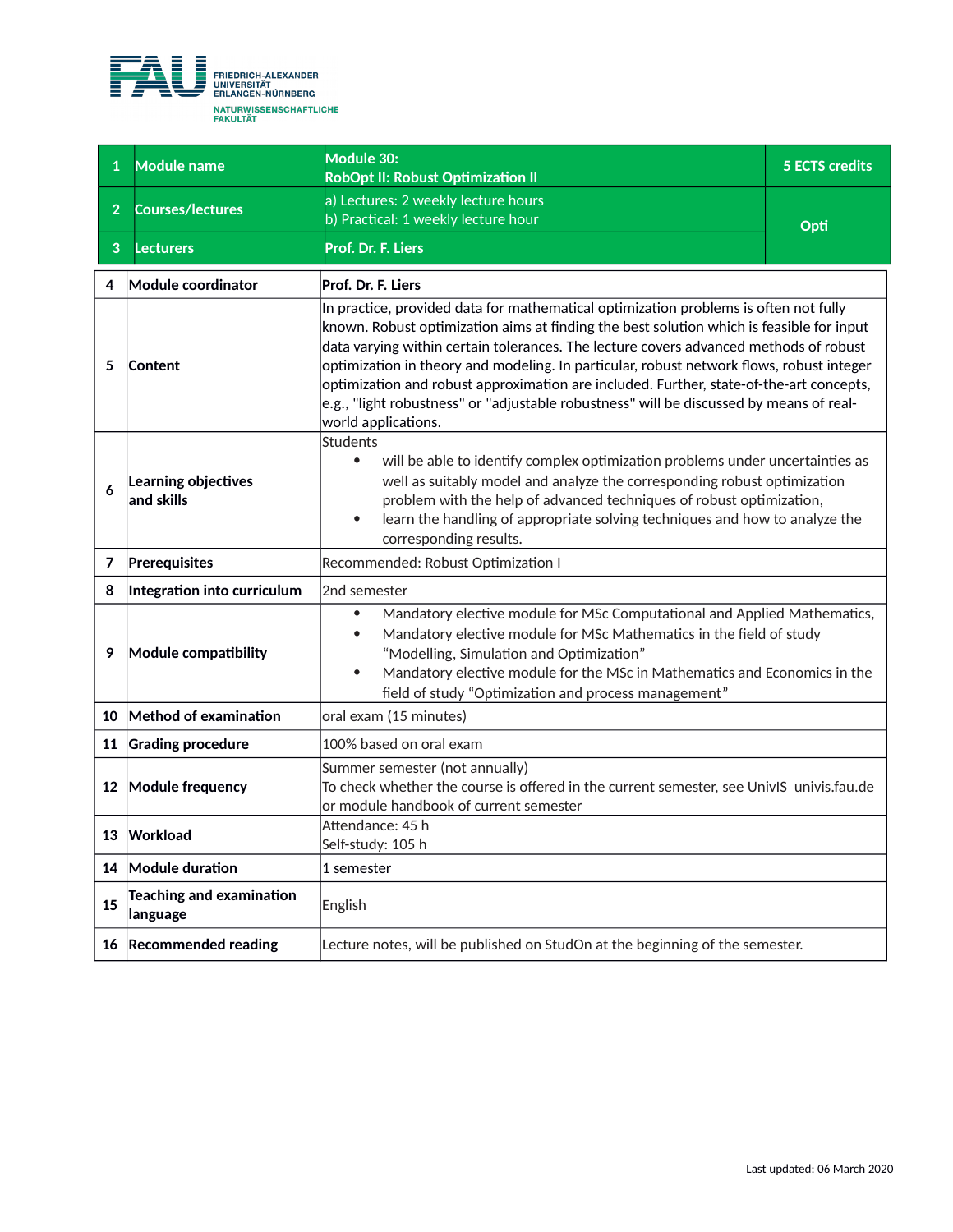

| $\mathbf{1}$   | <b>Module name</b>                   | Module 31:<br>NALIP: Numerical Aspects of Linear and Integer Programming                                                                                                                                                                                                                                                                                         | <b>5 ECTS credits</b> |
|----------------|--------------------------------------|------------------------------------------------------------------------------------------------------------------------------------------------------------------------------------------------------------------------------------------------------------------------------------------------------------------------------------------------------------------|-----------------------|
| $\overline{2}$ | <b>Courses/lectures</b>              | a) Lectures: 2 weekly lecture hours<br>b) Practical: 0.5 weekly lecture hour                                                                                                                                                                                                                                                                                     | Opti                  |
| 3              | Lecturers                            | Prof. Dr. R. Bixby                                                                                                                                                                                                                                                                                                                                               |                       |
| 4              | Module coordinator                   | Prof. Dr. A. Martin                                                                                                                                                                                                                                                                                                                                              |                       |
| 5              | Content                              | Revised Simplex (with bounds)<br>$\bullet$<br>Simplex Phase I<br><b>Dual Simplex</b><br>LP Presolve/Postsolve<br>Scaling<br><b>MIP Solution Techniques</b>                                                                                                                                                                                                       |                       |
| 6              | Learning objectives<br>and skills    | <b>Students</b><br>are able to explain and use methods and numerical approaches for solving linear and<br>mixed-integer programs in practice.                                                                                                                                                                                                                    |                       |
| 7              | Prerequisites                        | Knowledge in linear algebra and combinatorial optimization is recommended.                                                                                                                                                                                                                                                                                       |                       |
| 8              | Integration into curriculum          | 2nd semester                                                                                                                                                                                                                                                                                                                                                     |                       |
| 9              | Module compatibility                 | Mandatory elective module for MSc Computational and Applied Mathematics,<br>$\bullet$<br>Mandatory elective module for MSc Mathematics in the field of study<br>$\bullet$<br>"Modelling, Simulation and Optimization"<br>Mandatory elective Module for MSc Mathematics and Economics in the field<br>$\bullet$<br>of study "Optimization and Process Management" |                       |
| 10             | Method of examination                | oral exam (15 minutes)                                                                                                                                                                                                                                                                                                                                           |                       |
| 11             | <b>Grading procedure</b>             | 100% based on oral exam                                                                                                                                                                                                                                                                                                                                          |                       |
|                | 12 Module frequency                  | Summer semester (not annually)<br>To check whether the course is offered, see UnivIS univis.fau.de or module handbook<br>of current semester                                                                                                                                                                                                                     |                       |
|                | 13 Workload                          | Attendance: 37.5 h<br>Self-study: 122.5 h                                                                                                                                                                                                                                                                                                                        |                       |
|                | 14 Module duration                   | 1 semester                                                                                                                                                                                                                                                                                                                                                       |                       |
| 15             | Teaching and examination<br>language | English                                                                                                                                                                                                                                                                                                                                                          |                       |
|                | 16 Recommended reading               | V. Chvátal: Linear Programming, W. H. Freeman and Company, New York, 1983<br>$\bullet$<br>L.A. Wolsey: Integer Programming, John Wiley and Sons, Inc., 1998<br>$\bullet$                                                                                                                                                                                         |                       |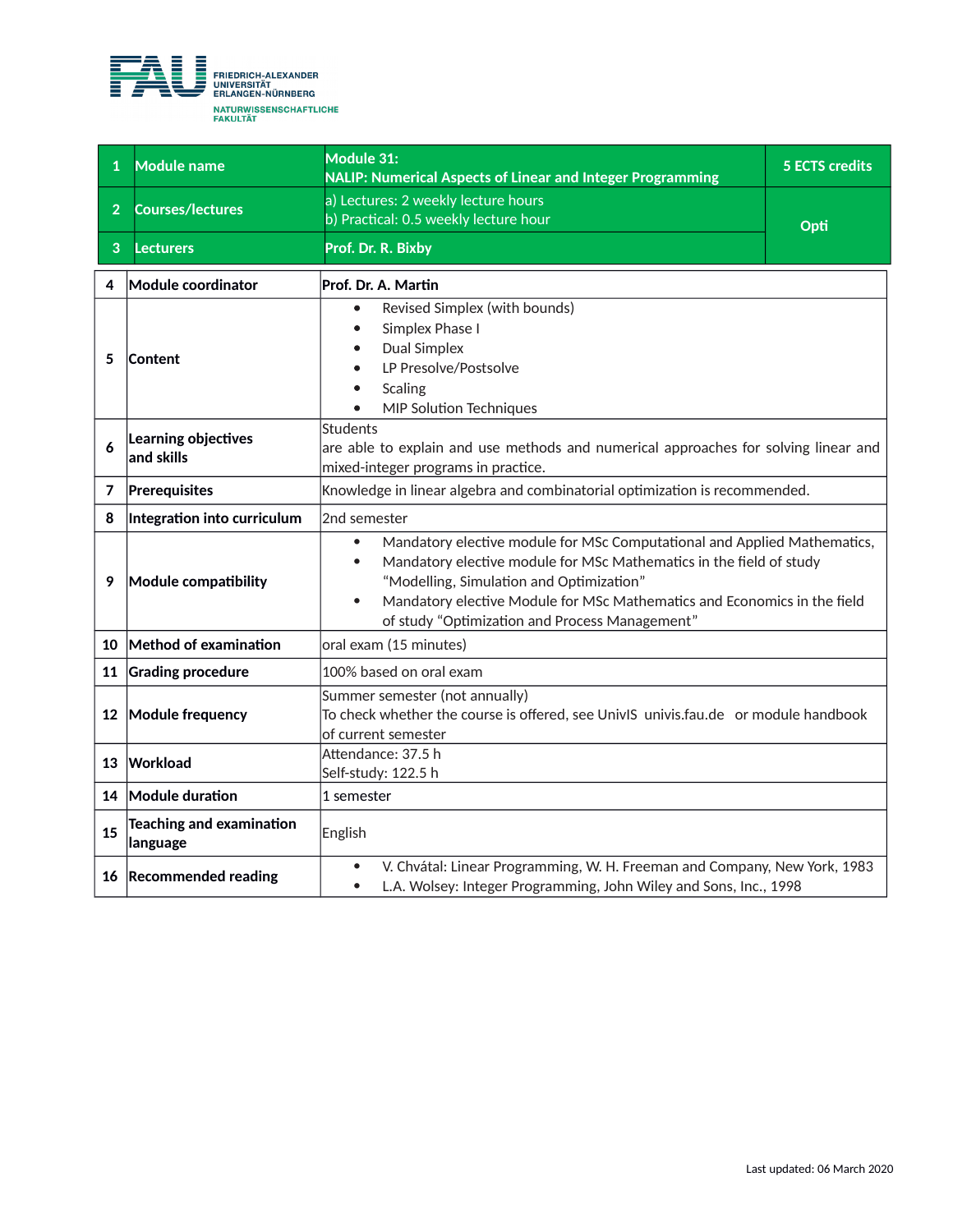

| $\mathbf{1}$   | <b>Module name</b>                          | Module 32:<br><b>AdvNLOpt: Advanced Nonlinear Optimization</b>                                                                                                                                                                                                                                                                                                              | <b>10 ECTS credits</b> |  |
|----------------|---------------------------------------------|-----------------------------------------------------------------------------------------------------------------------------------------------------------------------------------------------------------------------------------------------------------------------------------------------------------------------------------------------------------------------------|------------------------|--|
| $\overline{2}$ | <b>Courses/lectures</b>                     | a) Lectures: 4 semester hrs/week<br>b) Practical: 1 semester hr/week                                                                                                                                                                                                                                                                                                        |                        |  |
| 3              | Lecturers                                   | Profs. Drs. W. Achtziger, M. Stingl                                                                                                                                                                                                                                                                                                                                         | Opti                   |  |
| 4              | Module coordinator                          | Prof. Dr. W. Achtziger                                                                                                                                                                                                                                                                                                                                                      |                        |  |
| 5              | Content                                     | advanced optimality conditions and constraint qualifications for constrained<br>optimization problems<br>penalty, barrier and augmented Lagrangian methods: theory and algorithms<br>interior point methods<br>sequential quadratic programming                                                                                                                             |                        |  |
| 6              | Learning objectives<br>and skills           | Students<br>explain and extend their knowledge on theory and algorithms of nonlinear<br>$\bullet$<br>optimization problems,<br>apply solution techniques to different advanced types of optimization<br>$\bullet$<br>problems,<br>derive and solve optimization problems arising from technical and economical<br>$\bullet$<br>applications.                                |                        |  |
| 7              | Prerequisites                               | Basic knowledge in nonlinear optimization is recommended.                                                                                                                                                                                                                                                                                                                   |                        |  |
| 8              | Integration into curriculum                 | 1st or 3rd semester                                                                                                                                                                                                                                                                                                                                                         |                        |  |
| 9              | Module compatibility                        | Mandatory elective module for MSc in Computational and Applied<br>$\bullet$<br>Mathematics<br>Mandatory elective module for MSc in Mathematics in the field of study<br>$\bullet$<br>"Modelling, Simulation and Optimization"<br>Mandatory elective module for MSc in Mathematics and Economics in the field<br>$\bullet$<br>of study "Optimization and Process Management" |                        |  |
| 10             | Method of examination                       | oral exam (20 minutes)                                                                                                                                                                                                                                                                                                                                                      |                        |  |
| 11             | <b>Grading procedure</b>                    | 100% based on oral exam                                                                                                                                                                                                                                                                                                                                                     |                        |  |
| 12             | Module frequency                            | Winter semester (not annually)<br>To check whether the course is offered, see UnivIS univis.fau.de or module handbook<br>of current semester                                                                                                                                                                                                                                |                        |  |
| 13             | Workload                                    | Contact hours: 75 hrs<br>Independent study: 225 hrs<br>Total: 300 hrs, corresponding to 10 ECTS credits                                                                                                                                                                                                                                                                     |                        |  |
| 14             | Module duration                             | One semester                                                                                                                                                                                                                                                                                                                                                                |                        |  |
| 15             | <b>Teaching and examination</b><br>language | English                                                                                                                                                                                                                                                                                                                                                                     |                        |  |
| 16             | <b>Recommended reading</b>                  | M.S. Bazaraa, H.D. Sherali & C.M. Shetty: Nonlinear Programming - Theory and<br>$\bullet$<br>Algorithms, Wiley, New York,<br>J. Nocedal & S. Wright: Numerical Optimization, Springer.<br>$\bullet$                                                                                                                                                                         |                        |  |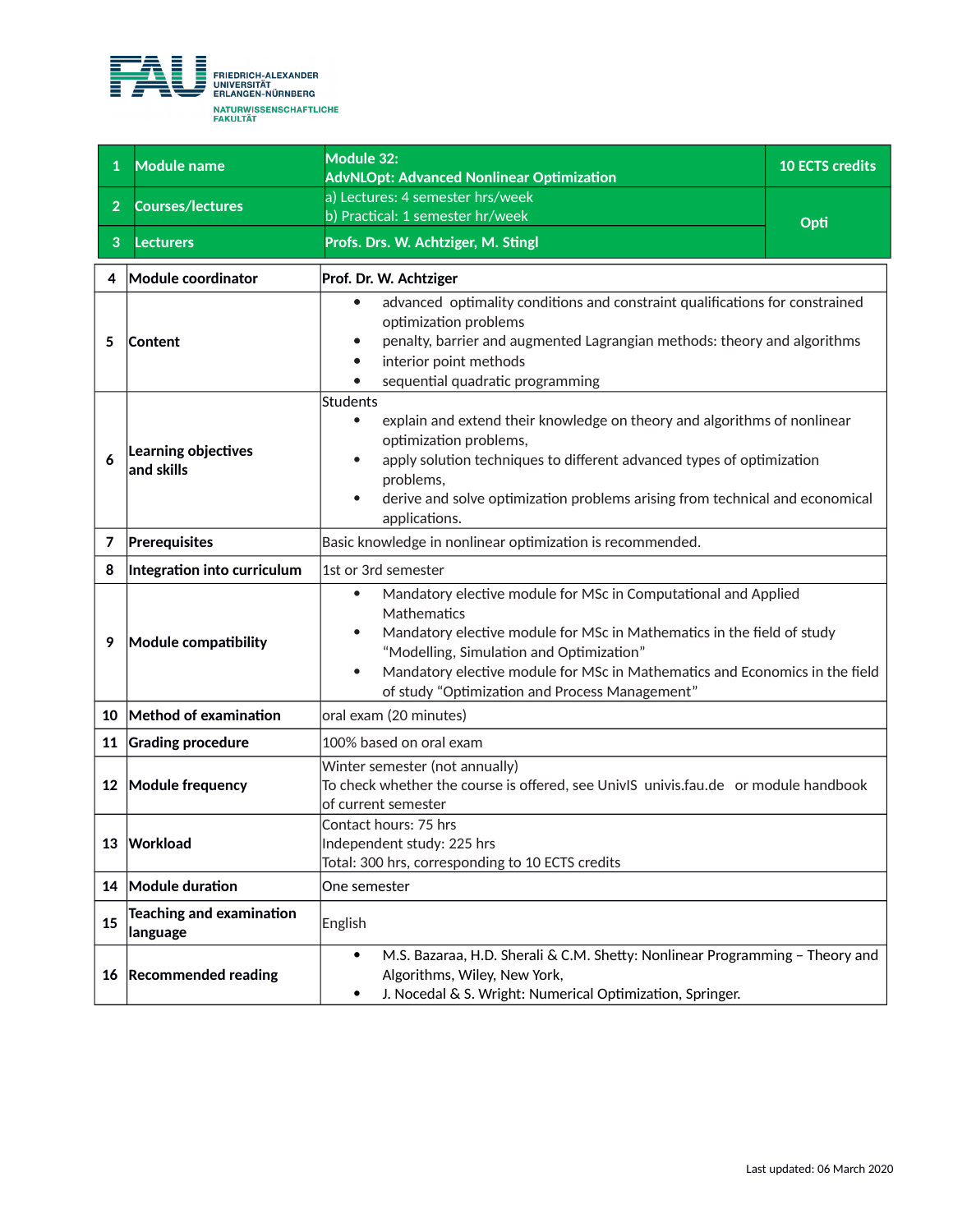

| $\mathbf{1}$   | <b>Module name</b>                          | Module 33:<br><b>OptPDE: Optimization with Partial Differential Equations</b>                                                                                                                                                                                                                                                                                  | <b>5 ECTS credits</b> |
|----------------|---------------------------------------------|----------------------------------------------------------------------------------------------------------------------------------------------------------------------------------------------------------------------------------------------------------------------------------------------------------------------------------------------------------------|-----------------------|
| 2 <sup>1</sup> | <b>Courses/lectures</b>                     | a) Lectures: 2 semester hrs/week<br>b) Practical: 0.5 semester hrs/week                                                                                                                                                                                                                                                                                        | Opti                  |
| 3              | <b>Lecturers</b>                            | Profs. Drs. G. Leugering, M. Stingl                                                                                                                                                                                                                                                                                                                            |                       |
| 4              | Module coordinator                          | Prof. Dr. M. Stingl                                                                                                                                                                                                                                                                                                                                            |                       |
| 5              | <b>Content</b>                              | Several of the following topics:<br>Optimization and control in Banach spaces<br>Concepts of controllability and stabilization<br>Optimal control of Partial differential equations<br>Singular Perturbations and asymptotic analysis<br>Numerical realizations of optimal controls<br>Technical, medical and economic applications                            |                       |
| 6              | Learning objectives<br>and skills           | <b>Students</b><br>explain and use theory as well as numerical methods for optimization, control<br>$\bullet$<br>and stabilization in the context of partial differential equations,<br>apply these abilities to technical and economic applications.                                                                                                          |                       |
| 7              | Prerequisites                               | Basic knowledge in numerics, partial differential equations, and nonlinear optimization is<br>recommended.                                                                                                                                                                                                                                                     |                       |
| 8              | Integration into curriculum                 | $1st$ or 3rd semester                                                                                                                                                                                                                                                                                                                                          |                       |
| 9              | Module compatibility                        | Mandatory elective module for MSc in Computational and Applied<br>$\bullet$<br>Mathematics<br>Mandatory elective module for MSc in Mathematics in the field of study<br>"Modelling, Simulation and Optimization"<br>Mandatory elective module for MSc in Mathematics and Economics in the field<br>$\bullet$<br>of study "Optimization and Process Management" |                       |
| 10             | Method of examination                       | oral exam (15 minutes)                                                                                                                                                                                                                                                                                                                                         |                       |
| 11             | <b>Grading procedure</b>                    | 100% based on oral exam                                                                                                                                                                                                                                                                                                                                        |                       |
|                | 12 Module frequency                         | Winter semester (not annually)<br>To check whether the course is offered, see UnivIS univis.fau.de or module handbook<br>of current semester                                                                                                                                                                                                                   |                       |
|                | 13 Workload                                 | Contact hours: 37.5 hrs<br>Independent study: 112.5 hrs<br>Total: 150 hrs, corresponding to 5 ECTS credits                                                                                                                                                                                                                                                     |                       |
|                | 14 Module duration                          | One semester                                                                                                                                                                                                                                                                                                                                                   |                       |
| 15             | <b>Teaching and examination</b><br>language | English                                                                                                                                                                                                                                                                                                                                                        |                       |
| 16             | <b>Recommended reading</b>                  | - F. Tröltzsch: Optimal Control of Partial Differential Equations, AMS,<br>- G. Leugering & P. Kogut: Optimal Control of PDEs in Reticulated Domains, Birkhäuser.                                                                                                                                                                                              |                       |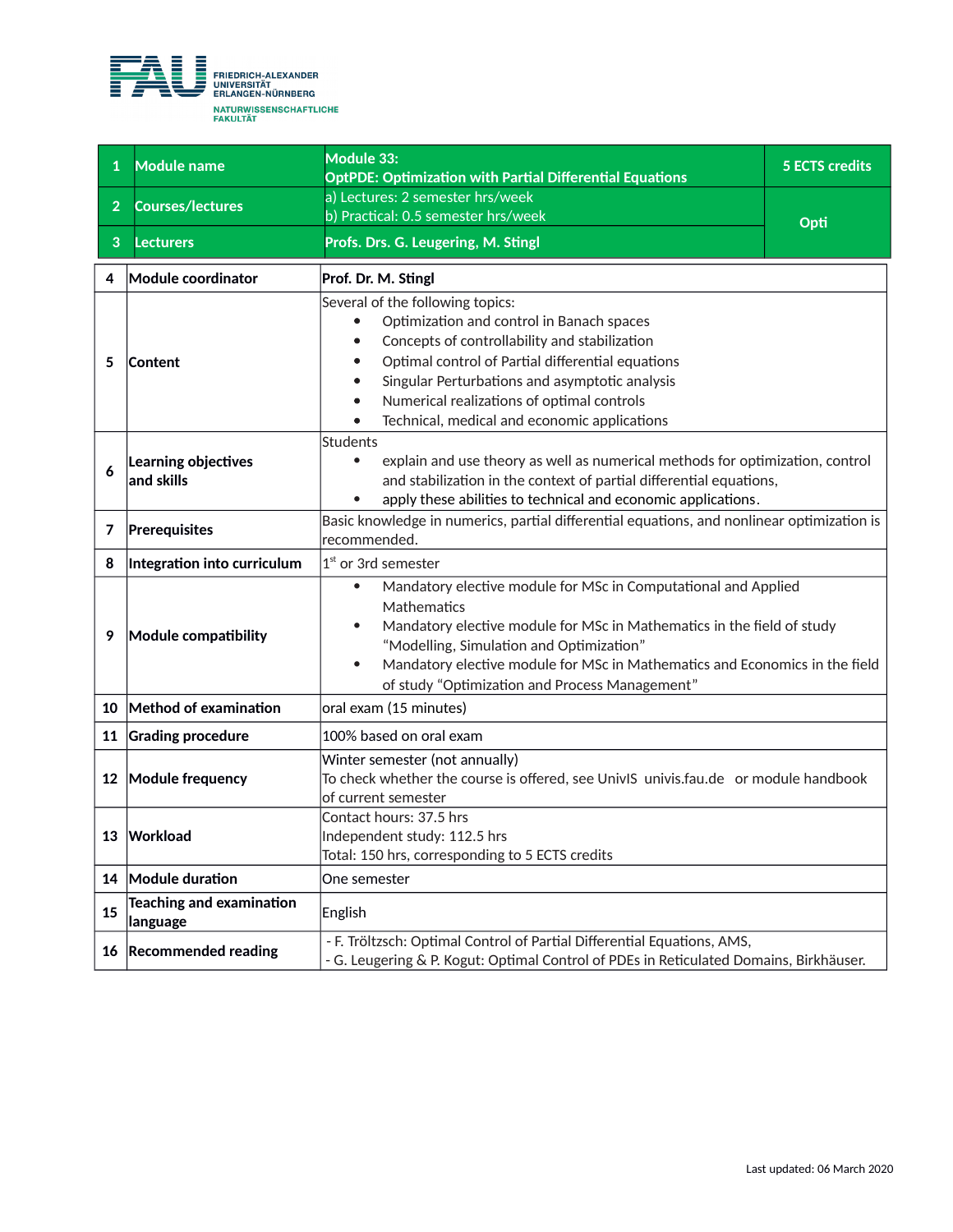

| $\mathbf{1}$   | Module name                                 | Module 34:<br>DiscOpt II: Discrete Optimization II                                                                                                                                                                                                                                                                                                                                                                                                                                                                                                                                                                                                                                                | <b>10 ECTS credits</b> |
|----------------|---------------------------------------------|---------------------------------------------------------------------------------------------------------------------------------------------------------------------------------------------------------------------------------------------------------------------------------------------------------------------------------------------------------------------------------------------------------------------------------------------------------------------------------------------------------------------------------------------------------------------------------------------------------------------------------------------------------------------------------------------------|------------------------|
| $\overline{2}$ | <b>Courses/lectures</b>                     | a) Lectures: 4 weekly lecture hours<br>b) Practical: 2 weekly lecture hour                                                                                                                                                                                                                                                                                                                                                                                                                                                                                                                                                                                                                        |                        |
| 3              | <b>Lecturers</b>                            | Profs. Drs. F. Liers, A. Martin                                                                                                                                                                                                                                                                                                                                                                                                                                                                                                                                                                                                                                                                   | Opti                   |
| 4              | Module coordinator                          | Prof. Dr. A. Martin                                                                                                                                                                                                                                                                                                                                                                                                                                                                                                                                                                                                                                                                               |                        |
| 5              | Content                                     | In this lecture we cover theoretical aspects and solution strategies for difficult integer<br>$ $ and mixed-integer optimization problems. First, we point out the equivalence between<br>separation and optimization. Second, fundamental results of integral polyhedra, lattices<br>and lattice polyhedra as well as its importance to discrete optimization are discussed.<br>Furthermore, we introduce solution strategies for large-scale optimization problems,<br>$e.g.,$ decomposition methods or approximation algorithms and heuristics based on linear<br>programming. In addition, we discuss applications arising in engineering, finance, energy<br>management or public transport. |                        |
| 6              | Learning objectives<br>and skills           | Students<br>use basic terms of discrete optimization,<br>model real-world discrete optimization problems, determine their complexity<br>and solve them with appropriate mathematical methods.                                                                                                                                                                                                                                                                                                                                                                                                                                                                                                     |                        |
| 7              | Prerequisites                               | Recommended:<br>Knowledge in linear and combinatorial optimization, discrete optimization I                                                                                                                                                                                                                                                                                                                                                                                                                                                                                                                                                                                                       |                        |
| 8              | Integration into curriculum                 | 2nd semester                                                                                                                                                                                                                                                                                                                                                                                                                                                                                                                                                                                                                                                                                      |                        |
| 9              | Module compatibility                        | Mandatory elective module for MSc Computational and Applied Mathematics,<br>$\bullet$<br>Mandatory elective module for MSc Mathematics in the field of study<br>"Modelling, Simulation and Optimization"<br>Mandatory elective module for MSc Mathematics and Economics in the field<br>$\bullet$<br>"Optimization and Process Management"                                                                                                                                                                                                                                                                                                                                                        |                        |
| 10             | Method of examination                       | oral exam (20 minutes)                                                                                                                                                                                                                                                                                                                                                                                                                                                                                                                                                                                                                                                                            |                        |
| 11             | <b>Grading procedure</b>                    | 100% based on oral exam                                                                                                                                                                                                                                                                                                                                                                                                                                                                                                                                                                                                                                                                           |                        |
| 12             | <b>Module frequency</b>                     | Summer semester (annually)                                                                                                                                                                                                                                                                                                                                                                                                                                                                                                                                                                                                                                                                        |                        |
| 13             | Workload                                    | Attendance: 90 h<br>Self-study: 210 h                                                                                                                                                                                                                                                                                                                                                                                                                                                                                                                                                                                                                                                             |                        |
|                | 14 Module duration                          | 1 semester                                                                                                                                                                                                                                                                                                                                                                                                                                                                                                                                                                                                                                                                                        |                        |
| 15             | <b>Teaching and examination</b><br>language | English                                                                                                                                                                                                                                                                                                                                                                                                                                                                                                                                                                                                                                                                                           |                        |
|                | 16 Recommended reading                      | Lecture notes<br>$\bullet$<br>D. Bertsimas & R. Weismantel: Optimization over Integers, Dynamic Ideas,<br>2005<br>Conforti, Cornuéjols & Zambelli: Integer Programming, Springer 2014<br>G. L. Nemhauser & L.A. Wolsey: Integer and Combinatorial Optimization,<br>Wiley 1994<br>A. Schrijver: Combinatorial optimization Vol. A - C, Springer 2003<br>A. Schrijver: Theory of Linear and Integer Programming, Wiley, 1986<br>L.A. Wolsey: Integer Programming, Wiley                                                                                                                                                                                                                             |                        |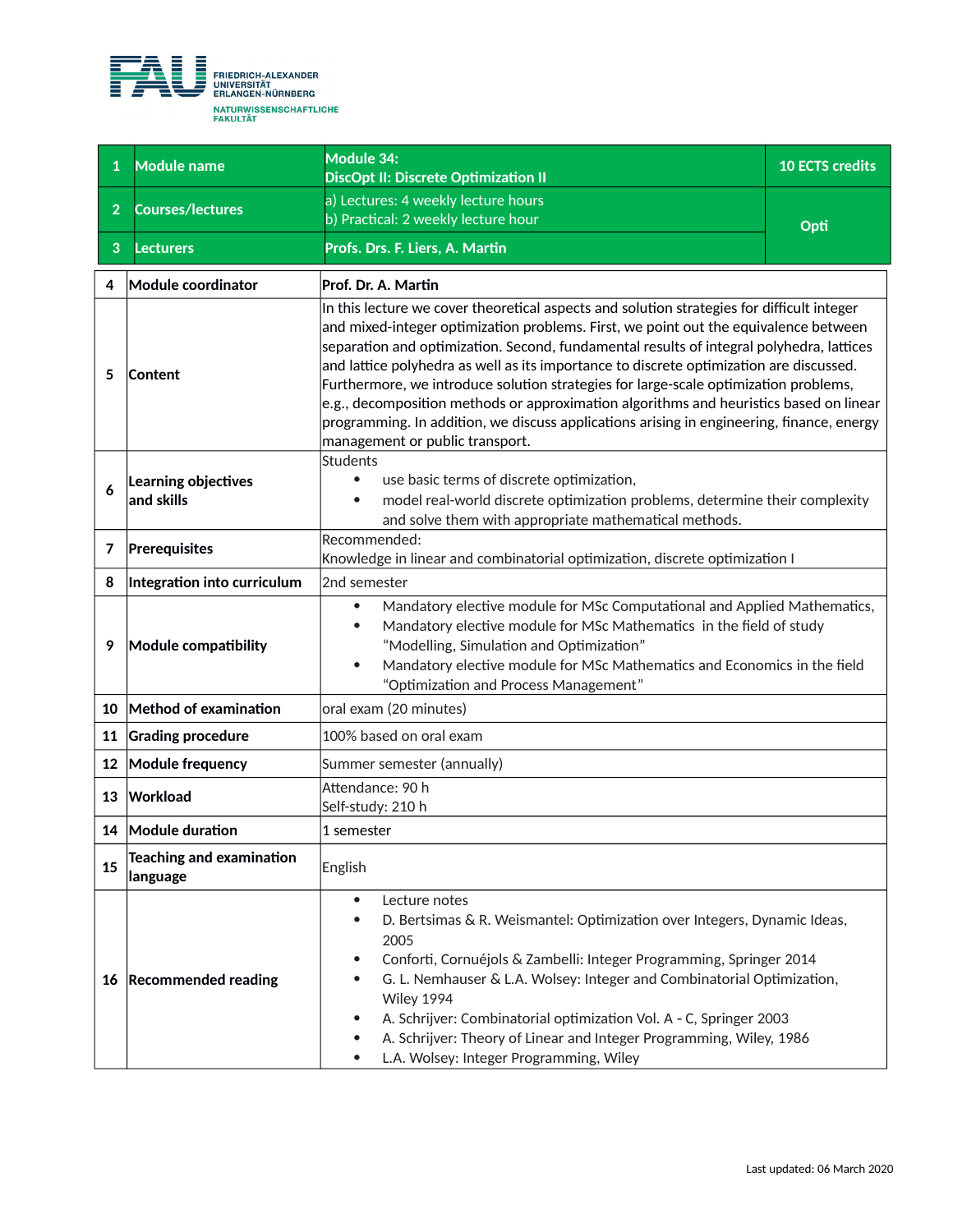

| $\mathbf{1}$   | <b>Module name</b>                                                                                                                                                                                                                       | Module 35:<br><b>OptIE: Optimization in Industry and Economy</b>                                                                                                                                                                                                                                                                                                                                                                                                                                                                                                                                                                                                                                                         | <b>5 ECTS credits</b> |
|----------------|------------------------------------------------------------------------------------------------------------------------------------------------------------------------------------------------------------------------------------------|--------------------------------------------------------------------------------------------------------------------------------------------------------------------------------------------------------------------------------------------------------------------------------------------------------------------------------------------------------------------------------------------------------------------------------------------------------------------------------------------------------------------------------------------------------------------------------------------------------------------------------------------------------------------------------------------------------------------------|-----------------------|
| 2 <sup>1</sup> | <b>Courses/lectures</b>                                                                                                                                                                                                                  | a) Lectures: 2 weekly lecture hours<br>b) Practical: 1 weekly lecture hour                                                                                                                                                                                                                                                                                                                                                                                                                                                                                                                                                                                                                                               | Opti                  |
| 3              | <b>Lecturers</b>                                                                                                                                                                                                                         | Profs. Drs. F. Liers, A. Martin                                                                                                                                                                                                                                                                                                                                                                                                                                                                                                                                                                                                                                                                                          |                       |
| 4              | Module coordinator                                                                                                                                                                                                                       | Prof. Dr. F. Liers                                                                                                                                                                                                                                                                                                                                                                                                                                                                                                                                                                                                                                                                                                       |                       |
| 5              | Content                                                                                                                                                                                                                                  | This course focuses on modeling and solving real-world optimization problems occurring<br>in industry and economics. Advantages and disadvantages of different modeling<br>techniques will be outlined. In order to achieve efficient solution approaches, different<br>reformulations and their numerical results will be discussed. Students will learn how to<br>present optimization results properly as well as how to interpret and evaluate these<br>results for practical applications. The latter may include but is not limited to the<br>optimization of transport networks (gas, water, energy), air traffic management and<br>mathematical modeling/optimization of market mechanisms in the energy sector. |                       |
| 6              | Learning objectives<br>and skills                                                                                                                                                                                                        | Students<br>model complex real-world optimization problems with respect to efficient<br>$\bullet$<br>solvability,<br>classify the models and use appropriate solution strategies,<br>$\bullet$<br>evaluate the achieved computational results.                                                                                                                                                                                                                                                                                                                                                                                                                                                                           |                       |
| 7              | Prerequisites                                                                                                                                                                                                                            | Recommended: Knowledge in linear and combinatorial optimization                                                                                                                                                                                                                                                                                                                                                                                                                                                                                                                                                                                                                                                          |                       |
| 8              | Integration into curriculum                                                                                                                                                                                                              | 1st or 3rd semester                                                                                                                                                                                                                                                                                                                                                                                                                                                                                                                                                                                                                                                                                                      |                       |
| 9              | Module compatibility                                                                                                                                                                                                                     | Mandatory elective module for MSc Computational and Applied Mathematics,<br>$\bullet$<br>Mandatory elective module for MSc Mathematics in the field of study<br>"Modelling, Simulation and Optimization"<br>Mandatory elective module for MSc Mathematics and Economics in the field<br>$\bullet$<br>"Optimization and Process Management"                                                                                                                                                                                                                                                                                                                                                                               |                       |
| 10             | Method of examination                                                                                                                                                                                                                    | oral exam (15 minutes)                                                                                                                                                                                                                                                                                                                                                                                                                                                                                                                                                                                                                                                                                                   |                       |
| 11             | <b>Grading procedure</b>                                                                                                                                                                                                                 | 100% based on oral exam                                                                                                                                                                                                                                                                                                                                                                                                                                                                                                                                                                                                                                                                                                  |                       |
| 12             | <b>Module frequency</b>                                                                                                                                                                                                                  | Winter semester (annually)                                                                                                                                                                                                                                                                                                                                                                                                                                                                                                                                                                                                                                                                                               |                       |
| 13             | Workload                                                                                                                                                                                                                                 | Attendance: 45 h<br>Self-study: 105 h<br>Total: 150 hrs, corresponding to 5 ECTS credits                                                                                                                                                                                                                                                                                                                                                                                                                                                                                                                                                                                                                                 |                       |
| 14             | Module duration                                                                                                                                                                                                                          | 1 semester                                                                                                                                                                                                                                                                                                                                                                                                                                                                                                                                                                                                                                                                                                               |                       |
| 15             | <b>Teaching and examination</b><br>language                                                                                                                                                                                              | English                                                                                                                                                                                                                                                                                                                                                                                                                                                                                                                                                                                                                                                                                                                  |                       |
| 16             | Lecture notes (will be published on StudOn at the beginning of the semester)<br>$\bullet$<br><b>Recommended reading</b><br>Up-to-date research literature (will be published on StudOn at the beginning of<br>$\bullet$<br>the semester) |                                                                                                                                                                                                                                                                                                                                                                                                                                                                                                                                                                                                                                                                                                                          |                       |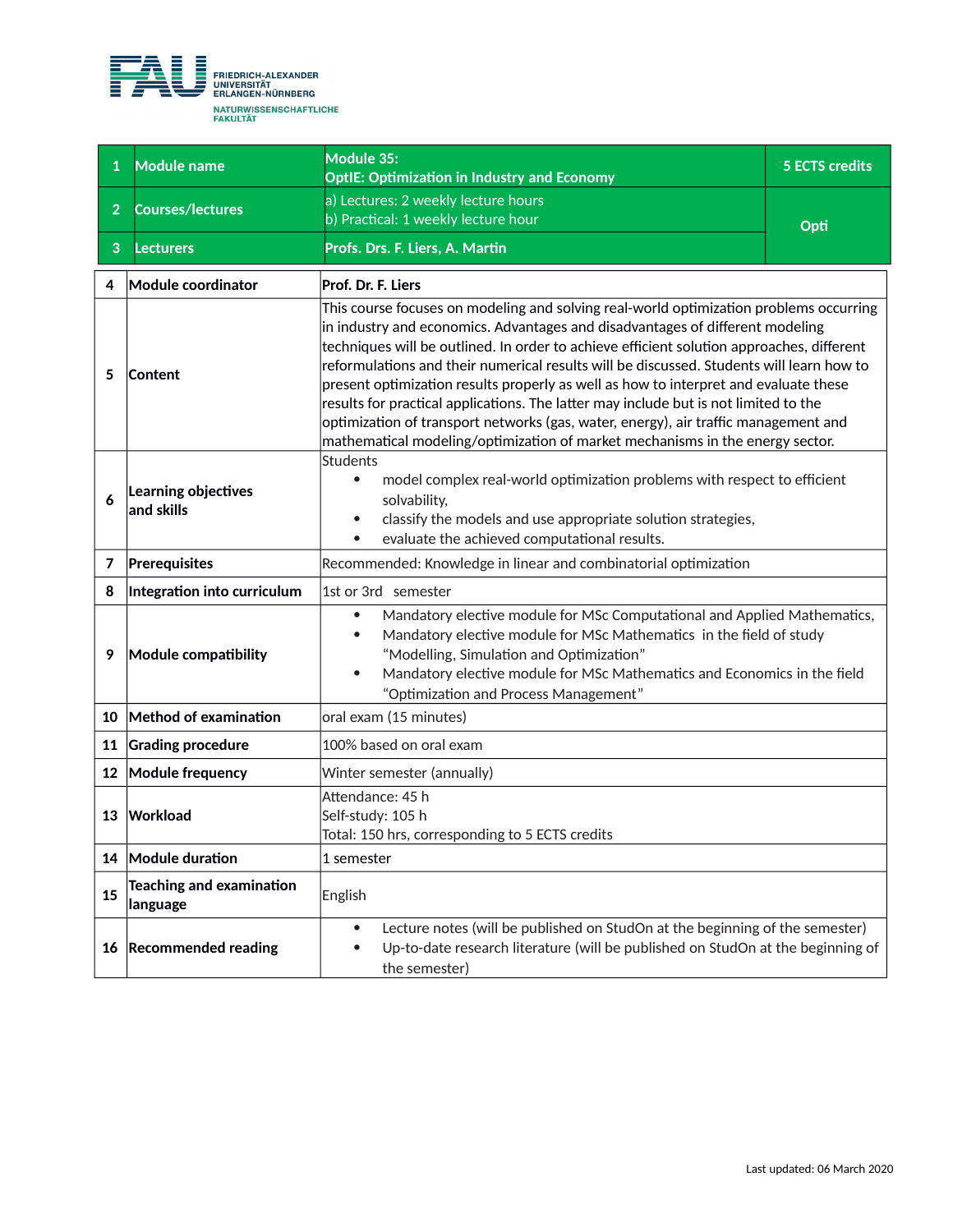

| 1              | <b>Module name</b>                          | Module 36:<br>ProjO: Project Seminar Optimization                                                                                                                                                                                                                                                                                                                                                                                                                                 | <b>5 ECTS credits</b> |
|----------------|---------------------------------------------|-----------------------------------------------------------------------------------------------------------------------------------------------------------------------------------------------------------------------------------------------------------------------------------------------------------------------------------------------------------------------------------------------------------------------------------------------------------------------------------|-----------------------|
| $\overline{2}$ | <b>Courses/lectures</b>                     | Seminar: 2 semester hrs/week                                                                                                                                                                                                                                                                                                                                                                                                                                                      |                       |
| 3              | <b>Lecturers</b>                            | Profs. Drs. F. Liers, A. Martin                                                                                                                                                                                                                                                                                                                                                                                                                                                   | Opti                  |
| 4              | Module coordinator                          | Prof. Dr. A. Martin                                                                                                                                                                                                                                                                                                                                                                                                                                                               |                       |
| 5              | Content                                     | A specific application is to be used to implement the knowledge of mathematical<br>optimisation models and methods acquired during the degree programme thus far. The<br>content is taken from a current problem, often in close collaboration with an industrial<br>partner. Examples might be the water supply for a city, the design of an energy-efficient<br>facade for an office building or railway construction site management.                                          |                       |
| 6              | Learning objectives<br>and skills           | <b>Students</b><br>organise themselves into teams to carry out a large project in which they<br>$\bullet$<br>independently model a real problem, develop and implement solutions and<br>apply their results in practical situations,<br>strengthen their communication skills by presenting and discussing the results<br>$\bullet$<br>of the project work,<br>discuss information, ideas, problems and solutions at an academic level with<br>each other and with the lecturers. |                       |
| 7              | Prerequisites                               | Recommended: knowledge in combinatorial optimisation                                                                                                                                                                                                                                                                                                                                                                                                                              |                       |
| 8              | Integration into curriculum                 | 2 <sup>nd</sup> or 3rd semester                                                                                                                                                                                                                                                                                                                                                                                                                                                   |                       |
| 9              | Module compatibility                        | Mandatory elective module for MSc Computational and Applied Mathematics,<br>Mandatory elective module for MSc Mathematics in the field of study<br>"Modelling, Simulation and Optimization"<br>Mandatory elective module for MSc Mathematics and Economics in the field<br>"Optimization and Process Management"                                                                                                                                                                  |                       |
|                | 10 Method of examination                    | Talk/presentation (45 minutes) with final report (10-15 pages)                                                                                                                                                                                                                                                                                                                                                                                                                    |                       |
|                | 11 Grading procedure                        | Talk/presentation (50%)<br>final report (50%)                                                                                                                                                                                                                                                                                                                                                                                                                                     |                       |
|                | 12 Module frequency                         | Summer or winter semester (annually)<br>To check whether the course is offered in the current semester, see UnivIS univis.fau.de<br>or module handbook of current semester                                                                                                                                                                                                                                                                                                        |                       |
| 13             | Workload                                    | Contact hours: 30 hrs<br>Independent study: 120 hrs<br>Total: 150 hrs, corresponding to 5 ECTS credits                                                                                                                                                                                                                                                                                                                                                                            |                       |
|                | 14 Module duration                          | One semester                                                                                                                                                                                                                                                                                                                                                                                                                                                                      |                       |
| 15             | <b>Teaching and examination</b><br>language | English                                                                                                                                                                                                                                                                                                                                                                                                                                                                           |                       |
|                | 16 Recommended reading                      | Project-dependent. Will be published on StudOn at the beginning of the semester.                                                                                                                                                                                                                                                                                                                                                                                                  |                       |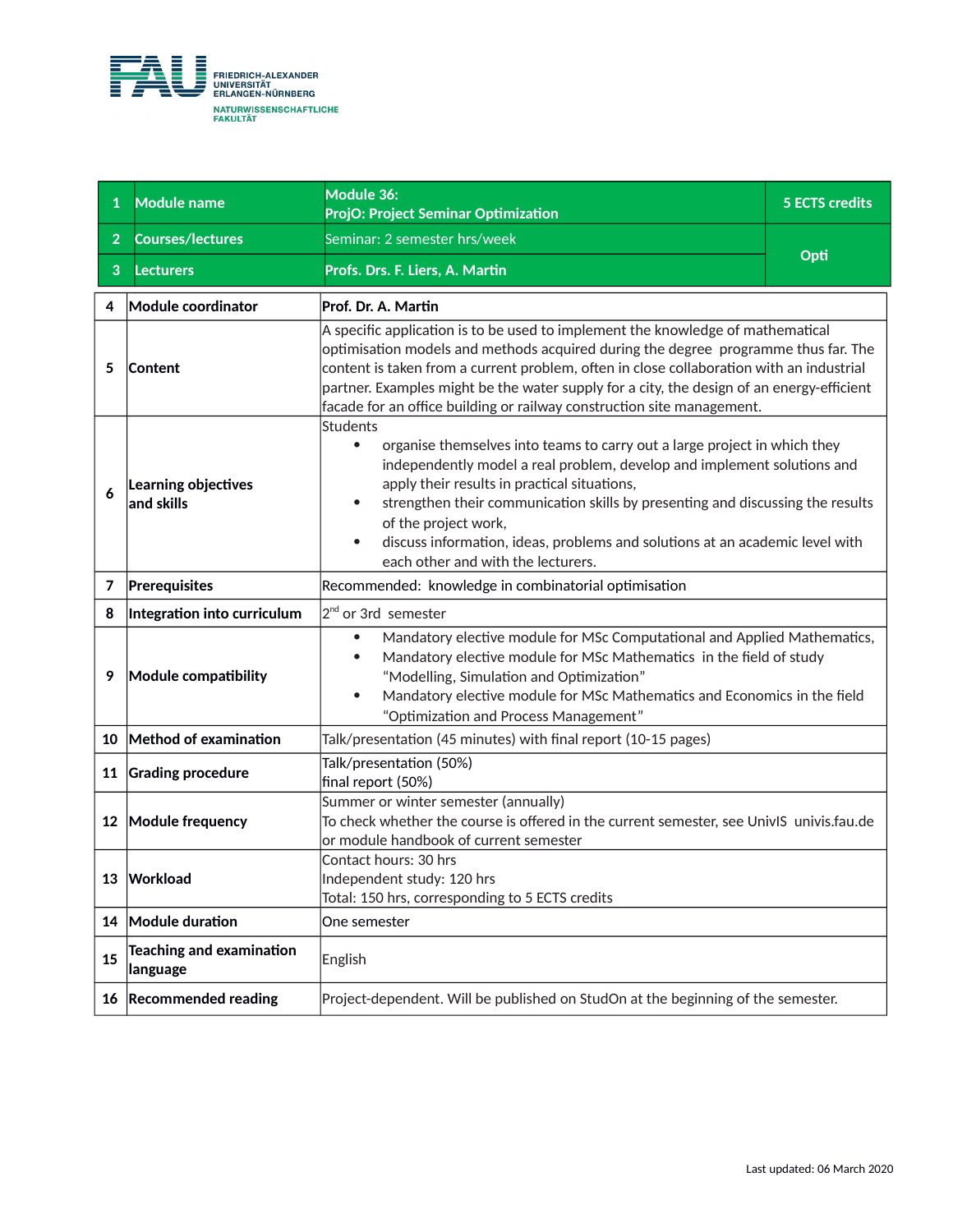

| 1              | <b>Module name</b><br><b>Numerics</b>       | Module 38:<br>PdeConNum: Lecture Series Partial Differential Equations, Control and                                                                                                                                                                                                                                                                                        | <b>5 ECTS credits</b> |
|----------------|---------------------------------------------|----------------------------------------------------------------------------------------------------------------------------------------------------------------------------------------------------------------------------------------------------------------------------------------------------------------------------------------------------------------------------|-----------------------|
| $\overline{2}$ | <b>Courses/lectures</b>                     | a) Lectures: 2 semester hrs/week<br>b) Practical: 0.5 semester hrs/week                                                                                                                                                                                                                                                                                                    |                       |
| 3              | <b>Lecturers</b>                            | Prof. Dr. E. Zuazua                                                                                                                                                                                                                                                                                                                                                        | Opti                  |
| 4              | <b>Module coordinator</b>                   | Prof. Dr. E. Zuazua                                                                                                                                                                                                                                                                                                                                                        |                       |
| 5              | Content                                     | Examples of PDE models arising in industrial applications, Biology and Social<br>$\bullet$<br>Sciences<br>Long time asymptotics<br>٠<br>Control of trajectories<br>٠<br>Numerics for long time dynamics and control<br>$\bullet$<br>Some applications in the control of population dynamics                                                                                |                       |
| 6              | Learning objectives<br>$ $ and skills       | Students<br>develop understanding for special aspects of dynamical systems control,<br>٠<br>apply numerical methods to control problems and develop a basic<br>$\bullet$<br>understanding of their properties,<br>derive and solve inverse problems arising from applications.<br>$\bullet$                                                                                |                       |
| 7              | Prerequisites                               | Recommended: basic knowledge in functional analysis                                                                                                                                                                                                                                                                                                                        |                       |
| 8              | Integration into curriculum                 | 2nd semester                                                                                                                                                                                                                                                                                                                                                               |                       |
| 9              | Module compatibility                        | Mandatory elective module for MSc in Computational and Applied<br>$\bullet$<br>Mathematics<br>Mandatory elective module for MSc in Mathematics in the field of study<br>$\bullet$<br>"Modeling, Simulation and Optimization"<br>Mandatory elective module for MSc in Mathematics and Economics in the field<br>$\bullet$<br>of study "Optimization and Process Management" |                       |
| 10             | Method of examination                       | Oral exam (15 minutes)                                                                                                                                                                                                                                                                                                                                                     |                       |
| 11             | <b>Grading procedure</b>                    | 100% Oral exam                                                                                                                                                                                                                                                                                                                                                             |                       |
| 12             | <b>Module frequency</b>                     | Summer semester (annually)                                                                                                                                                                                                                                                                                                                                                 |                       |
| 13             | Workload                                    | Contact hours: 37.5 hrs<br>Independent study: 112.5 hrs<br>Total: 150 hrs, corresponding to 5 ECTS credits                                                                                                                                                                                                                                                                 |                       |
| 14             | Module duration                             | One semester                                                                                                                                                                                                                                                                                                                                                               |                       |
| 15             | <b>Teaching and examination</b><br>language | English                                                                                                                                                                                                                                                                                                                                                                    |                       |
| 16             | <b>Recommended reading</b>                  | • J.M. Coron, Control and nonlinearity, Mathematical Surveys and Monographs,<br>143, AMS, 2009<br>• E. Zuazua. Propagation, observation, and control of waves approximated by finite<br>difference methods. SIAM Review, 47 (2) (2005), 197-243                                                                                                                            |                       |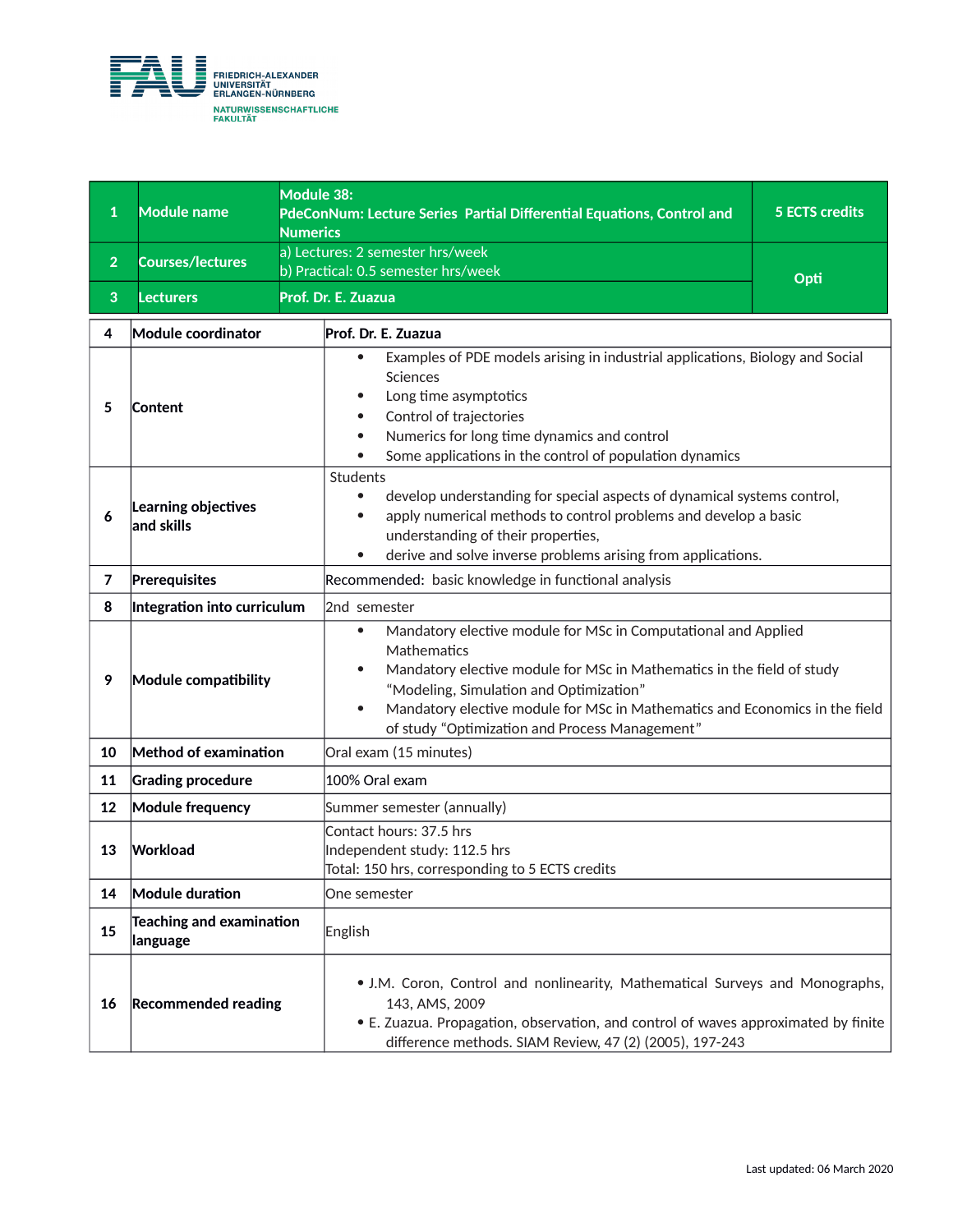

| Module name             | Module 39:<br><b>NumPDE II: Numerics of Partial Differential Equations II</b> | <b>5 ECTS credits</b> |
|-------------------------|-------------------------------------------------------------------------------|-----------------------|
| <b>Courses/lectures</b> | a) Lecture: 2 semester hrs/week<br>b) Practical: 1 semester hr/week           | <b>NASi</b>           |
| .ecturers               | Profs. Drs. E. Bänsch, G. Grün                                                |                       |

| 4                | Module coordinator                | Prof. Dr. G. Grün                                                                                                                                                                                                                                                                                                                                                                                                                                                                                                                                                                                                                             |  |
|------------------|-----------------------------------|-----------------------------------------------------------------------------------------------------------------------------------------------------------------------------------------------------------------------------------------------------------------------------------------------------------------------------------------------------------------------------------------------------------------------------------------------------------------------------------------------------------------------------------------------------------------------------------------------------------------------------------------------|--|
| 5                | <b>Content</b>                    | Classical and weak theory for linear parabolic initial-boundary-value<br>$\bullet$<br>problems (IBVPs) (outline),<br>finite-element method (FEM) for 2nd-order linear parabolic IVBPs (semi-<br>discretisation in space, time discretisation by one-step methods, stability,<br>comparison principles, order of convergence),<br>FEM for semi-linear elliptic and parabolic equations (fixed-point- and<br>$\bullet$<br>Newton-methods, secondary iterations),<br>higher-order time discretisation, extrapolation, time-step control.<br>$\bullet$                                                                                            |  |
| 6                | Learning objectives<br>and skills | <b>Students</b><br>apply algorithmic approaches for models with partial differential equations<br>$\bullet$<br>and explain and evaluate them,<br>are capable to judge on a numerical method's properties regarding stability<br>$\bullet$<br>and efficiency,<br>implement (with own or given software) numerical methods and critically<br>evaluate the results,<br>explain and apply a broad spectrum of methods with a focus on conforming<br>$\bullet$<br>finite element methods for parabolic problems, extending these<br>approaches also to nonlinear problems,<br>collect and evaluate relevant information and realize relationships. |  |
| 7                | Prerequisites                     | Recommended: basic knowledge in numerics and numerics of pde                                                                                                                                                                                                                                                                                                                                                                                                                                                                                                                                                                                  |  |
| 8                | Integration into curriculum       | 2nd semester                                                                                                                                                                                                                                                                                                                                                                                                                                                                                                                                                                                                                                  |  |
| 9                | Module compatibility              | Mandatory elective module for MSc in Computational and Applied<br>$\bullet$<br>Mathematics<br>Mandatory elective module for BSc Mathematics<br>Mandatory module for BSc Technomathematik<br>$\bullet$<br>Non-Physics elective module for MSc Physics<br>$\bullet$                                                                                                                                                                                                                                                                                                                                                                             |  |
|                  | 10 Method of examination          | written exam (90 minutes) with exercises                                                                                                                                                                                                                                                                                                                                                                                                                                                                                                                                                                                                      |  |
| 11               | <b>Grading procedure</b>          | 100% based on written exam                                                                                                                                                                                                                                                                                                                                                                                                                                                                                                                                                                                                                    |  |
| 12 <sup>12</sup> | Module frequency                  | Summer semester (annually)                                                                                                                                                                                                                                                                                                                                                                                                                                                                                                                                                                                                                    |  |
| 13               | Workload                          | Contact hours: 45 hrs<br>Independent study: 105 hrs<br>Total: 150 hrs, corresponding to 5 ECTS credits                                                                                                                                                                                                                                                                                                                                                                                                                                                                                                                                        |  |
|                  | 14 Module duration                | One semester                                                                                                                                                                                                                                                                                                                                                                                                                                                                                                                                                                                                                                  |  |